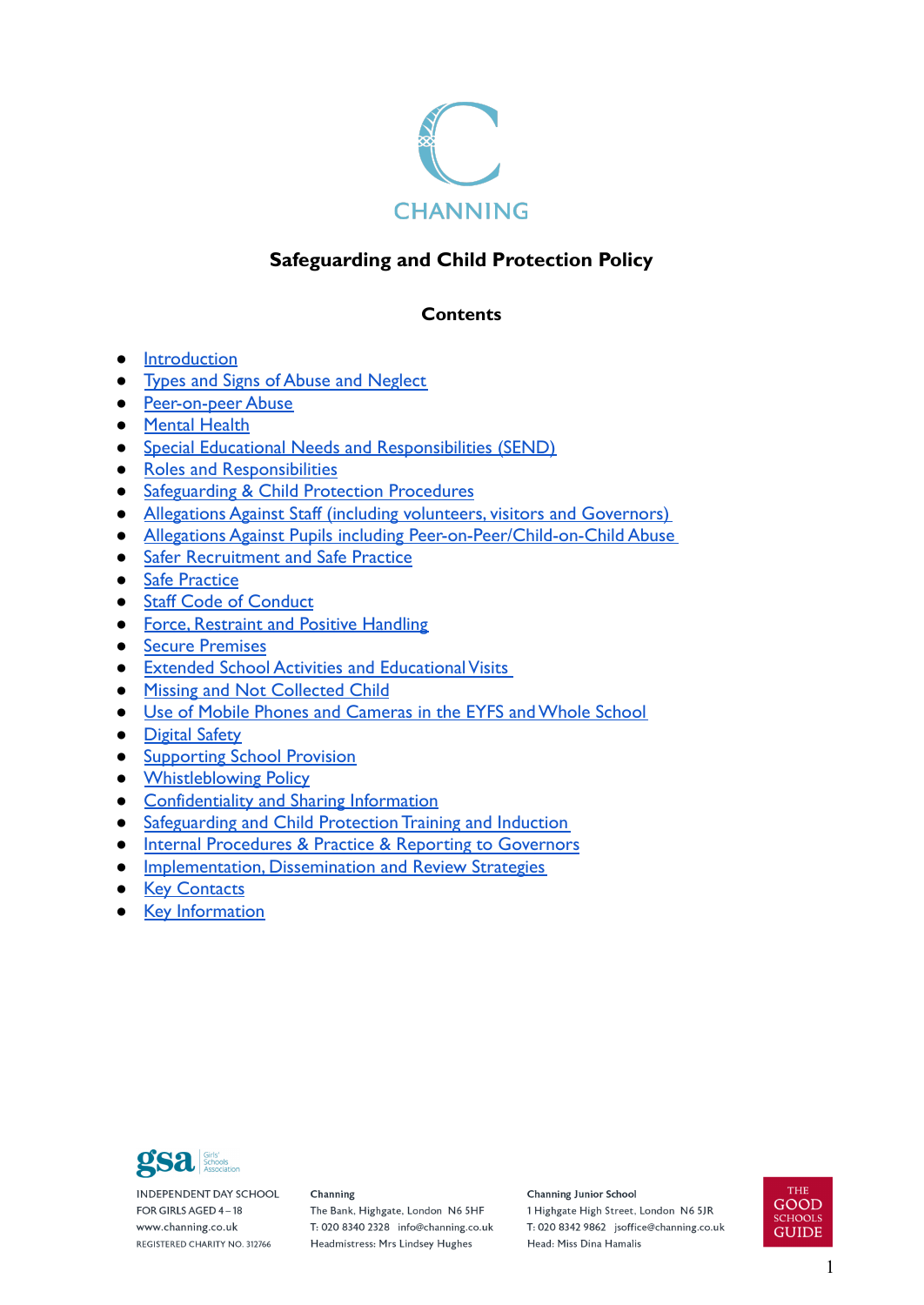Designated Safeguarding Leads (including Digital Safety):

- Freddie Meier (Deputy Head Senior School)
- Dina Hamalis (Head of the Junior School including the EYFS)

### Contact: **[safeguarding@channing.co.uk](mailto:safeguarding@channing.co.uk)**

Deputy Designated Safeguarding Leads (including Digital Safety):

- Senior School
	- Gurvinder Bharma- Burgess (Assistant Head Co Curricular)
	- Leisha Zarnado (Head of Y11)
	- **Jo Tomback, (Head of Y7, Senior School)**
- Junior School
	- Lucy Broughton Williams (Deputy Head) maternity leave
	- Dulcie Wright (Acting Deputy/Head of KS2)
	- Gina Eliad (Head of EY&KSI), when goes on maternity leave Charlotte Sillitoe (Acting Head of EY&KS1)

Designated Governors for Safeguarding and Child Protection:

● Julia Burns and Dominic Oliver

Contact: [safeguarding@channing.co.uk](mailto:safeguarding@channing.co.uk)

Safeguarding Committee:

- Freddie Meier (Deputy Head Senior School)
- Dina Hamalis (Head Junior School including the EYFS)
- Lucy Broughton Williams (Deputy Head, Junior School including the EYFS) maternity leave
- Dulcie Wright (Acting Deputy Head/Head of KS2, Junior School)
- Gina Eliad (Head of EY & KS1, Junior School))
- Gurvinder Bharma- Burgess (Assistant Head Co Curricular, Senior School)
- Dan Grossman (Assistant Head: Director of Digital Learning and Technology)
- Leisha Zarnado (Head of Y11, Senior School)
- Jo Tomback (Head of Y7, Senior School)
- Tas Franklin (School Nurse)
- Sukriti Bhatnagar (Welfare Assistant, Junior School)
- Abisola Adebayo (Counsellor, Senior School)
- Elena Miller (Counsellor, Junior School)

#### <span id="page-1-0"></span>**Introduction**

Safeguarding and promoting the welfare of children is defined for statutory purposes as protecting children from maltreatment; preventing impairment of children's physical or mental health or development; ensuring that children grow up in circumstances consistent with the provision of safe and effective care and taking action to enable all children to have the best outcomes.This policy aims to provide all members of staff (including supply staff and volunteers), children and young



**INDEPENDENT DAY SCHOOL** FOR GIRLS AGED 4-18 www.channing.co.uk REGISTERED CHARITY NO. 312766

Channing The Bank, Highgate, London N6 5HF T: 020 8340 2328 info@channing.co.uk Headmistress: Mrs Lindsey Hughes

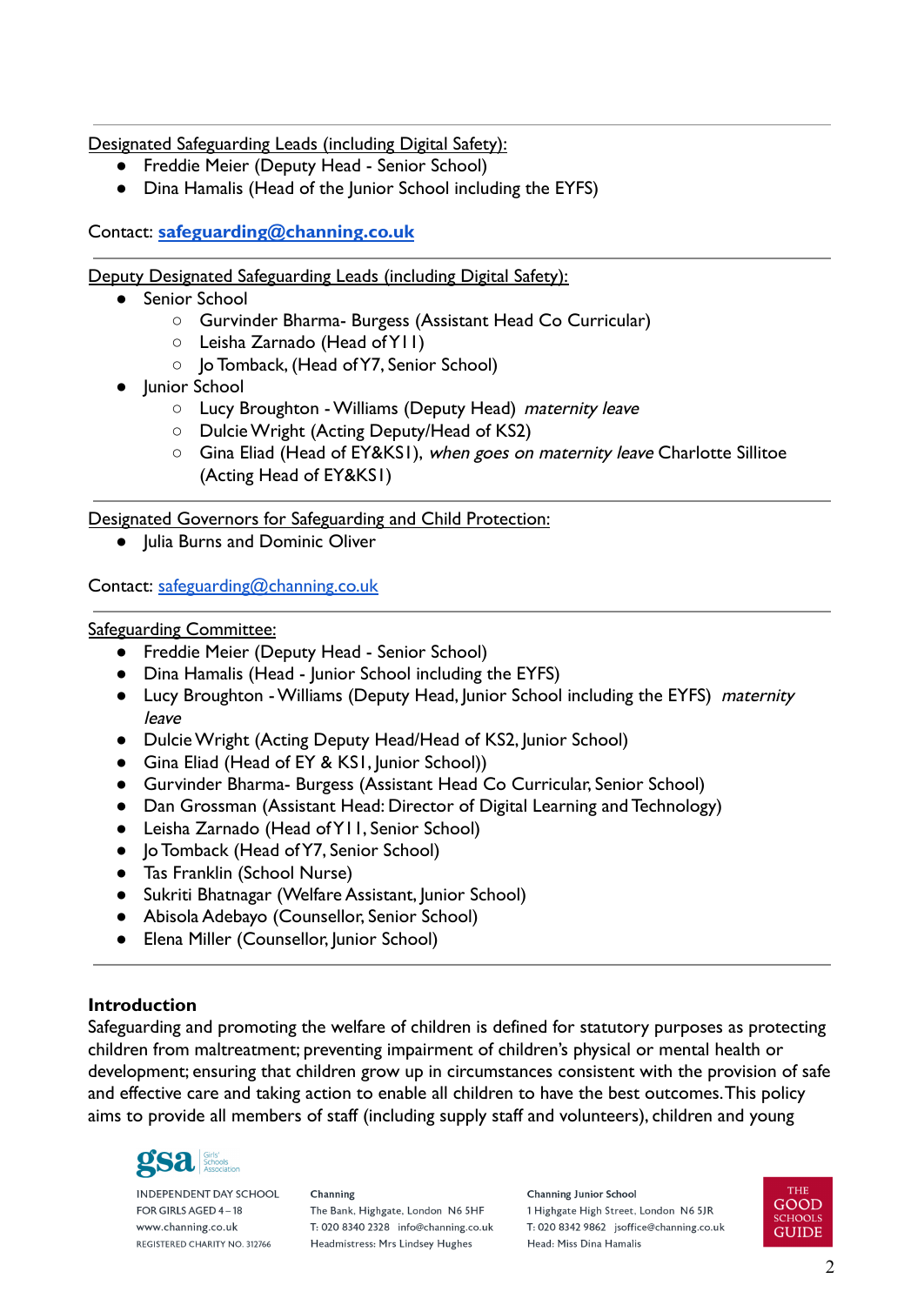people, and their families with a clear and secure framework for ensuring that all children in the School are protected from harm, both while at School and when off the School premises and to ensure consistent, good practice across the School. This policy also applies to the EYFS. A copy of this policy is on the School website and hard copies are available from the School Office upon request.

The Policy is updated at least annually and as required with new guidance and with safeguarding issues as they emerge and evolve including lessons learned.

The Policy has been written in accordance with locally agreed procedures highlighted by the London Boroughs of Camden and Haringey.

This policy has been developed in accordance with the principles established by:

- Keeping Children Safe in Education (2021, KCSIE)
- Sexual Violence and Sexual Harassment between children in schools and colleges (2018; updated 2021)
- London Child Protection Procedures and Practice Guidelines (2019)
- Working Together to Safeguard Children (2018,WTSC)
- Relationships Education, Relationships and Sex Education and Health Education (RSHE) guidance (2019)
- The Prevent Duty (2015)
- Sexting in Schools (2018, UKCCIS)
- Education (Independent School Standards)(England) Regulations 2018 (amended 2018)
- Multi Agency Practice Guidelines Female Genital Mutilation (2018)
- Safeguarding Children and Safer Recruitment in Education (2018)
- Dealing with allegations of abuse against teachers and other staff (2018)
- Preventing and Tackling Bullying (2017)
- Ofsted Review of sexual abuse in schools and college (2021)
- What works in education for children who have social workers (2019)
- Mental Health and behaviour in Schools (2018)
- Children Act 1989 (Section 87(1))
- Children Act 2018
- Education Act 2018 (Section 157)
- Data Protection Act 2018
- Children and Social Work Act 2018
- Mental Health and Behaviour in Schools, DfE (2018)
- General Data Protection legislation (2018)
- Voyeurism (Offences) Act 2019
- Searching, screening and confiscation (2018)
- Sexual violence and sexual harassment between children in schools and colleges (2021)
- Sharing nudes and semi-nudes: advice for education settings working with children and young people (2020)

The School believes in supporting all aspects of pupils' development and learning and in keeping children safe.We recognise a moral and statutory responsibility for all staff to safeguard and promote the welfare of all children.We endeavour to provide a safe and welcoming environment, consistent with our Unitarian ethos, where children are respected and valued.We understand that



**INDEPENDENT DAY SCHOOL** FOR GIRLS AGED 4-18 www.channing.co.uk REGISTERED CHARITY NO. 312766

Channing The Bank, Highgate, London N6 5HF T: 020 8340 2328 info@channing.co.uk Headmistress: Mrs Lindsey Hughes

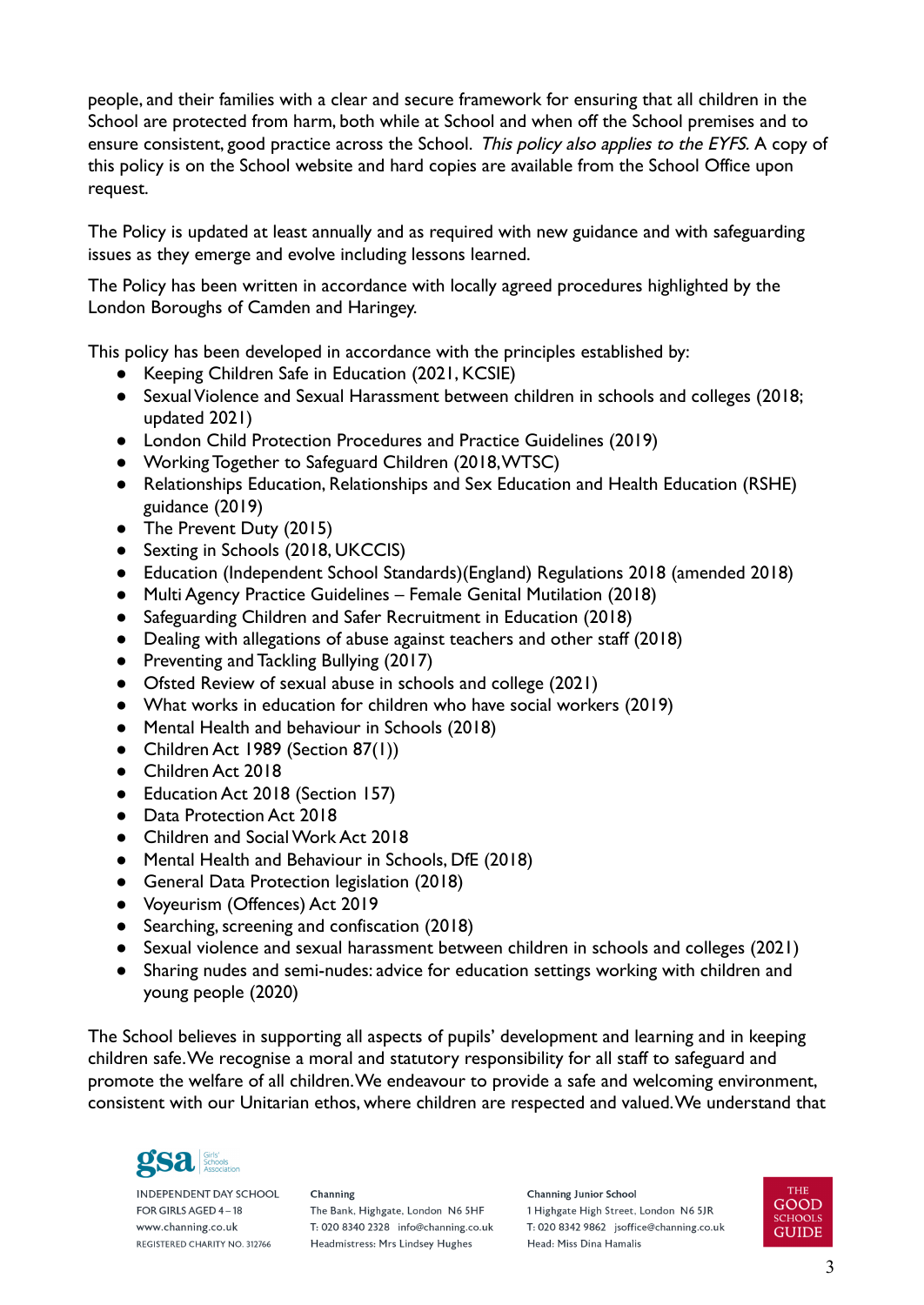emotional and social aspects of learning create a foundation for all academic learning.We are alert to the signs of abuse and neglect and follow our procedures to ensure that children receive effective support and protection.

Through our comprehensive Personal Social Health Economics Education (PSHE) and Relationships and Sex (RSE) Education Curriculums, we educate our pupils, encouraging them to speak up and speak out if they have questions or they or their peers are experiencing something that they need support with. See PSHE and RSE Policies.

All staff will work to ensure that:

- Children and young people feel listened to, valued and respected. Pupils have a number of options within the school context, should they wish to raise an issue.These include the Welfare Assistant/School Nurses, School Counsellors, Senior Leaders, Pastoral Leads, Form Teachers/Tutors, as well as their teachers and support staff.
- Staff are aware of indicators of abuse and know how to share their concerns appropriately.
- Fundamental British Values (FBV) are actively promoted and The Prevent Duty is adhered to.
- All paid and unpaid staff (volunteers) are subject to rigorous recruitment procedures.
- All paid and unpaid staff (volunteers) are given appropriate support and training.

The school and its staff form part of the wider safeguarding system for children.This is described in Working Together to Safeguard Children (2018). The school works with London Boroughs, Social Care, the Police, health services and other services, as and where appropriate, to promote the welfare of children and to protect them from harm.

Staff play a crucial role in helping to identify welfare concerns, and indicators of possible abuse or neglect, especially peer-on-peer abuse and sexual harassment and abuse, at an early stage and must be alert to this.The School is committed to referring those concerns via the Designated Safeguarding Leads (DSLs) to the appropriate organisation (normally local authority children's social care), contributing to the assessment of a child's needs and, where appropriate, to ongoing action to meet those needs.

There is a whole School Safeguarding culture and all staff members are advised to maintain an attitude of 'it could happen here' where safeguarding is concerned.When concerned about the welfare of a child, staff members should ALWAYS act in the interest of the child and seek advice from the DSL or external agencies. Even in borderline cases, informal advice should be sought from external agencies.There is an emphasis on the importance of Early Help and intervention.

The most effective safeguarding happens when the right help is received at the right time to prevent issues escalating.

In order to ensure children are adequately protected, we will ensure that:

We have a Designated Safeguarding Lead/s (DSL) and a Deputy DSL/s who attend child protection and multi-agency training at least once every two years (including participation in Child Protection Case Conferences, supporting Children in Need, record keeping and promoting a culture of listening to children).The DSLs work closely with each other as well as senior mental health staff in the school context (School Counsellors, Welfare Assistant, Nurses).The DSLs also work closely with teachers who teach vulnerable



**INDEPENDENT DAY SCHOOL** FOR GIRLS AGED 4-18 www.channing.co.uk REGISTERED CHARITY NO. 312766

Channing The Bank, Highgate, London N6 5HF T: 020 8340 2328 info@channing.co.uk Headmistress: Mrs Lindsey Hughes

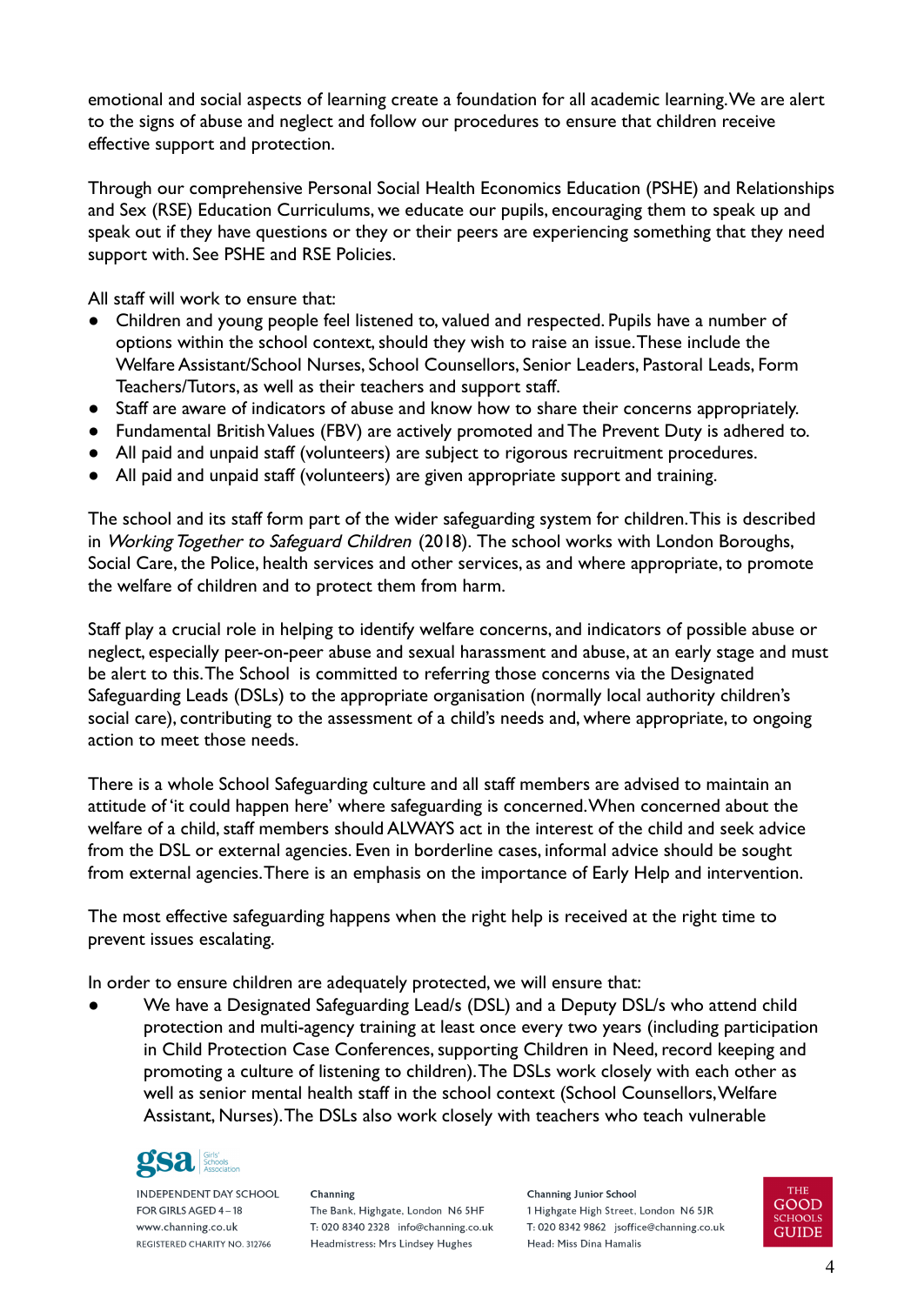children and children in need to ensure pleasing educational outcomes.

- The Headmistress and all staff, including temporary/supply staff, volunteers and helpers are trained in excellent quality Child Protection awareness annually (in line with advice from the SP regarding schedule, focus and level of training).
- Regular Safeguarding updates and training is given in Staff Meetings/Briefings and/or during INSET Days.
- All staff, including new staff, Early Careers Teachers (ECTs), temporary/supply staff, volunteers and helpers are provided with training that includes Child Protection.The Staff Code of Conduct, Behaviour Policy, the identities of the DSLs and a copy of Keeping Children Safe in Education (2021) and the Prevent Duty are provided and can be accessed online by staff.
- All staff are involved in shaping policy and procedure as they have the opportunity to contribute regularly via discussion in Safeguarding Committee meetings, pastoral meetings and Staff Meetings.There is an 'open door' policy where staff can approach the DSLs at any time.
- All staff have read and understand the Safeguarding and Child Protection Policy and are aware of the indicators of child abuse and how to respond to concerns or disclosures of abuse by children in a timely and appropriate way.
- All children, young people and their families are aware of the Safeguarding and Child Protection Policy.
- The Child Protection Policy is reviewed on an annual basis by the DSLs and the Board of Governors.
- Issues relating to Safeguarding, including Female Genital Mutilation (FGM), radicalisation, mental health, cyber bulling and esafety, peer on peer abuse, sexual harrassment and sexual abuse are dealt with as part of the PSHE and RSE programmes of study, Form time, curriculum subjects and in assemblies.

# Definition and Explanation of Terms

In the Children Acts 1989 and 2004, a child is anyone who has not yet reached their 18th birthday.

Safeguarding and promoting the welfare of children is defined in Working Together to Safeguard Children (2018) as:

- Protecting children from maltreatment.
- Preventing impairment of children's health or development.
- Ensuring that children are growing up in circumstances consistent with the provision of safe and effective care.
- Undertaking that role so as to enable those children to have optimum life chances and to enter adulthood successfully.

In KCSIE (2021) the definition of safeguarding has been expanded, with a new emphasis upon children's mental health and staff are tasked with preventing the impairment of children's mental and physical health or development.All staff are aware that pupils' mental health problems can be a sign or indicator of abuse and consequently keep a close eye on pupils displaying these issues. A robust focus on peer-on-peer abuse and sexual harrassment and sexual abuse is also apparent.

Additionally, there are children who may be in need of additional support from one or more agencies.The use of a CAF (Common Assessment Framework) and a TAC (Team Around the



**INDEPENDENT DAY SCHOOL** FOR GIRLS AGED 4-18 www.channing.co.uk REGISTERED CHARITY NO. 312766

Channing The Bank, Highgate, London N6 5HF T: 020 8340 2328 info@channing.co.uk Headmistress: Mrs Lindsey Hughes

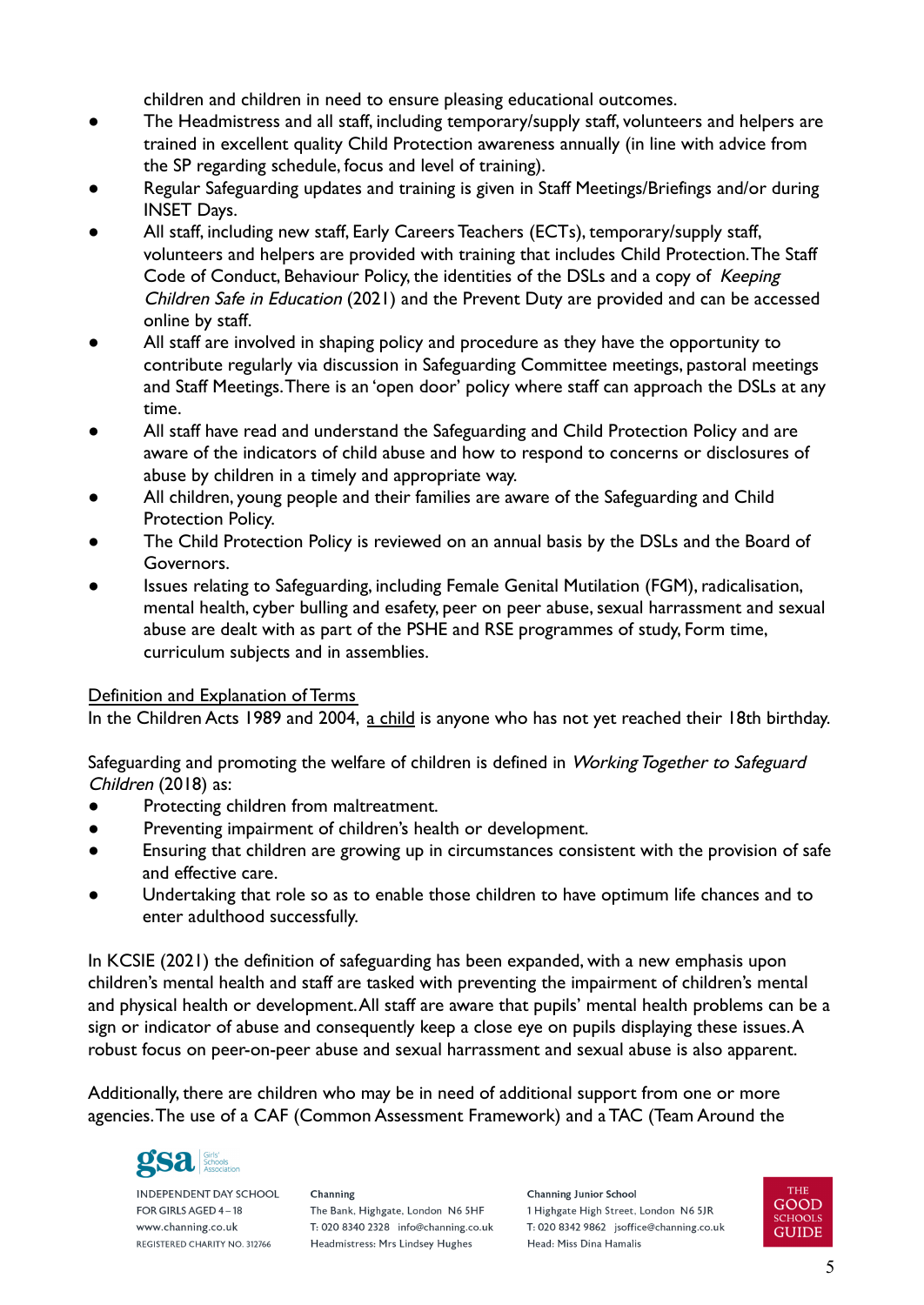Child) approach is used for inter-agency assessment using local processes, although referral procedures do vary among London Boroughs.

If a member of staff is concerned that a pupil may be suffering harm or is at risk of harm, the matter should be referred to the DSL as soon as possible who will follow the School's policy and procedures and seek advice (and potentially report) to Children's Social Care.

# <span id="page-5-0"></span>**Types and Signs of Abuse and Neglect**

Abuse and neglect are forms of maltreatment of a child. Somebody may abuse or neglect a child by inflicting harm, or by failing to act to prevent harm. Children may be abused in a family or in an institutional or community setting, by those known to them or, more rarely, by a stranger for example, via the Internet.They may be abused by an adult or adults, or another child or children.

The Children Act 1989 introduced the concept of significant harm as the threshold that justifies compulsory intervention in family life in the best interests of children, and this gives local authorities a duty to make enquiries to decide whether they should take action to safeguard or promote the welfare of a child who is suffering, or is likely to suffer, significant harm.

Sometimes, no obvious signs of abuse are visible or apparent.To ensure that all of our pupils receive equal protection, we will give special consideration and attention to the list of pupils with special safeguarding issues as listed in Annex B of KCSIE (2020):

- Child abduction and community safety incidents
- Children and the court system
- Children missing education (CME)
- Children with family members in prison
- Child criminal exploitation (CCE) and child sexual exploitation (CSE) are forms of abuse
- County lines and/or gangs
- Modern slavery and the National Referral Mechanism
- Cybercrime
- Domestic abuse (DA)
- Homelessness
- So-called 'honour-based' abuse, including FGM and forced marriage
- Female genital mutilation (FGM)
- Forced marriage
- Preventing radicalisation
- The Prevent duty
- Channel
- Additional support
- Peer-on-peer / child-on-child abuse
- Sexual violence and sexual harassment between children in schools and colleges
- Upskirting
- The response to a report of sexual violence and sexual harassment between children in



**INDEPENDENT DAY SCHOOL** FOR GIRLS AGED 4-18 www.channing.co.uk REGISTERED CHARITY NO. 312766

Channing The Bank, Highgate, London N6 5HF T: 020 8340 2328 info@channing.co.uk Headmistress: Mrs Lindsey Hughes

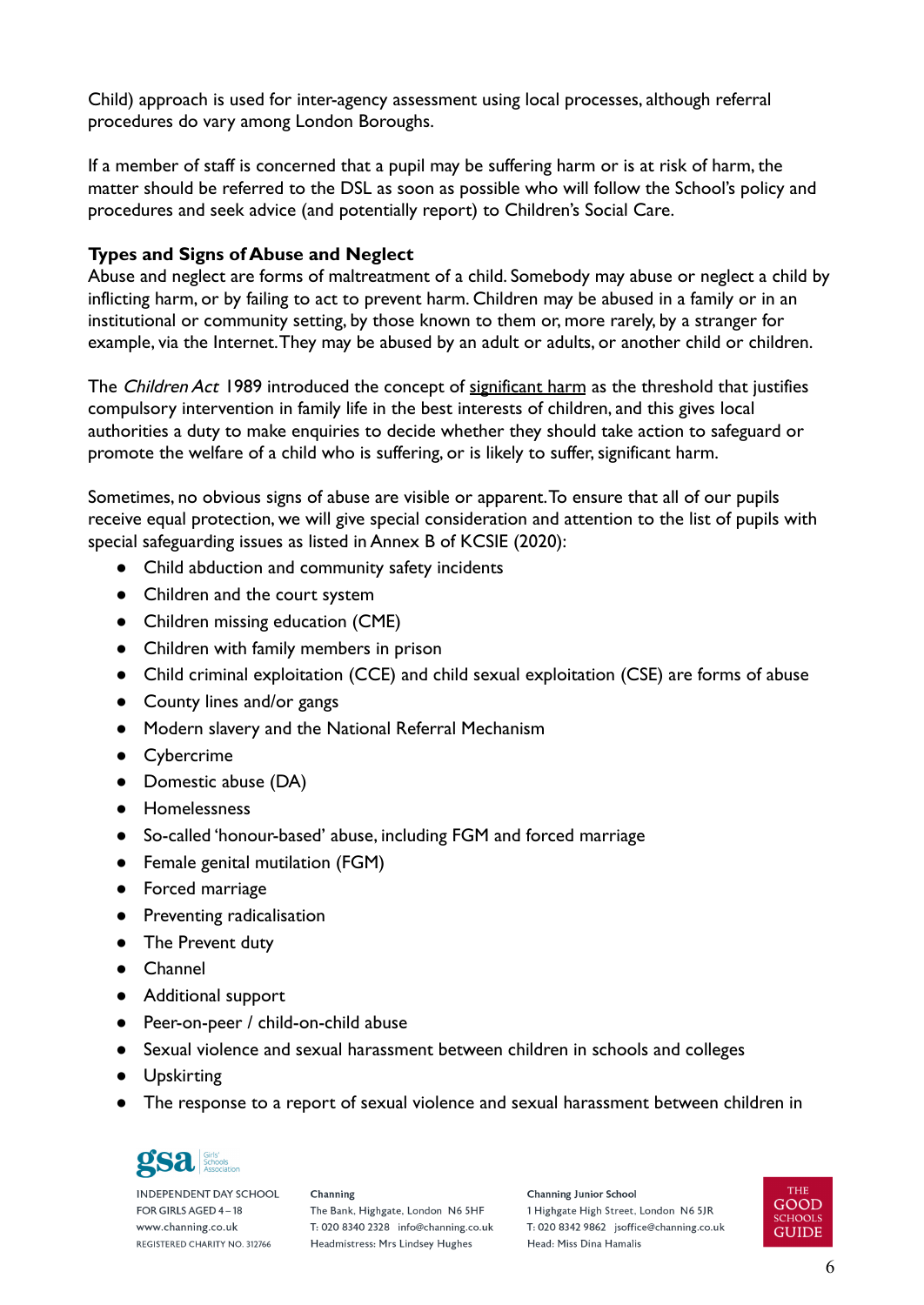### schools and colleges.

# Types of Abuse

There are different types of abuse and particular attention needs to be paid to vulnerable children (especially those with Special Educational Needs and Disabilities).

### *●* Physical abuse

Physical abuse may involve hitting, shaking, throwing, poisoning, burning or scalding, drowning, suffocating, or otherwise causing physical harm to a child. Physical harm may also be caused when a parent or carer fabricates the symptoms of, or deliberately induces, illness in a child.

#### *●* Emotional/Mental abuse

Emotional/Mental abuse is the persistent emotional maltreatment of a child such as to cause severe and persistent adverse effects on the child's emotional development. It may involve:

- Conveying to children that they are worthless or unloved, inadequate, or valued only insofar as they meet the needs of another person.
- Not giving the child opportunities to express their views, deliberately silencing them or 'making fun' of what they say or how they communicate.
- Age or developmentally inappropriate expectations being imposed on children.These may include interactions that are beyond the child's developmental capability, as well as overprotection and limitation of exploration and learning, or preventing the child participating in normal social interaction.This can also occur when a child is a young carer for a parent who is disabled, has mental health problems or misuses alcohol or drugs.
- Seeing or hearing the ill-treatment of another for example where there is fighting or violence in the home.
- Serious bullying (including banter, bullying via electronic media; sharing nude/semi nude images), causing children frequently to feel frightened or in danger, or the exploitation or corruption of children. (Please refer also to the Anti Bullying Policy for a list of types of bullying).

Some level of emotional abuse is involved in all types of maltreatment of a child, though it may occur alone.

#### *●* Sexual abuse

Sexual abuse involves forcing or enticing a child or young person to take part in sexual activities, not necessarily involving a high level of violence, whether or not the child is aware of what is happening.

The activities may involve physical contact, including assault by penetration (for example, rape or oral sex) or non-penetrative acts such as masturbation, kissing, rubbing and touching outside of clothing.

They may also include non-contact activities, such as involving children in looking at, or in the production of, sexual images, watching sexual activities, encouraging children to behave in sexually inappropriate ways, or grooming a child in preparation for abuse (sharing nude/semi-nude images and including via the internet).



**INDEPENDENT DAY SCHOOL** FOR GIRLS AGED 4-18 www.channing.co.uk REGISTERED CHARITY NO. 312766

Channing The Bank, Highgate, London N6 5HF T: 020 8340 2328 info@channing.co.uk Headmistress: Mrs Lindsey Hughes

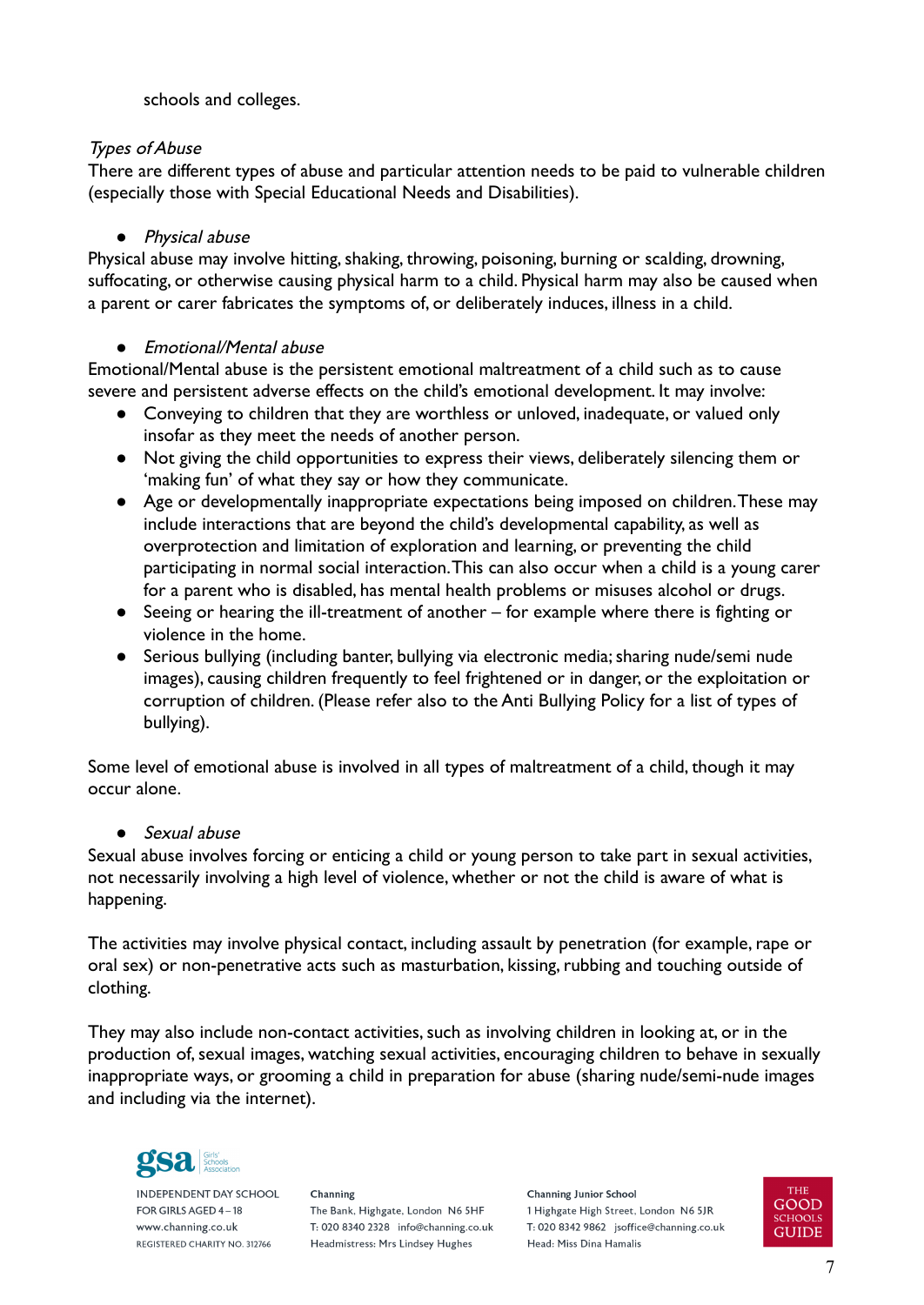Sexual abuse is not solely perpetrated by adult males.Women can also commit acts of sexual abuse, as can other children.

There should be a zero tolerance approach to misogyny and sexual harrassment and sexual abuse perpertrated by other children against other children, especially in the school context.

*●* Neglect

Neglect is the persistent failure to meet a child's basic physical and/or psychological needs, likely to result in the serious impairment of the child's health or development.

Neglect may occur during pregnancy as a result of maternal substance abuse. Once a child is born, neglect may involve a parent or carer failing to:

- Provide adequate food, clothing and shelter (including exclusion from home or abandonment).
- Protect a child from physical and emotional harm or danger.
- Ensure adequate supervision (including the use of inadequate caregivers).
- Ensure access to appropriate medical care or treatment.

It may also include neglect of, or unresponsiveness to, a child's basic emotional needs.

It is worthy to note that a child going missing from an educational setting is a potential indicator of abuse or neglect or involvement in criminal activity, as is a child not collected from school, especially on repeated occasions and staff should be mindful of this. Some children may be at increased risk of neglect or abuse. (See Missing Child Policy)

### Special Circumstances

Expert and professional organisations provide up-to-date guidance and practical support on specific safeguarding issues.The NSPCC offers information to schools and staff can access broad government guidance on the website: [www.gov.uk](http://www.gov.uk).

The London Child Protection Procedures (March, 2021) outlines responses to special circumstances in child protection cases and provides information and resources: <https://www.londoncp.co.uk>

# Children Missing in Education (CME)

A child going missing from education is a potential indicator of abuse or neglect or involvement in exploitation or criminal activity. If a child goes missing from education, especially on repeat occasions, it is the responsibility of staff to report this to the DSL. It is essential that staff are alert to potential safeguarding concerns such as travelling to conflict zones, Honour Based Violence (HBV) including Female Genital Mutilation (FGM) and Forced Marriage, Child Sexual Exploitation and Child Criminal Exploitation.

The School must inform the Local Authority/Borough of any pupil who is deleted from the Admissions Register if:

- they are being educated outside of the school system.
- they have ceased to attend school and no longer live within a reasonable travelling distance.
- they have been certified by the School Nurse as unlikely to be in a fit state of health to



**INDEPENDENT DAY SCHOOL** FOR GIRLS AGED 4-18 www.channing.co.uk REGISTERED CHARITY NO. 312766

Channing The Bank, Highgate, London N6 5HF T: 020 8340 2328 info@channing.co.uk Headmistress: Mrs Lindsey Hughes

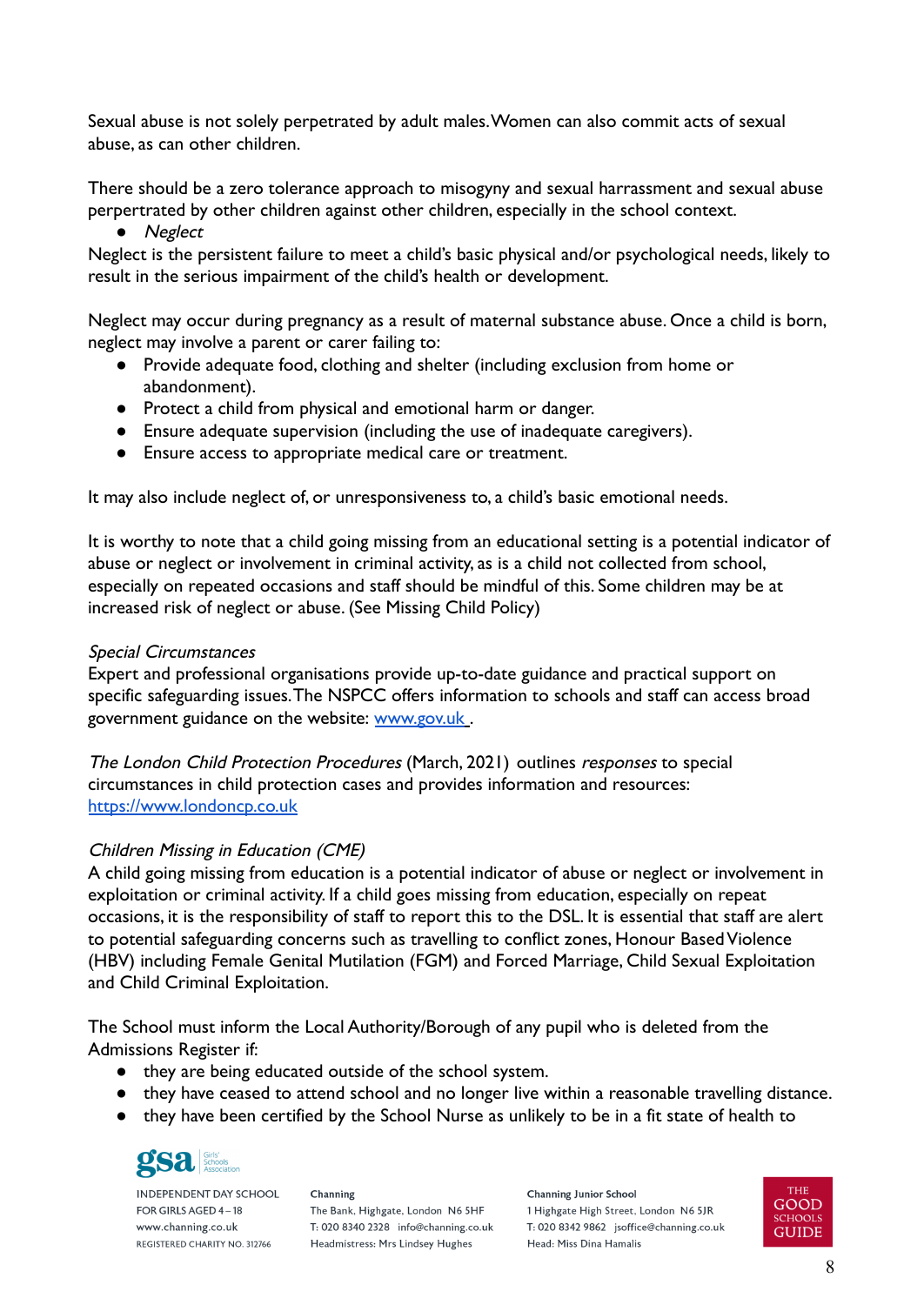attend school before ceasing to be of compulsory school age and neither she nor her parent(s) has indicated the intention to continue to attend the school after ceasing to be of compulsory school age.

- they are in custody for a period of more than 4 months due to a final court order.
- they have been permanently excluded.

The School must inform the Local Authority of any pupil who fails to attend school regularly without explanation or has been absent without the school's permission for a continuous period of 10 school days or more.

#### Female Genital Mutilation (FGM)

FGM which comprises of procedures involving the partial or total removal of the external female genitalia or other injury to the female genital organs. It is illegal in the UK and is a form of child abuse.Where a member of staff discovers (through disclosure or visual evidence) that an act of FGM appears to have been carried out on a girl who is aged under 18, there is a statutory duty on that individual to report it directly to the police (Section 74 of the Serious Crime Act 2015). Those failing to report cases will face disciplinary sanctions.This is a mandatory reporting duty.

Victims of FGM are likely to come from communities that are known to practise FGM and there are often signs to be mindful of:

- Children talking openly about FGM.
- A girl confiding that she has had a 'special procedure' or has attended a ceremony to 'become a woman.'
- Parents stating that they need to take a child out of the country for a prolonged period.
- A girl may talk about a long holiday to her country of origin or another country where the practice is prevalent.
- A girl having difficulty walking, sitting and/or standing.
- A girl spending longer than normal periods in the lavatory.
- A girl complaining of menstrual or bladder problems.
- Prolonged absences from school.
- A girl being reluctant to undergo normal medical examinations.
- A girl talking about discomfort or pain between her legs.

# Child Sexual Exploitation (CSE)

CSE involves exploitative situations and contexts where children or young people receive something (e.g. money, food, affection, alcohol, drugs, accommodation) as a result of engaging in sexual activities. Perpetrators often hold some kind of power over their victims and sexual exploitation often involves varying degrees of coercion, intimidation or enticement.This can include cyberbullying, sharing and/or taking nude or semi-nude images, grooming or sexual bullying. Staff should be mindful of looking out for signs of CSE which can include:

- going missing for periods of time;
- appearing with unexplained gifts or new possessions;
- associating with other young people involved in exploitation;
- having older boyfriends or girlfriends;
- suffering from sexually transmitted infections;
- mood swings or changes in emotional wellbeing;
- drug and alcohol misuse; and



**INDEPENDENT DAY SCHOOL** FOR GIRLS AGED 4-18 www.channing.co.uk REGISTERED CHARITY NO. 312766

Channing The Bank, Highgate, London N6 5HF T: 020 8340 2328 info@channing.co.uk Headmistress: Mrs Lindsey Hughes

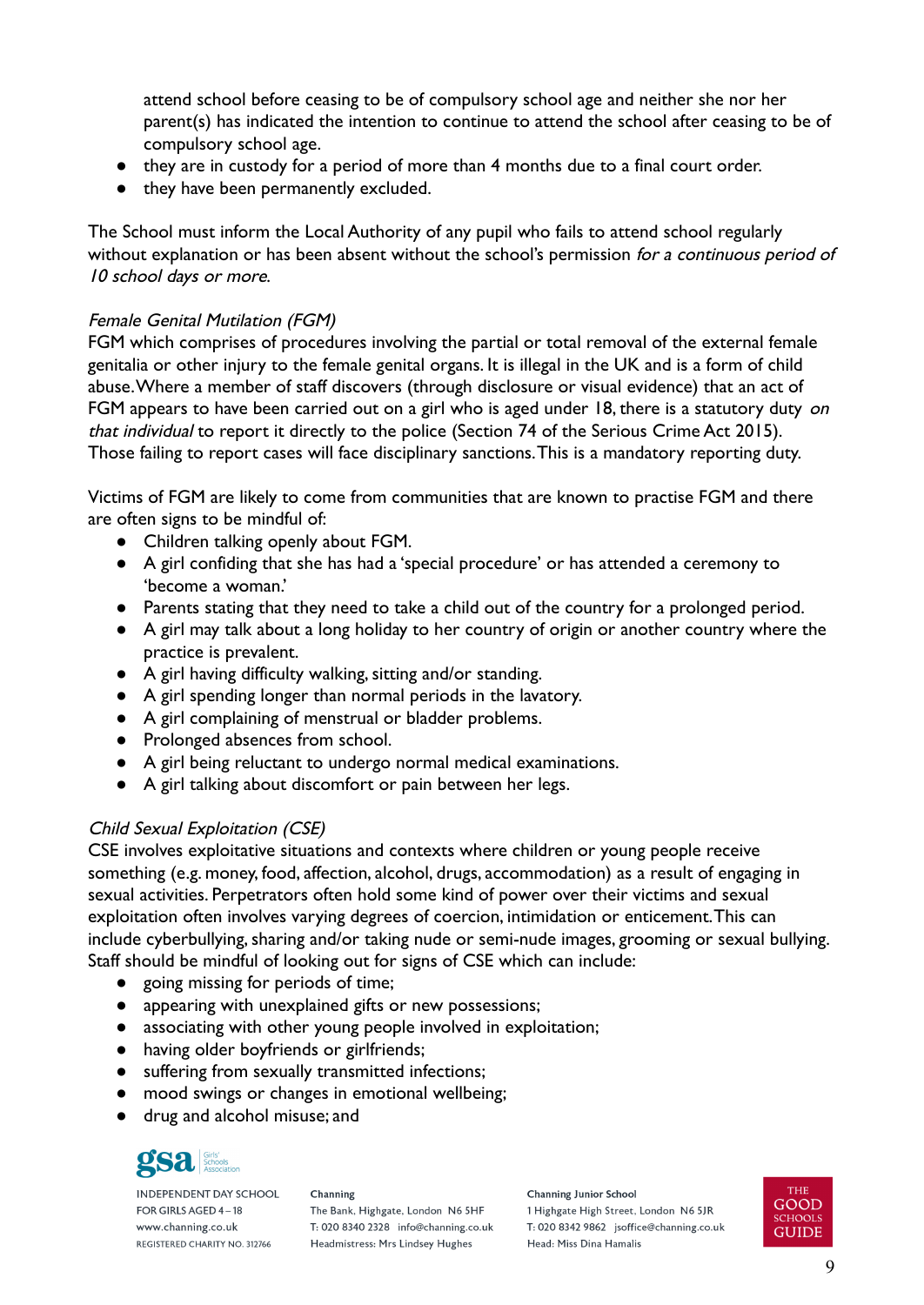displaying inappropriate sexualised behaviour.

It is worthy to note that CSE may be carried out by other children and staff should be particularly vigilant for this.

# Child Criminal Exploitation (CCE)/County Lines

CCE occurs where an individual or group takes advantage of an imbalance of power to coerce, control, manipulate or deceive a child or young person under the age of 18.The victim may have been criminally exploited even if the activity appears consensual. Criminal exploitation is also known as county lines and is when gangs and organised crime networks groom and exploit children to sell drugs. Often these children are made to travel across counties, and they use dedicated mobile phone lines to supply drugs.

# Gangs and Serious Youth Violence

A gang is defined as a group of young people, especially young men, who spend time together, often fighting with other groups and behaving badly.Youth violence refers to harmful behaviours that can start early and continue into young adulthood.The young person can be a victim, an offender, or a witness to the violence.Youth violence includes various behaviours such as bullying, slapping or hitting.These behaviours can cause more emotional harm than physical harm. Others, such as robbery and assault can lead to serious injury or even death.

Indicators that a young person may be at risk from or involvement with serious violent crime or exploitation may include:

- increased absence from school;
- a change in friendships or relationships with older individuals or groups;
- a significant decline in academic performance or effort;
- signs of self harm or a significant change in wellbeing or signs of assault or unexplained injuries;
- unexplained gifts or new possessions could indicate that children have been approached by or are involved with individuals associated with criminal networks or gangs.

# PREVENT

The Prevent Duty (2015, updated 2019) highlights advice to schools and childcare providers in relation to the need to prevent people being drawn into terrorism or related activities. Extremism is defined in Prevent as 'vocal or active opposition to Fundamental British Values, including democracy, the rule of law, individual liberty and mutual respect and tolerance of different faiths and beliefs'. It is important that staff are able to identify children who may be vulnerable to radicalisation and know what to do when they are identified. Preventing children from the risk of radicalisation is seen as part of the school's wider safeguarding duties and within the promotion of Fundamental British Values (FBV). Schools need to assess the risk of children being drawn into terrorism including the support for extremist ideas.The School's Personal Social Health & Economic Education (PSHE) programme addresses specifically issues surrounding radicalisation and extremism and as further guidance is forthcoming, these will be revised accordingly.

There is no single way of identifying individuals who are likely to be susceptible to terrorist ideology but as a School we must be conscious of the increased risk of online radicalisation. Staff



**INDEPENDENT DAY SCHOOL** FOR GIRLS AGED 4-18 www.channing.co.uk REGISTERED CHARITY NO. 312766

Channing The Bank, Highgate, London N6 5HF T: 020 8340 2328 info@channing.co.uk Headmistress: Mrs Lindsey Hughes

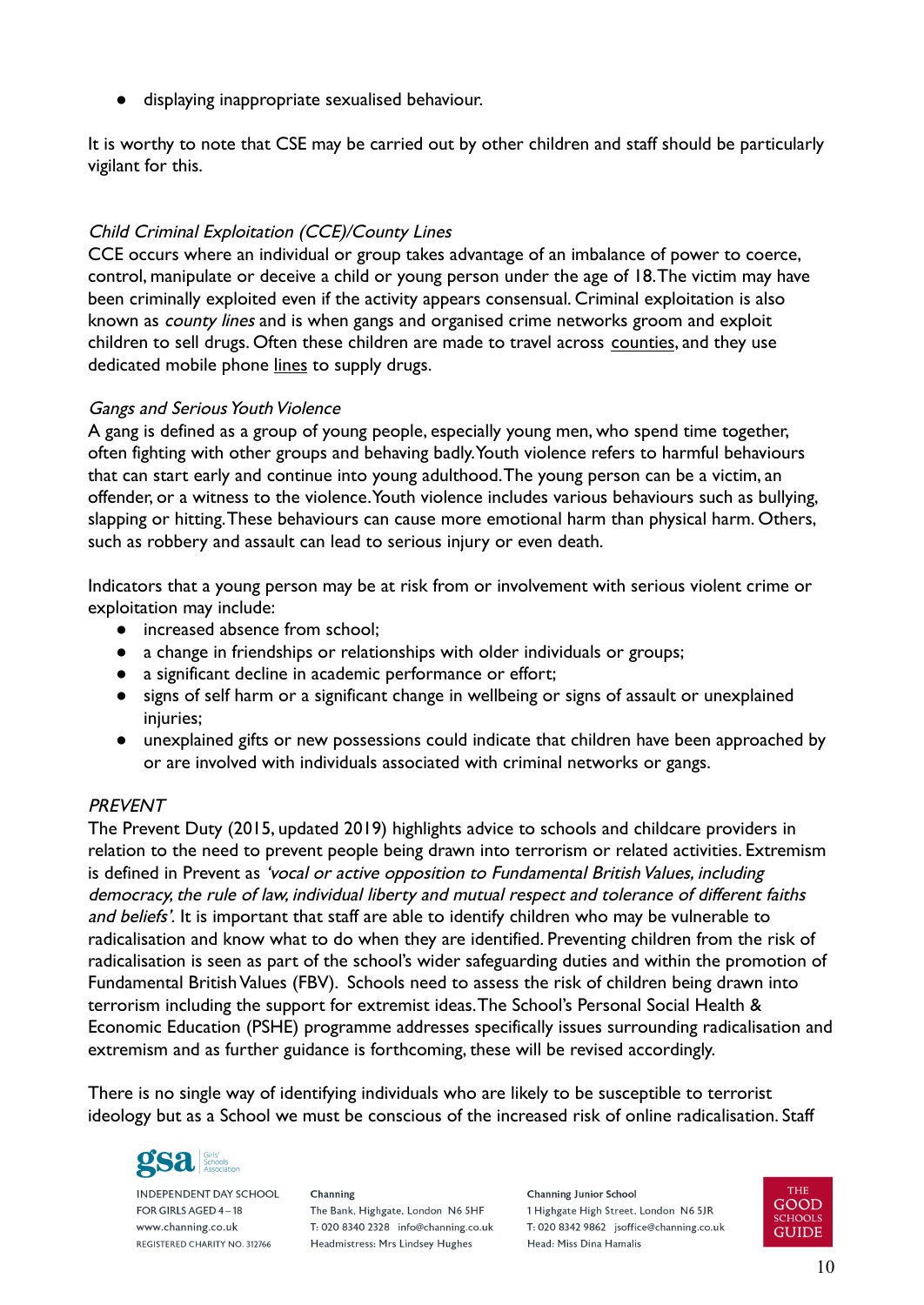should be aware of a change in children's behaviour and should use their professional judgement in identifying children who might be at risk and take appropriate action such as reporting this to the DSL or Counter Extremism Helpline (see Appendices).The Metropolitan Police can also be contacted. It is worthy to note that if staff become aware of activity that could fall within the categories outlined in the Prevent Strategy, they must pass this information onto the Headmistress or in her absence, the Designated Senior Lead, Head of the Junior School or her Deputy. If required, the School will work with the Borough to make appropriate referrals to Channel, a programme which focuses on providing support at an early stage to people who are identified as being vulnerable to being drawn into terrorism.A list of indicators is available for reference in the Appendices.

#### Honour Based Abuse (HBA)

For a summary of HBA and relevant legislation go to the Crown Prosecution Service website: [Honour Based Violence and Forced Marriage](https://www.cps.gov.uk/publication/honour-based-violence-and-forced-marriage)

There is no specific offence of 'honour based crime'. It is a term to encompass various offences covered by existing legislation. HBA can be described as a collection of practices which are used to control behaviour within families or other social groups to protect perceived cultural and religious beliefs and/or honour. Such violence can occur when perpetrators perceive that a relative has shamed the family and/or community by breaking their honour code.

It is a violation of human rights and may be a form of domestic and/or sexual violence.There is no honour or justification for abusing the human rights of others.

We must be aware of the possibility that a child or young person, in particular a girl or young woman, may be at risk of being a victim of honour-based crime and some potential indicators and risk factors which staff should be aware of are:

- a history of older siblings leaving education early and marrying early;
- depressive behaviour including self-harming and attempted suicide;
- unreasonable restrictions such as being kept at home by their parents ('house arrest') or being unable to complete their education;
- unexpected/extended absence during term time for a holiday or to visit sick relatives; removed from education during term time and/or not returned after the holiday period;
- always being accompanied including to school and doctors' appointments.

The causes and manifestations of honour based crimes are varied so this makes it difficult to spot risk factors. In the UK, some honour based crime is related to forced marriage so staff should be particularly vigilant regarding risk factors surrounding this.

#### Voyeurism

Staff should be aware of the legal ramifications of upskirting which is now a criminal offence.This is the placing of equipment such as a camera or mobile phone beneath a person's clothing to take a voyeuristic photograph without their permission. (Voyeurism Offences Act 2019)

#### <span id="page-10-0"></span>Peer-on-peer Abuse



**INDEPENDENT DAY SCHOOL** FOR GIRLS AGED 4-18 www.channing.co.uk REGISTERED CHARITY NO. 312766

Channing The Bank, Highgate, London N6 5HF T: 020 8340 2328 info@channing.co.uk Headmistress: Mrs Lindsey Hughes

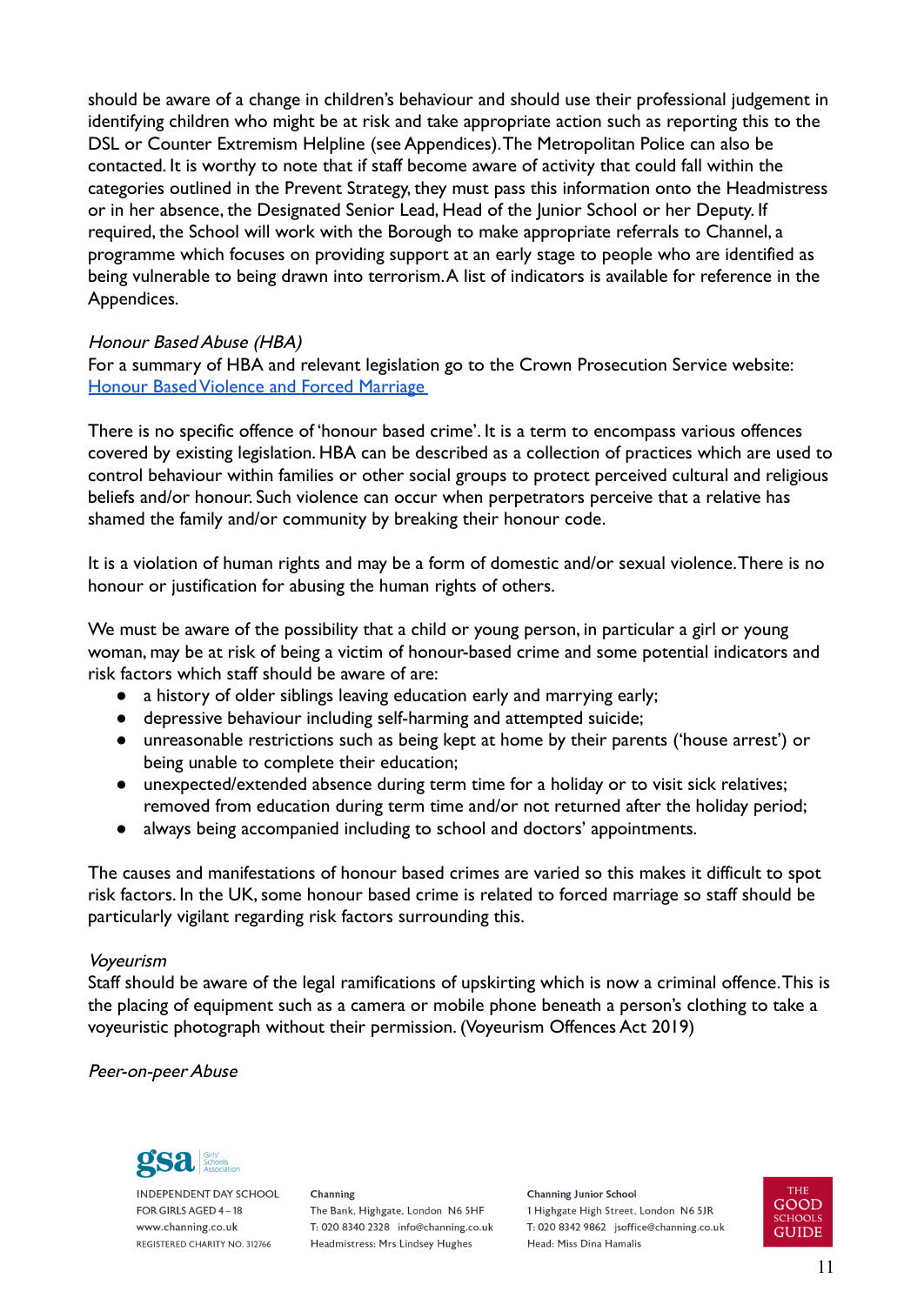We have a zero-tolerance approach to abuse, and it should never be passed off as 'just banter' or 'just having a laugh' or 'part of growing up' or 'boys being boys' as this can lead to a culture of unacceptable behaviours and an unsafe environment for children.We recognise that it is more likely that girls will be victims and boys perpetrators, but that all peer-on-peer abuse is unacceptable and will be taken seriously.

There are different forms peer-on-peer abuse can take, such as:

- bullying (including cyber-bullying, prejudice-based and discriminatory bullying)
- abuse in intimate personal relationships between peers
- physical abuse which can include hitting, kicking, shaking, biting, hair pulling, or otherwise causing physical harm
- sexual violence and sexual harassment (to be responded to in accordance with the detailed guidance in Part 5 of KCSIE)
- consensual and non-consensual sharing of nude and semi-nude images and /or videos (also known as sexting or youth-produced sexual imagery)
- causing someone to engage in sexual activity without consent, such as forcing someone to strip, touch themselves sexually, or to engage in sexual activity with a third party
- Upskirting (Upskirting is a criminal offence The Voyeurism Offences Act 2019. It is an act of taking a photograph, without consent, from underneath a person's clothing with the intent of viewing their genitals.The purpose may be sexual gratification or to cause the victim distress and alarm)
- initiation/hazing type violence and rituals

We are vigilant and listen to pupils' concerns in order to identify and respond to peer-on-peer abuse, whether inside or outside school or online. Staff and pupils should report any concerns to the DSL.All staff know the importance of challenging abusive behaviours between peers and as appropriate to the pupils' ages put procedures in place to minimise the risk of peer-on-peer abuse. Pupils know who to report their concerns to and know that their concerns will be treated seriously.

Peer-on-peer abuse is recorded by the DSL in the Behaviour, Sexual Harrassment and Bullying logs so that trends can be identified and monitored.The DSLs investigate all concerns and deal with them as appropriate following the School's Behaviour and Sanctions Policy.Victims, perpetrators and any other children affected are supported by the Pastoral Teams in the Junior/Senior School as appropriate: Form Teachers/Tutors, School Nurse, School Counsellor, Deputy Head.

Consensual and non-consensual sharing of nudes and semi-nude images and/or videos (also known as sexting or youth produced sexual imagery) is a form of peer-on-peer abuse. Consensual image sharing, especially between older children of the same age, may require a different response. It might not be abusive – but children still need to know it is illegal - whilst non-consensual is illegal and abusive. Staff should pass on any concerns around this immediately to a DSL.A one page summary on handling these issues for all staff can be found [here.](https://ineqe.com/wp-content/uploads/2021/01/Sharing_nudes_and_semi_nudes_how_to_respond_to_an_incident_Summary_V2.pdf) The key consideration is for staff not to view or forward illegal images of a child.



**INDEPENDENT DAY SCHOOL** FOR GIRLS AGED 4-18 www.channing.co.uk REGISTERED CHARITY NO. 312766

Channing The Bank, Highgate, London N6 5HF T: 020 8340 2328 info@channing.co.uk Headmistress: Mrs Lindsey Hughes

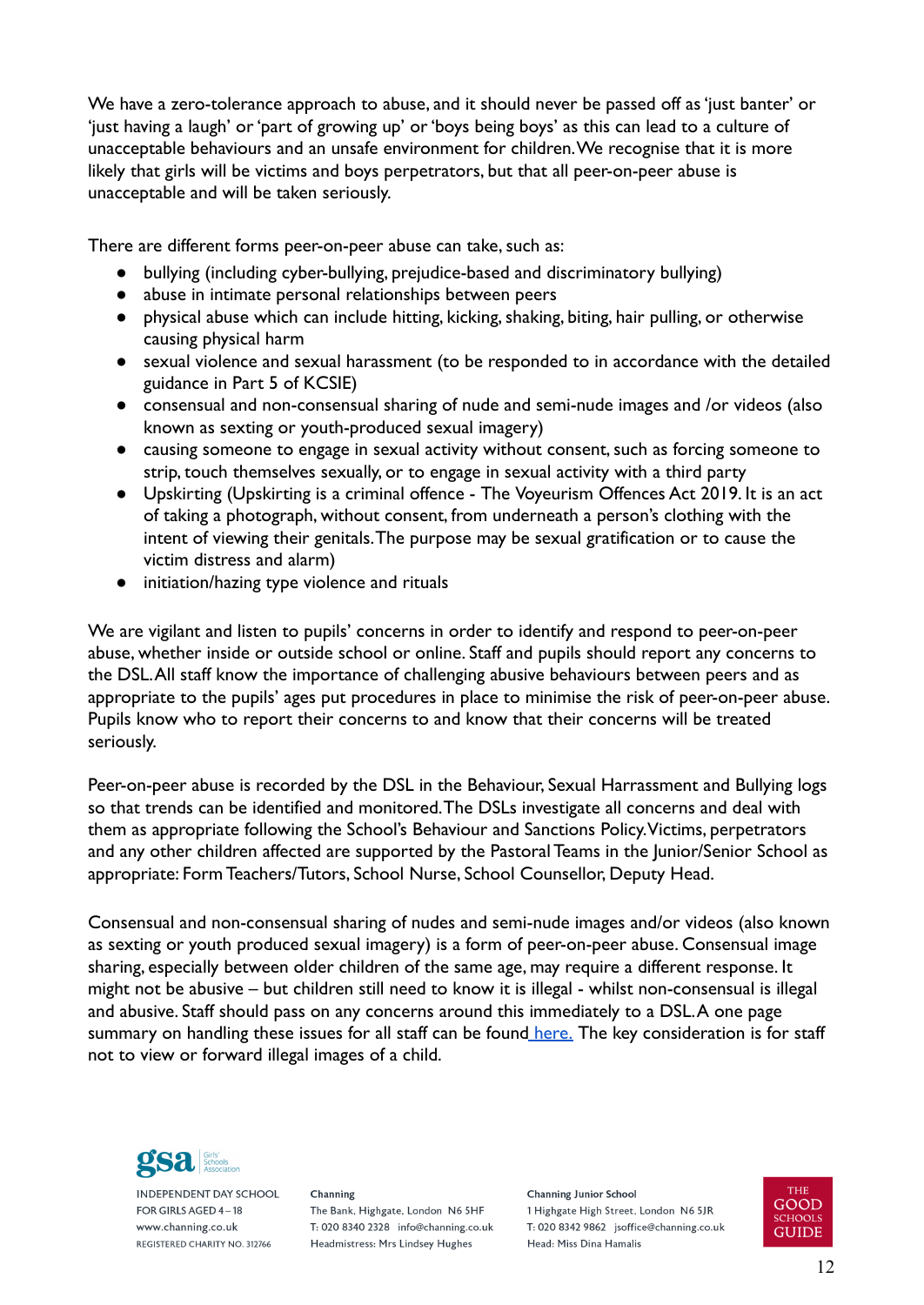Where a report includes an online element, the DSL will refer to [searching screening and](https://www.gov.uk/government/publications/searching-screening-and-confiscation) [confiscation advice \(for schools\)](https://www.gov.uk/government/publications/searching-screening-and-confiscation) and the [UKCIS Sharing nudes and semi-nudes: advice for](https://www.gov.uk/government/publications/sharing-nudes-and-semi-nudes-advice-for-education-settings-working-with-children-and-young-people/sharing-nudes-and-semi-nudes-advice-for-education-settings-working-with-children-and-young-people) [education settings working with children and young people](https://www.gov.uk/government/publications/sharing-nudes-and-semi-nudes-advice-for-education-settings-working-with-children-and-young-people/sharing-nudes-and-semi-nudes-advice-for-education-settings-working-with-children-and-young-people).The [UKCCIS guidance](https://ineqe.com/wp-content/uploads/2021/01/UKCIS_sharing_nudes_and_semi_nudes_advice_for_education_settings_V2.pdf) is non-statutory, but should be read alongside KCSIE and it should be followed unless there's a good reason not to do so.Any incident would be followed up by a DSL who would be expected to follow the full guidance.The linked advice provides more details on what to do when viewing an image is unavoidable. In some cases, it may be more appropriate to confiscate any devices to preserve any evidence and hand them to the police for inspection.

This section provides a brief overview for frontline staff of how to respond to incidents where nudes and semi-nudes have been shared.All such incidents should be immediately reported to the Designated Safeguarding Lead (DSL) or deputies and managed in line with the School's child protection policies.

What do we mean by sharing nudes and semi-nudes? In the latest advice for schools and colleges (UKCIS, 2020), this is defined as the sending or posting of nude or semi-nude images, videos or live streams online by young people under the age of 18.This could be via social media, gaming platforms, chat apps or forums. It could also involve sharing between devices via services like Apple's AirDrop which works offline.Alternative terms used by children and young people may include 'dick pics' or 'pics'.The motivations for taking and sharing nude and semi-nude images, videos and live streams are not always sexually or criminally motivated.This advice does not apply to adults sharing nudes or semi-nudes of under 18-year olds.This is a form of child sexual abuse and must be referred to the police as a matter of urgency.

What to do if an incident comes to your attention:

- Report it to your Designated Safeguarding Lead (DSL) or deputy immediately.
- Never view, copy, print, share, store or save the imagery yourself, or ask a child to share or download – this is illegal. [In exceptional circumstances, it may be necessary for the DSL (or deputy) only to view the image in order to safeguard the child or young person.That decision should be based on the professional judgement of the DSL (or deputy)].
- If you have already viewed the imagery by accident (e.g. if a young person has shown it to you before you could ask them not to), report this to the DSL (or deputy) and seek support.
- Do not delete the imagery or ask the young person to delete it. Do not ask the child/children or young person(s) who are involved in the incident to disclose information regarding the imagery.This is the responsibility of the DSL (or deputy).
- Do not share information about the incident with other members of staff, the young person(s) it involves or their, or other, parents and/or carers.
- Do not say or do anything to blame or shame any young people involved.
- Do explain to them that you need to report it and reassure them that they will receive support and help from the DSL (or deputy).

●

We recognise that even if there are no reported cases of peer-on-peer abuse, such abuse may still be taking place and is simply not being reported.



**INDEPENDENT DAY SCHOOL** FOR GIRLS AGED 4-18 www.channing.co.uk REGISTERED CHARITY NO. 312766

Channing The Bank, Highgate, London N6 5HF T: 020 8340 2328 info@channing.co.uk Headmistress: Mrs Lindsey Hughes

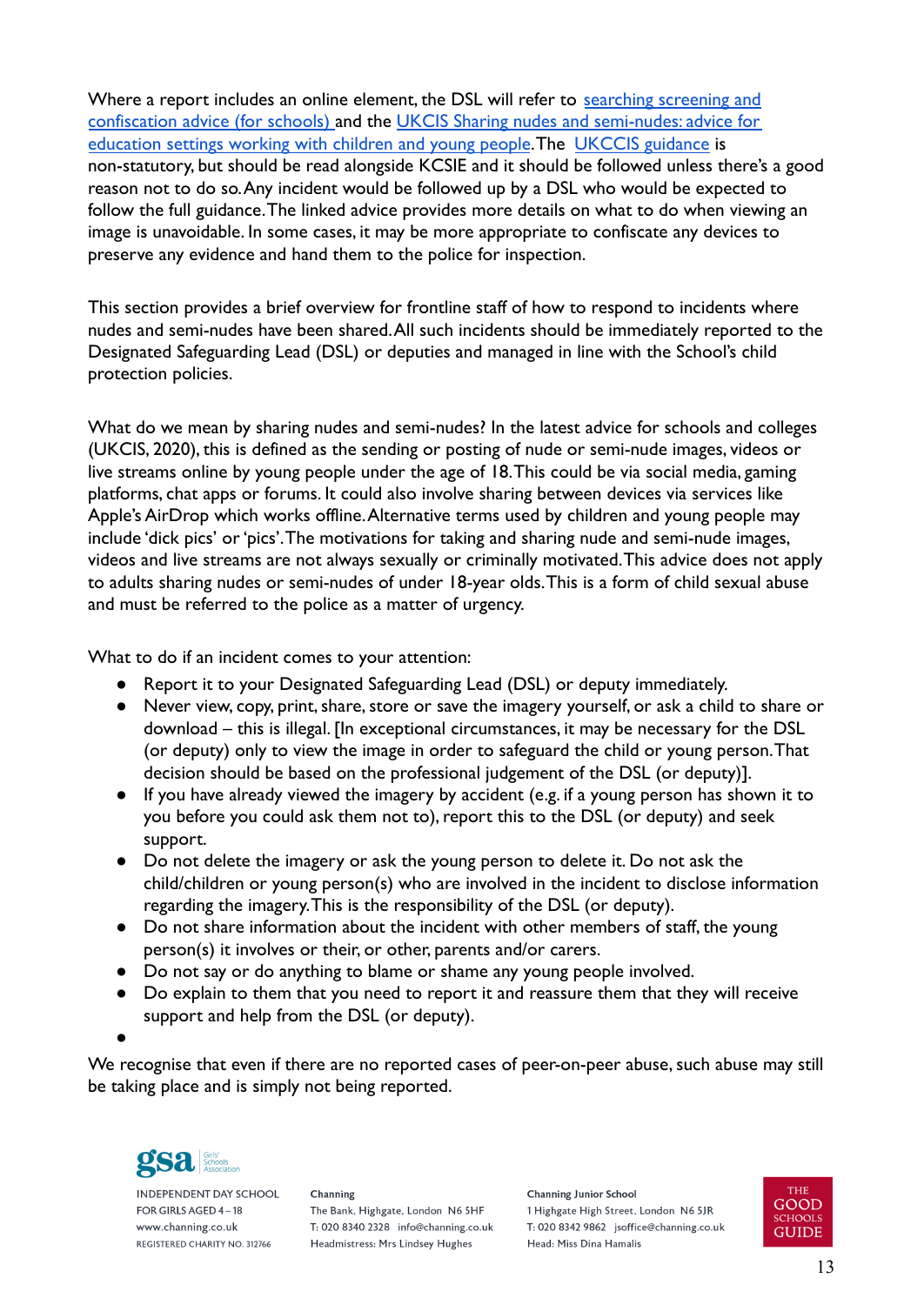# <span id="page-13-0"></span>**Mental Health**

There are robust pastoral procedures in place in order to identify and support pupils with mental health issues.The Form Teachers in the Junior School flag up pupils with possible mental health issues to the DSL or Deputy DSL as they are aware that this is a safeguarding concern. In the Junior School, appropriate and required information is shared in weekly Staff Meetings to ensure staff know how to best support pupils. Parents are contacted and strategies are put in place to support these pupils. If it is felt that further professional support is needed, the pupil is referred to our School Counsellor. Staff are aware of the referral system and proactively use it.

In the Senior School, this is the protocol for requesting support from the School Counsellor:

- Y7 8 pupils referrals are made by the Heads of Year.
- Self-referral for Y9 11 pupils and Sixth Formers.
- Directly in a drop-in session pupils will be advised that their Head of Year and the Deputy Head will be informed of their request.

# <span id="page-13-1"></span>**Special Educational Needs and Responsibilities (SEND)**

We are aware and mindful of the fact that there may be additional barriers when recognising abuse and neglect in our pupils with SEND.These can include: assumptions that indicators of possible abuse such as behaviour, mood and injury relate to the child's condition without further exploration; these children being more prone to peer group isolation or bullying (including prejudice-based bullying) than other children; the potential for children with SEND or certain medical conditions being disproportionately impacted by behaviours such as bullying, without outwardly showing any signs; and communication barriers and difficulties in managing or reporting these challenges.We support pupils with SEND by taking all of these factors into account and acting in the best interests of the pupil.The DSLs liaise closely with the whole school SENCO and Learning Support Teachers in the Junior School and Senior School.

# <span id="page-13-2"></span>**Roles and Responsibilities**

# The Designated Safeguarding Lead

The Designated Safeguarding Lead (DSL) takes the lead responsibility for Safeguarding and Child Protection including Digital Safety (in liaison with Dan Grossman [Assistant Head: Director of Digital Learning and Technology]), including support to other staff and information sharing with other agencies, developing policies and staff training and ensuring Early Help is available, especially for children who are disabled, have SEND, young carers, those who have challenging family circumstances, involved in antisocial or criminal behaviour, have a social worker or are misusing drugs or alcohol.The DSL is also the named person who responds to allegations made against members of staff.

The DSL is a senior member of staff with the authority and seniority to carry out the functions of the role.The 2 designated members of staff at Channing School are:

- *●* Freddie Meier(Acting Deputy Head Senior School)
- **Dina Hamalis (Head Junior School including EYFS)**

# The *DSLs'* responsibilities are to:

● Monitor and support pupils that have been observed to have child protection and safeguarding concerns including those relating to digital safety, as well as support the pupils' families as appropriate.



**INDEPENDENT DAY SCHOOL** FOR GIRLS AGED 4-18 www.channing.co.uk REGISTERED CHARITY NO. 312766

Channing The Bank, Highgate, London N6 5HF T: 020 8340 2328 info@channing.co.uk Headmistress: Mrs Lindsey Hughes

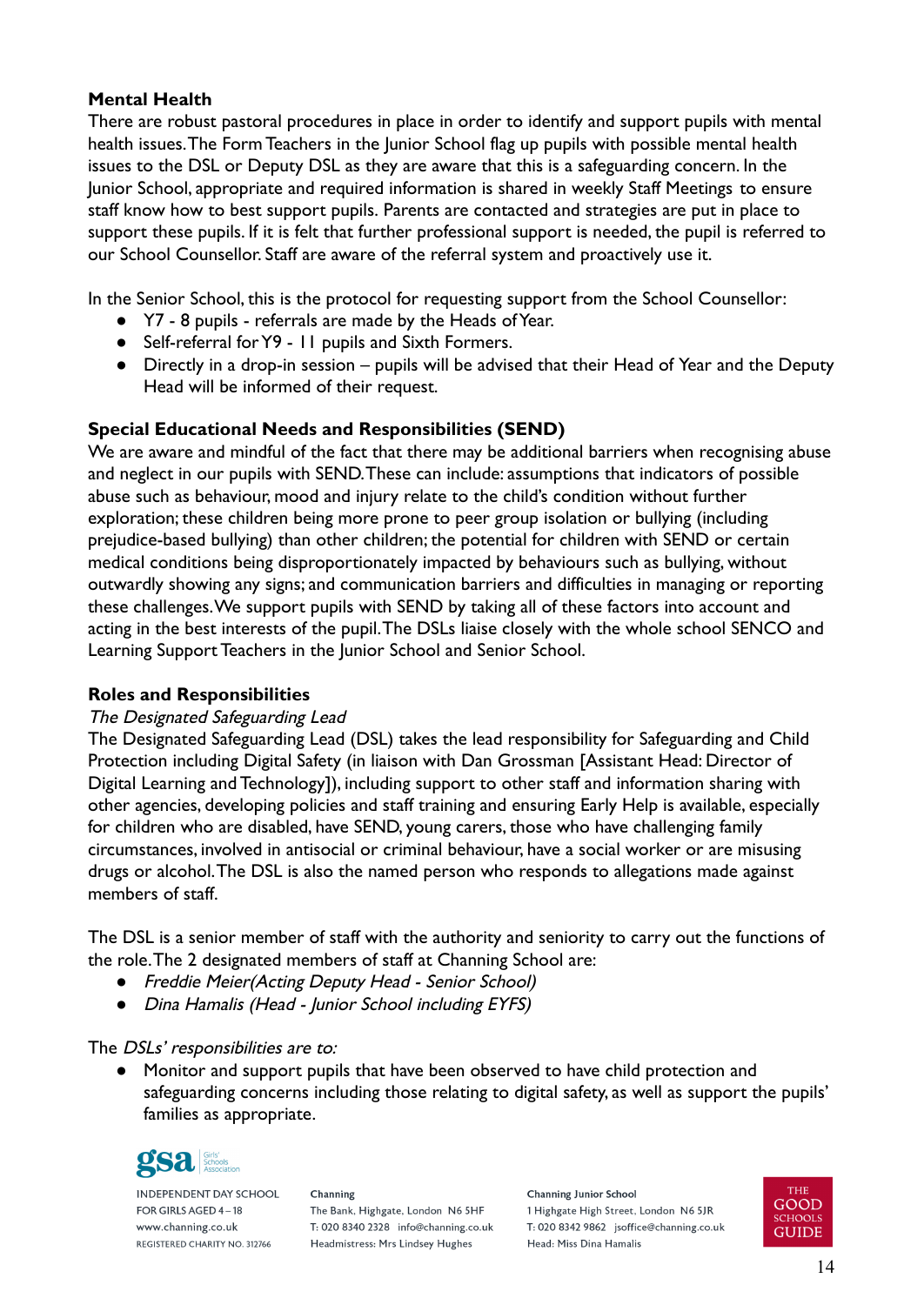- Ensure Early Help is available for children who are in need and/or who need support.
- Promptly refer suspected abuse and neglect to the Local Authority Children's Social Care and to the Police if it is a criminal matter.
- Report allegations made against members of staff to the Local Authority Designated. Officer (LADO) and the Headmistress (or Chair of Governors in the absence of the Headmistress or if it is about the Headmistress).
- Refer to the Disclosure and Barring Service (in cases where a person is dismissed or left due to risk/harm to a child).
- Develop, update and review the Child Protection and other Safeguarding policies annually and as required following updates ensuring that staff are aware of them.
- Ensure staff have been issued with Part One of Keeping Children Safe in Education (2021) and The Prevent Duty (2015) and have been trained accordingly.
- Ensure that the Safeguarding and Child Protection Policy is available publicly and that parents are aware of the fact that referrals about suspected abuse or neglect may be made and the role of the school in this.
- Provide support and advice to all members of staff within the setting regarding safeguarding and child protection concerns.
- Ensure that all staff have up-to-date knowledge of safeguarding issues and up-to-date training and are aware of other training opportunities.
- Keep the Headmistress informed about any issues that arise.
- Ensure that cover is provided for the role when absent from the setting.There are Deputy DSLs in both the Junior and Senior School, as well as other members of staff that have had Level 3 training.
- Ensure that accurate, secure records of concerns and referrals are kept in the Safeguarding/Child Protection/KCSIE files.
- Ensure that a child's Safeguarding/Child Protection/KCSIE File is copied for the new educational establishment when a child moves educational settings, and that this file is transferred securely and separately from the main pupil file.
- Ensure that all staff including staff working in EYFS and as part of new staff induction receive appropriate Safeguarding and Child Protection Training, emergency evacuation procedures, health and safety issues and maintain training records.
- Encourage a culture of listening to children and taking into account their wishes and feelings.
- Be alert to the needs of children in need, specifically young carers and those with Special Educational Needs.
- Notify children's Social Care if a child with a Child Protection Plan is absent for more than 2 days without explanation.
- Cooperate with any requests for information from the Local Authority and with other agencies in compliance with Working Together to Safeguard Children (2021).
- Ensure that there is regular communication with mental health leads in the school (Nurses/Welfare Assistant, School Counsellors).
- Ensure that they (DSLs) are working closely with children who are vulnerable/with a social worker to ensure pleasing educational outcomes.
- Maintain links with the Safeguarding Partnership.
- Co-chair the Safeguarding Committee.

Deputy Designated Safeguarding Leads (including Digital Safety):



**INDEPENDENT DAY SCHOOL** FOR GIRLS AGED 4-18 www.channing.co.uk REGISTERED CHARITY NO. 312766

Channing The Bank, Highgate, London N6 5HF T: 020 8340 2328 info@channing.co.uk Headmistress: Mrs Lindsey Hughes

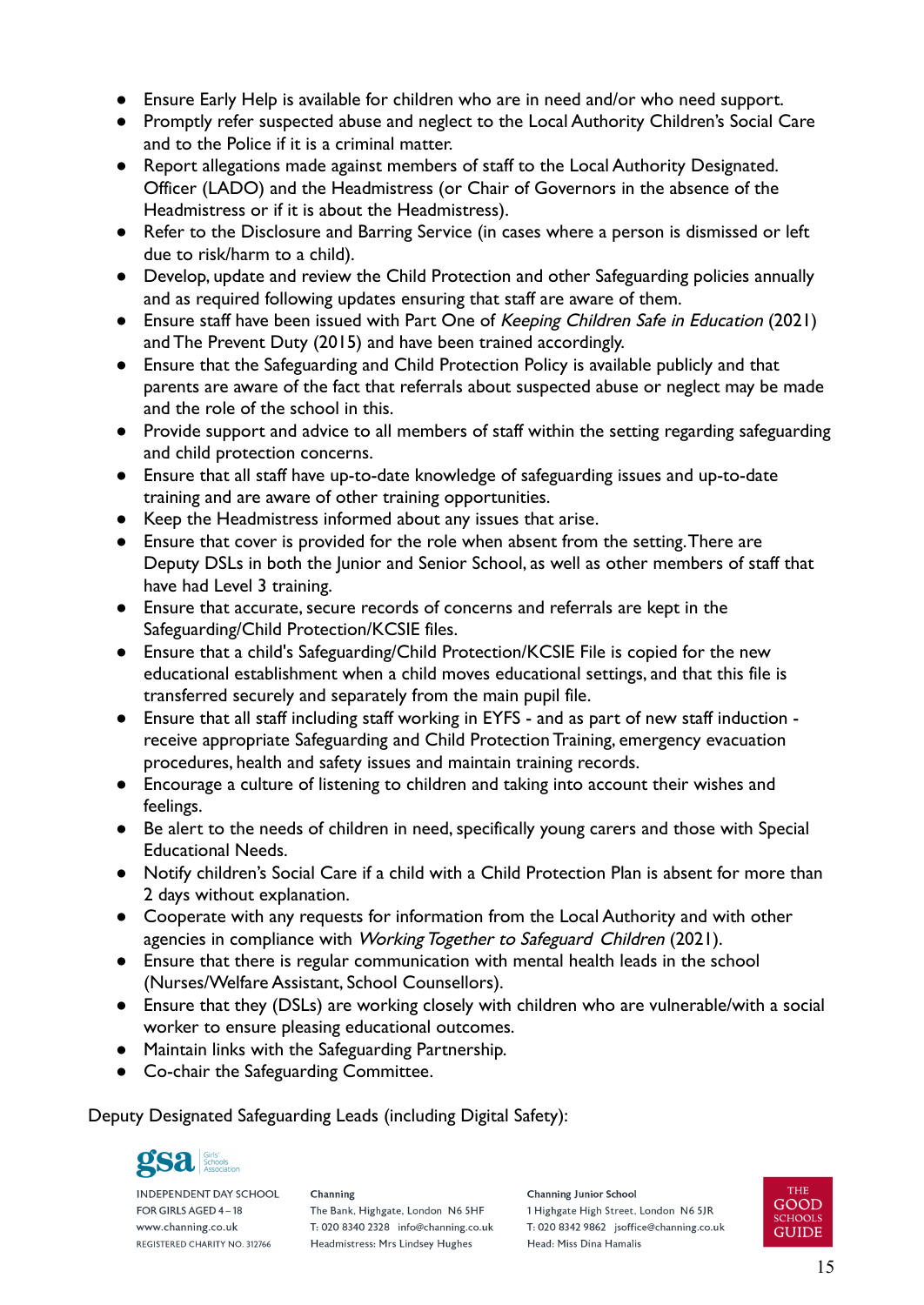- Leisha Zarnado (Head of Y11, Senior School)
- Jo Tomback (Head of Y7, Senior School)
- Lucy Broughton Williams (Deputy Head, Junior School including the EYFS) maternity leave
- Dulcie Wright (Acting Deputy/Head of KS2, Junior School)
- Gina Eliad (Head of EY&KS1, Junior School)

Other staff with Level 3 certified training include:Tas Franklin & Abi Levinson (School Nurses), Sukriti Bhatnagar (Welfare Assistant JS), Abisola Adebayo (Senior School Counsellor), Roy Hill (Bursar), Rachel McGinnety (Director of Studies JS), Lindsey Hughes (Headmistress).

#### Safeguarding Committee

The Safeguarding Committee meets every half term to share good practice, look at trends and to support each other.

#### Other Staff's Responsibilities

It is the responsibility of all other members of staff to ensure that all safeguarding concerns, both minor and serious, are reported to the DSL as soon as reasonably possible. If the DSL is not available, staff should report their concerns to the Deputy DSL or a Level 3 trained colleague, a member of the SMT/SLT or Children's Services. Colleagues can also contact the NSPCC or if a child is in immediate harm, the Police.

The DSL may have other information regarding a child, young person or their family of which other staff may not be aware. Minor concerns may take on greater significance within the wider context of knowledge of a child or family that the DSL may have.The DSL will decide whether to make a referral to children's Social Care but it is important to note that any staff member can refer those concerns to children's Social Care directly. If, at any point, there is a risk of immediate, serious harm to a child, a referral should be made to children's Social Care immediately. If the child's situation does not seem to be improving, the staff member should press for reconsideration.

#### The Headmistress

The Headmistress will:

- Ensure that the Safeguarding and Child protection policy and procedures adopted by the Governing Body are implemented and followed by all staff.
- Allocate sufficient time and resources to enable the DSLs and Deputy DSLs to carry out their roles effectively.
- Ensure that all staff feel able to raise concerns about poor and unsafe practice and that all concerns are handled sensitively and in accordance with the school's whistleblowing procedures.
- Ensure that staff have sufficient information, skills, knowledge and understanding about a child who is looked after by the Local Authority.
- Provide information about any child who is missing education (CME).

# The Governing Body

It is the Governing Body's overall responsibility to ensure compliance with Safeguarding and Child Protection statutory requirements and ensure that:



**INDEPENDENT DAY SCHOOL** FOR GIRLS AGED 4-18 www.channing.co.uk REGISTERED CHARITY NO. 312766

Channing The Bank, Highgate, London N6 5HF T: 020 8340 2328 info@channing.co.uk Headmistress: Mrs Lindsey Hughes

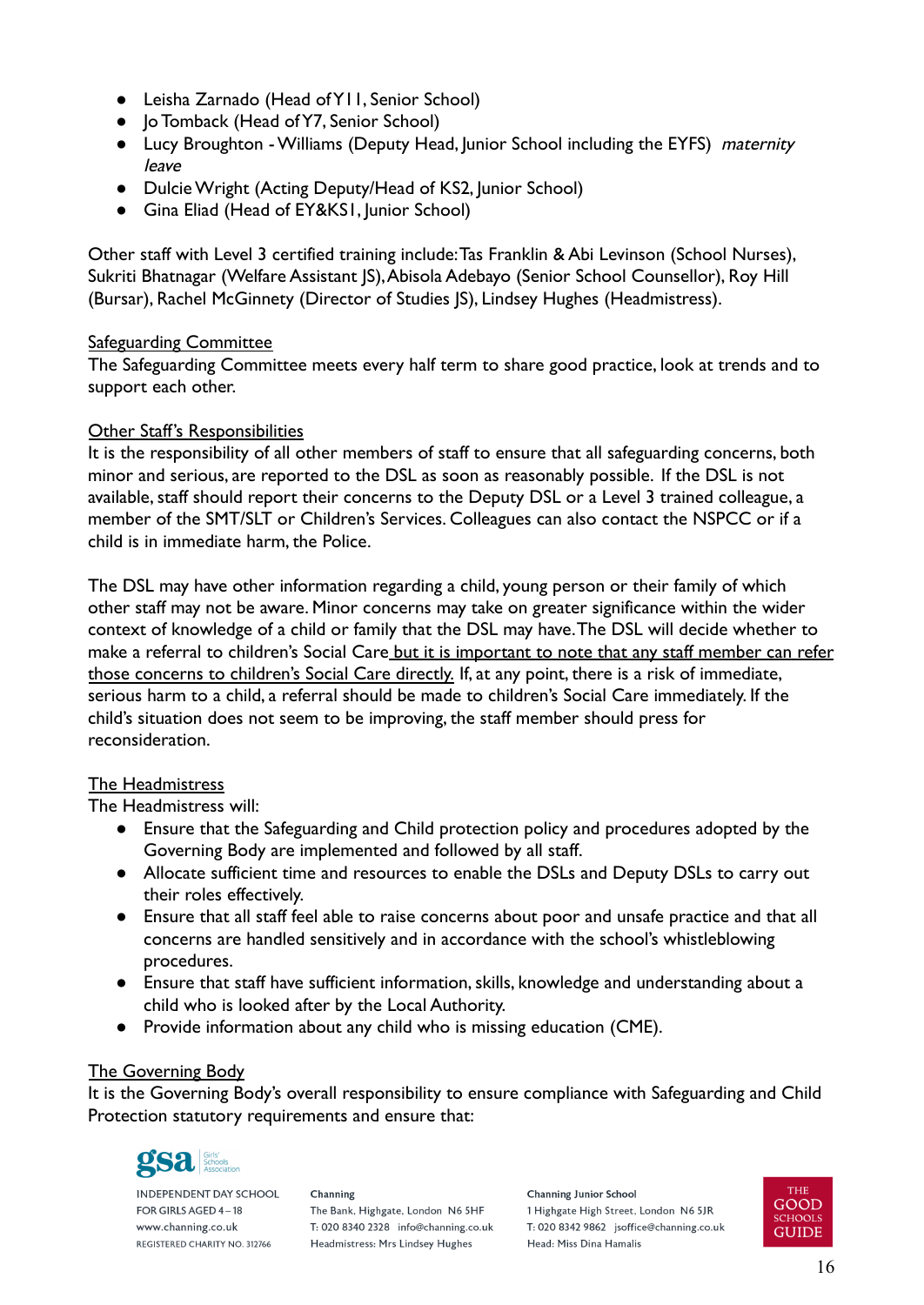- There is an effective and statutorily compliant Safeguarding and Child Protection policy (and procedures) in place, together with a Staff Code of Conduct and that these are provided to all staff on induction.
- DSLs have the appropriate authority, time, funding, training, resources and support to fulfil the role and responsibilities.
- The school contributes to interagency working in line with the statutory guidance (Working Together to Safeguard Children (2018) including Annex B.
- The school's safeguarding arrangements take into account the procedures and practice of the Local Authority as part of the inter agency safeguarding procedures set up by the Safeguarding Partnership (SP).
- If appropriate, appoint a designated teacher to promote the educational achievement of children who are looked after and ensure the member of staff has appropriate training and support.

# <span id="page-16-0"></span>**Safeguarding & Child Protection Procedures**

If a member of staff is concerned that a pupil may be suffering harm or is at risk of harm, is being abused, exploited or neglected the matter should be referred to the DSL immediately in line with the requirements of KCSIE 2021.

Working Together to Safeguard Children states clearly that it is a duty to speak up about any safeguarding concern. It is important to share any concern or information quickly and to challenge the inaction of colleagues. Colleagues can also report any concerns or information directly to the NSPCC or the First Response Team.

Staff should pass on their concern about a child / young person's wellbeing, based on:

- Something the child/young person/parent has told you.
- Something you have noticed about the child's behaviour, health, or appearance.
- Something another professional said or did.

It is never for them to decide alone how to respond to concerns. However, it is always their responsibility to share concerns, no matter how small, and to listen. Even if you think that their concern is minor, the DSL may have more information that, together, represents a more serious worry about a child.

It takes a lot of courage for a child to disclose that they are being neglected and/or abused. If a child talks to you about any risks to their wellbeing or safety, including peer-on- peer abuse, you need to let them know that you must pass the information on.The point at which staff do this is a matter of professional judgement (if you leave it until the very end, the child may feel that they have been misled; if you jump in immediately, the child may feel you do not want to listen). Staff must reassure victims that they are being taken seriously and that they will be supported and kept safe; they must not feel that they are creating a problem by reporting abuse, sexual violence or sexual harassment and ever made to feel ashamed of it.

# Advice for staff/Steps to follow

1. Decide whether you need to find out more by asking the child/ young person, or their parent to clarify your concerns, being careful to use open questions:



**INDEPENDENT DAY SCHOOL** FOR GIRLS AGED 4-18 www.channing.co.uk REGISTERED CHARITY NO. 312766

Channing The Bank, Highgate, London N6 5HF T: 020 8340 2328 info@channing.co.uk Headmistress: Mrs Lindsey Hughes

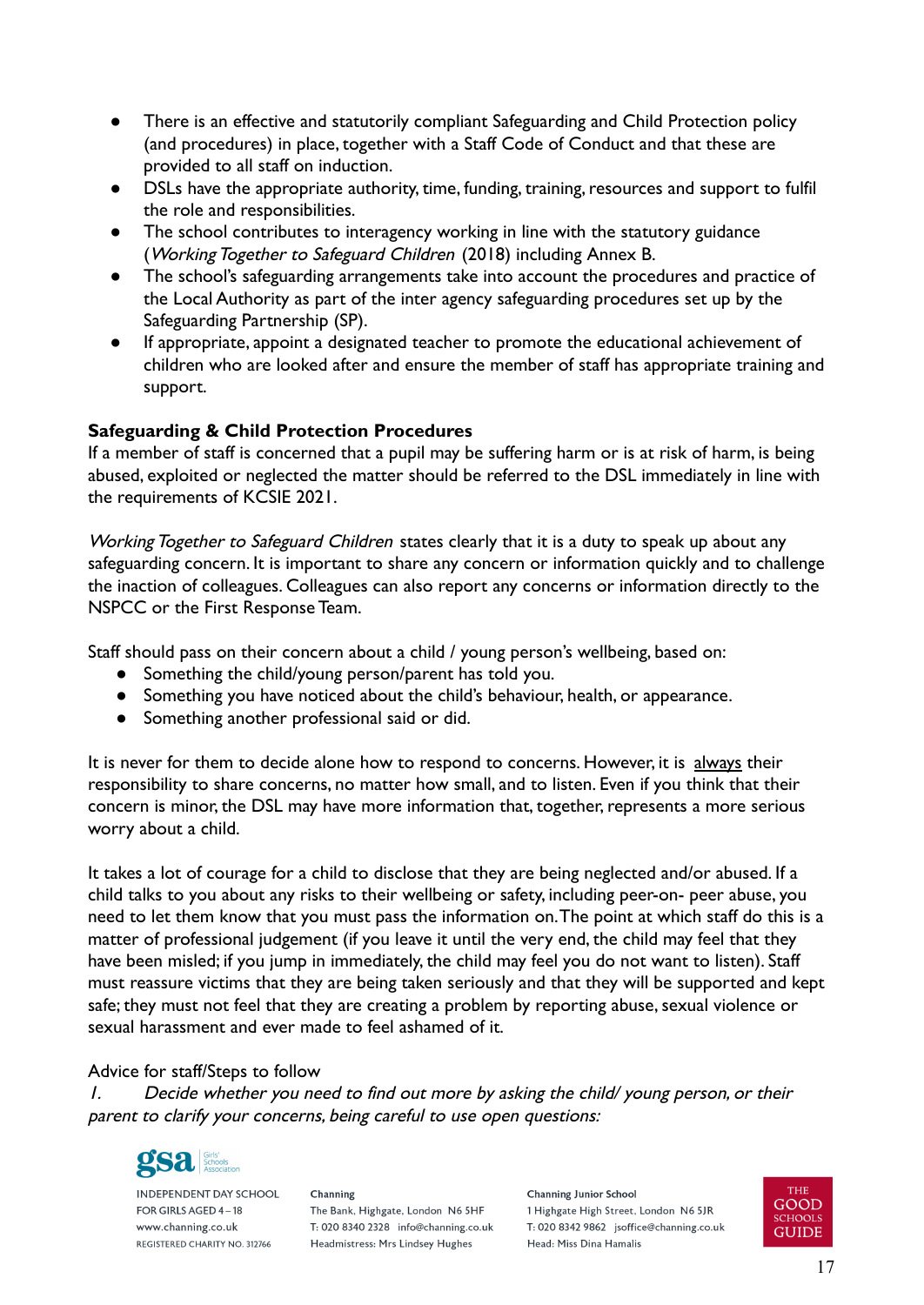- Begin with words like:'how','why','where','when','who'?
- Do not ask leading questions.
- Remain calm and do not over react.
- Give reassuring words or nods of comfort.

# *2.* Let the person making the disclosure know what you plan to do next.

If you have heard a disclosure of abuse or you are talking with them about your concerns. Do not promise to keep what s/he tells you secret. Say, for example,'I am worried about your bruise and I need to tell Miss X so that she can help us think about how to keep you safe.'

# 3. Inform the DSL immediately.

If the DSL is unavailable, inform the Deputy DSL, member of SMT/SLT or a Level 3 trained colleague. If there is no other member of staff available, you must make the referral yourself.

# 4. Make a written record that is dated as soon as possible (but certainly that day) after the event, noting:

- Name of child.
- Date, time and place.
- Who else was present.
- What was said/what happened/what you noticed: speech, behaviour, mood, drawings, games or appearance.
- If a child or parent spoke, record their words rather than your interpretation.
- Analysis of what you observed and why it is a cause for concern.

In an emergency, take the action necessary to help the child, for example, dial 999 and remember that anybody can make a referral directly to Children's Social Care (At the end of this policy there are contact numbers).Advice is always available confidentially from the NSPCC (0808 800 5000).

The Children's Social Care team will require basic information from you such as your name, address, contact numbers and details of your concern.This information is held in the strictest of confidence and not disclosed to any party.

# 5. The DSL may take advice from the First Response Service at the Local Authority (See Key Contacts at the end of this policy)

# 6. The DSL makes the referral to the First Response Service

The referral will note all previous intervention by the school with the child, any relevant history relating to the child, their siblings or the family.

In situations where a pupil is not at risk of suffering significant harm but is in need of support from one or more agencies, the DSL will liaise with Children's Social Care and, depending on their advice, possibly complete a Common Assessment Framework (CAF) Form.

# 7. The DSL shares information with other relevant professionals

This will involve recording reasons for sharing information and ensuring that they are aware of what action the other professionals will take as a result of information shared. In cases of serious harm or if a crime may have been committed, the Police should be informed from the outset.



**INDEPENDENT DAY SCHOOL** FOR GIRLS AGED 4-18 www.channing.co.uk REGISTERED CHARITY NO. 312766

Channing The Bank, Highgate, London N6 5HF T: 020 8340 2328 info@channing.co.uk Headmistress: Mrs Lindsey Hughes

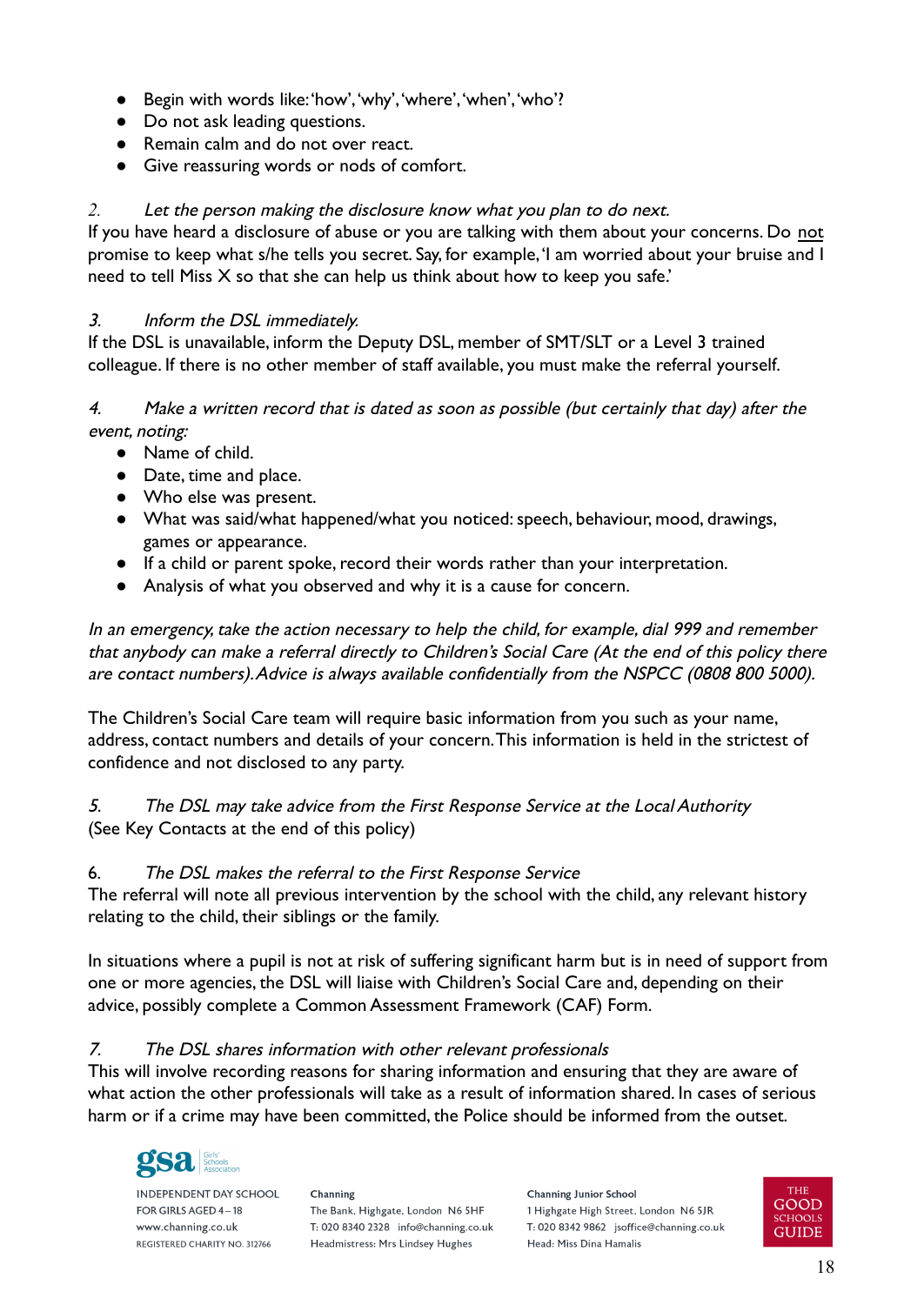# 8. The DSL informs a parent that they have made a Child Protection (CP) referral, if the parent does not already know, and if there is no reason not to let them know.

The School will normally seek to discuss any concerns about a child with their parents. However, the First Response Service may suggest to delay informing the parents in cases of suspected sexual abuse, or where informing the parents might put the child at further risk, to prevent the child being harmed or intimidated (and retracting their disclosure).Additionally, in cases of suspected fabricated or Induced Illness by proxy, the parents are not informed.

10. The DSL remains in close communication with other professionals around the child/young person and with the family.

This is done in order to share any updates about the child/young person if this is appropriate.

If a child protection investigation is pursued, the DSL and other key school staff will:

- Work closely and collaboratively with all professionals involved in the investigation, to keep the child/young person safe.
- Attend a Child Protection conference when invited and provide updated information about the child.
- Attend any subsequent Child Protection review conferences.
- Attend Core Group meetings and take an active role in the implementation of the Protection Plan.
- Reassess concerns if the situation does not improve and liaise with the relevant agencies.

The school communicates readily with Local Safeguarding agencies whenever an allegation or disclosure of abuse has been made and children who have suffered or are at risk of suffering significant harm should be reported to Children's Social Care immediately.As previously stated, in situations where a pupil is not at risk of suffering significant harm but is in need of support from one or more agencies, the DSL will liaise with Children's Social Care.As far as is practicable, the child's wishes or feelings are taken into account when determining what action to take and what services to provide.

# <span id="page-18-0"></span>**Allegations Against Staff (including volunteers, supply staff, visitors, contractors and Governors)**

The School's complaints procedures will be followed where a child or parent raises a concern about poor practice towards a child that does not reach the threshold for child protection action. Complaints from staff are dealt with under the school's whistleblowing, complaints and disciplinary and grievance procedures. See Low Level Concern Policy.

Allegations of abuse can be made by children and young people and they can be made by other concerned adults.

'Staff' will include, for the purposes of this policy, volunteers, supply staff, visitors and contractors.

Being subject of an allegation, a staff member may have:

- Behaved in a way that has harmed a child, or may have harmed a child.
- Committed a criminal offence against or related to a child.
- Behaved towards a child or children in a way that indicates s/he would pose a risk of harm



**INDEPENDENT DAY SCHOOL** FOR GIRLS AGED 4-18 www.channing.co.uk REGISTERED CHARITY NO. 312766

Channing The Bank, Highgate, London N6 5HF T: 020 8340 2328 info@channing.co.uk Headmistress: Mrs Lindsey Hughes

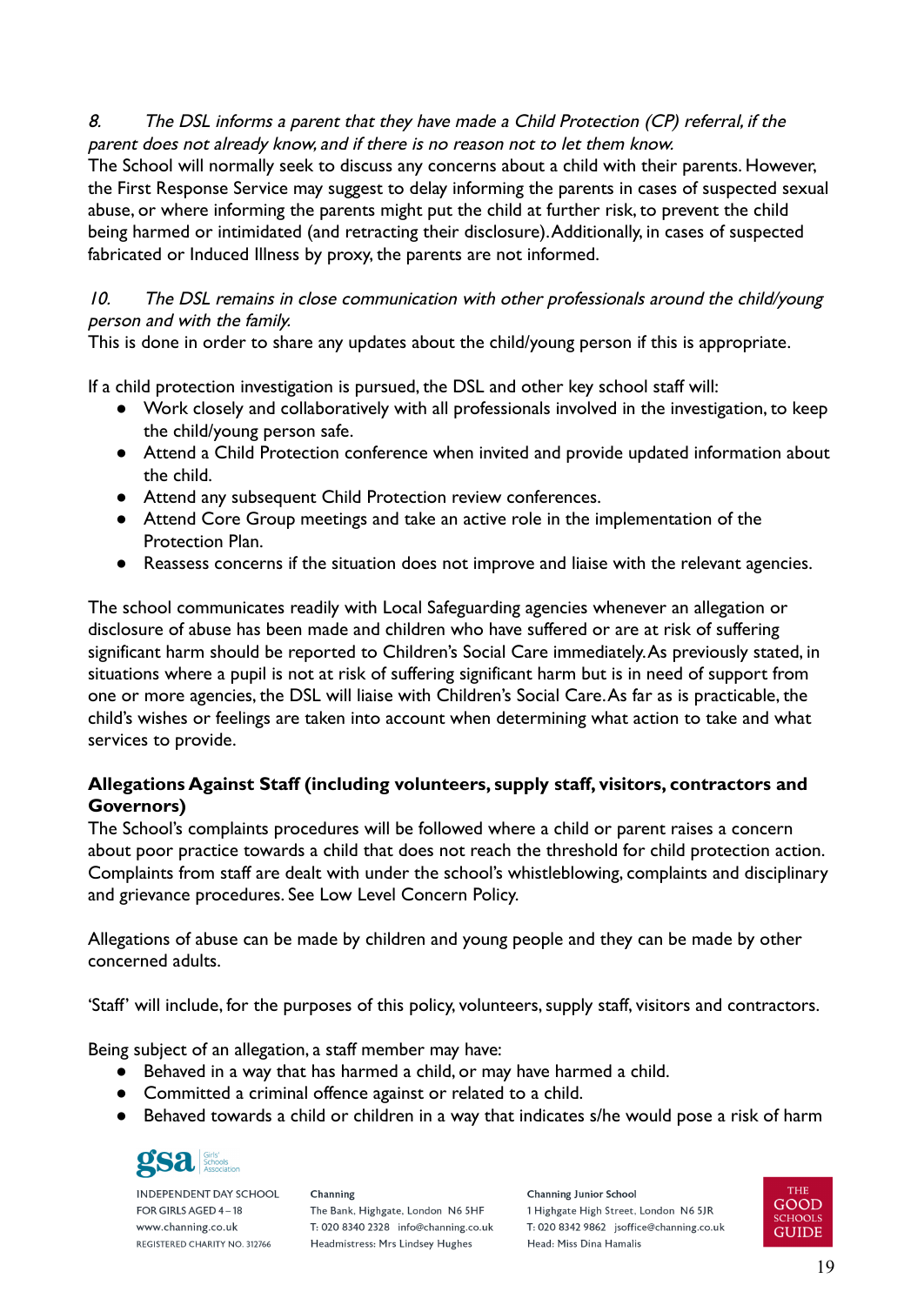if they work closely or regularly with children.

All allegations against staff or volunteers should be immediately brought to the attention of the Headmistress or, in her absence, the Chair of Governors/Safeguarding Governor.A quick resolution of the allegation must be a clear priority for the benefit of all concerned. If the allegation is made to the DSL, they should immediately report it to the Headmistress or the Chair of Governors.

If an allegation is made against the Headmistress or a member of the Governing Body, this should be brought to the attention of the Chair of Governors/Safeguarding Governor without telling the Headmistress first. If an allegation is made against the Headmistress or a member of the Governing Body, the Chair of Governors/Safeguarding Governor should liaise directly with the Local Authority. If there is an allegation against the Chair of Governors, the Local Authority should be contacted directly.When there is a conflict of interest in reporting the matter to the Headmistress, it should be reported directly to the LADO (Local Authority Designated Officer).

If an allegation is made against the DSL, this should be brought to the attention of the Headmistress, without telling the DSL first.

When an allegation relates to a member of supply staff provided by an agency, the agency should be informed immediately and be fully involved.

Some rare allegations will be so serious that they require immediate intervention by children's Social Care services and/or the Police. Police will also be contacted if it is thought that a crime may have been committed.

In all cases, the LADO should be notified immediately and no later than one working day. Schools must not undertake their own investigation of allegations without prior consultation with the LADO. Parental consent is not required before reporting allegations to the LADO. In the most serious cases, the Police will be involved, so as not to jeopardise statutory investigations. In borderline cases, discussions with the LADO can be held informally and without naming the school or individual.

The Headmistress should take the following actions:

- Ensure that the child reporting the allegation is safe and away from the member of staff against whom the allegation is made.
- Contact the LADO in Haringey or Camden immediately to discuss (See Key Contacts at the end of this policy).
- Make a referral to the Children's Service where the child resides, if appropriate.
- If the Local Authority where the child resides is unresponsive and not quick to act, it is the duty of the school's Local Authority (Haringey/Camden) to respond to the issue.
- Contact the parents/carers of the child, following advice from the LADO.
- If necessary, suspend the member of staff or review his/her working arrangements, pending the investigation, following advice from the LADO.
- Attend Strategy Meetings convened by the LADO and act upon the decisions made at these meetings.
- Reach an agreement with the LADO about the information that should be put in writing to



**INDEPENDENT DAY SCHOOL** FOR GIRLS AGED 4-18 www.channing.co.uk REGISTERED CHARITY NO. 312766

Channing The Bank, Highgate, London N6 5HF T: 020 8340 2328 info@channing.co.uk Headmistress: Mrs Lindsey Hughes

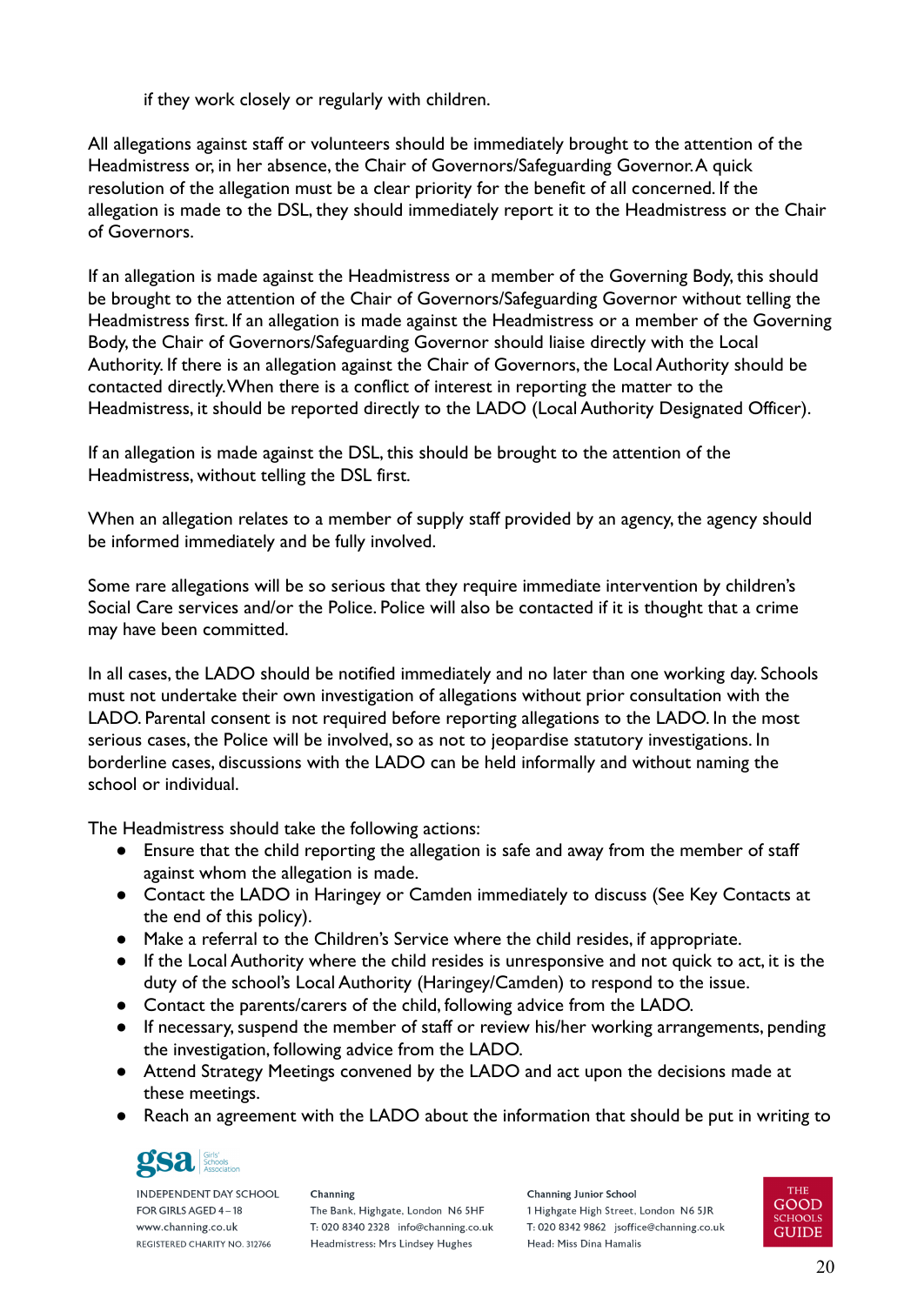the individual/s concerned and by whom.

● Ensure that all discussions are recorded and dated in writing.

It is important that when allegations are made, the School makes every effort to guard against unwanted publicity.

Suspension should be considered when:

- There is a cause to suspect a child is at risk of significant harm.
- The allegation warrants investigation by the Police.
- The allegation is so serious that it might be grounds for dismissal.

(London Child Protection Procedures 2021)

Any disciplinary investigation should be carried out once the Child Protection investigation has been completed.

The school's commitment is to contact the DBS and the Teaching Regulation Agency (TRA) within 1 month of any person leaving the school because he/she:

- Has harmed or poses a risk of harm to a child.
- Is considered unsuitable to work with children.
- Has been dismissed or removed from working (paid or unpaid) or would have been removed had he/she not left earlier due to safeguarding concerns or unprofessional conduct.
- Has a conviction for a relevant offence.
- Has brought the profession into disrepute or would have done had he/she not resigned from post.
- Has been dismissed because of misconduct.

Failure to make a report constitutes an offence. Compromise agreements cannot be used to prevent a referral being made to the DBS.

Where a dismissal does not reach the threshold for a DBS referral, the school will consider making a referral to the TRA.

Where there is an allegation of abuse in the EYFS setting, then a report must be made to OFSTED within 14 days.

Please refer to our Low Level Concern Policy for low level concerns that do not meet the harms test as they are addressed using a different procedure.The Low-Level Concerns Policy helps to create and embed a culture of openness, trust and transparency in which our School's values and expected behaviour which are set out in the Staff Code of Conduct are constantly lived, monitored and reinforced by all staff. It enables all staff to share any concerns about their own or another member of staff's behaviour.

A low-level concern is any concern – no matter how small, and even if no more than causing a sense of unease or a 'nagging doubt' – that an adult may have acted in a way that:

is inconsistent with the School's Staff Code of Conduct, including inappropriate conduct outside of work; and



**INDEPENDENT DAY SCHOOL** FOR GIRLS AGED 4-18 www.channing.co.uk REGISTERED CHARITY NO. 312766

Channing The Bank, Highgate, London N6 5HF T: 020 8340 2328 info@channing.co.uk Headmistress: Mrs Lindsey Hughes

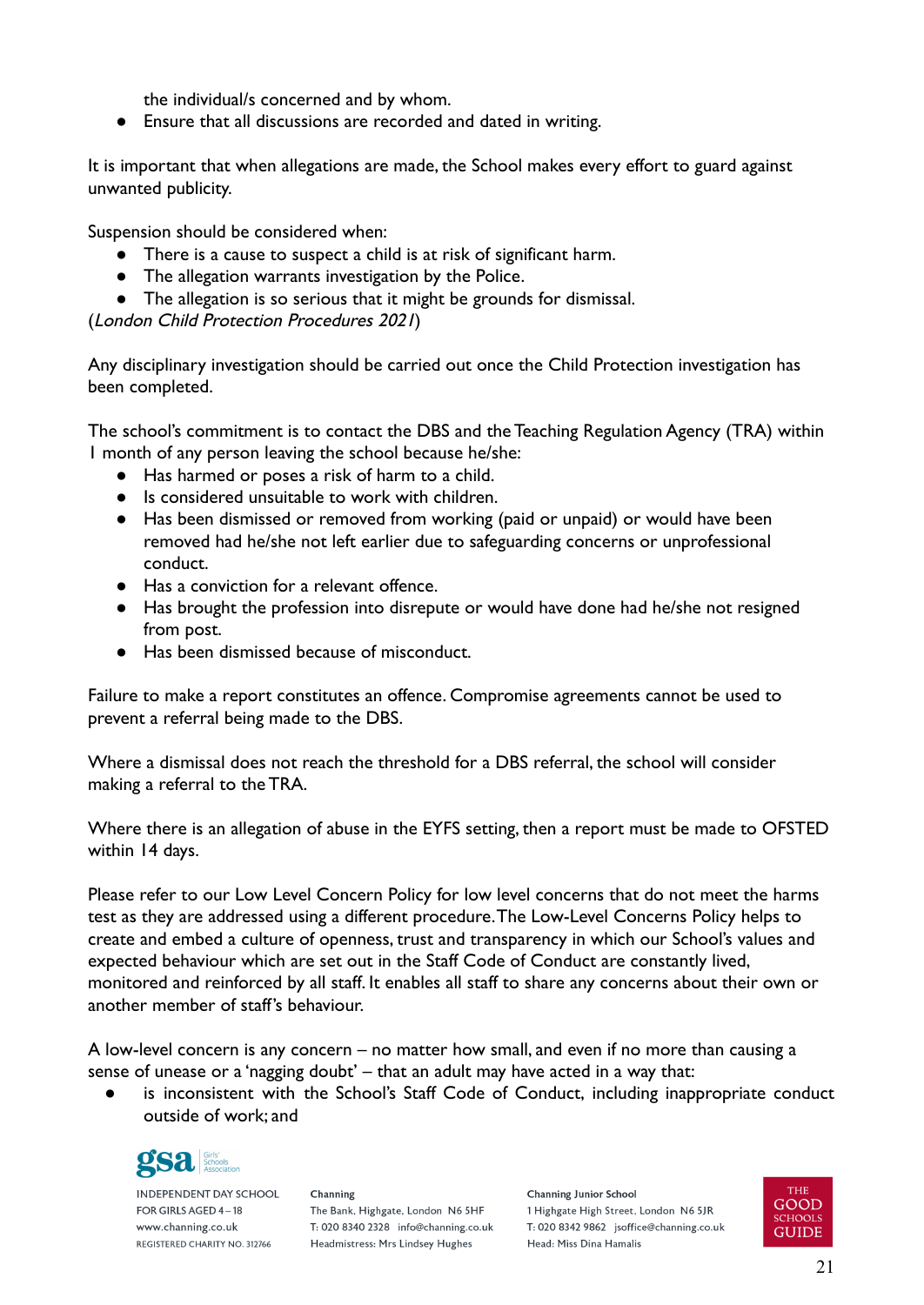- does not meet the allegation threshold or is otherwise not serious enough to consider a referral to the Local Authority Designated Officer (LADO) – but may merit consulting with and seeking advice from the LADO, and on a no-names basis if necessary.
- The onus is on staff to report any low-level concerns and not to assess whether it meets the threshold of an allegation.

Low-level concerns should be shared with the Designated Safeguarding Lead (DSL) in either the Junior or Senior School who will ensure they inform the Headmistress immediately. If any low-level concern relates to the behaviour of the Headmistress, it should be referred to the Chair of Governors. If there is a conflict of interest in sharing a low-level concern with the Headmistress, the low-level concern should be shared with the Chair of Governors, unless there is conflict of interest in doing so, in which case it should be reported directly to the LADO.

Staff can also self-report and should be encouraged to do so if, for whatever reason, have behaved in a manner which, on reflection, they consider falls below the standard set out in the School's Staff Code of Conduct.

The concern can be shared verbally with the DSL in either the Junior or Senior School in the first instance or a written summary of it can be provided to them and with the option of submitting a Low-Level Concerns Form in Annex C.

Please note that low-level concerns will be treated in confidence as far as possible, but the School may in certain circumstances be subject to legal reporting requirements or other legal obligations to share information with appropriate persons, including legal claims and formal investigations.

# <span id="page-21-0"></span>**Allegations Against Pupils including Peer-on-Peer/Child-on-Child Abuse**

A pupil against whom an allegation of serious abuse has been made may be suspended from the School during the investigation and the school's policies on Behaviour and Anti Bullying will apply. A bullying incident will be treated as a Child Protection concern when there is reasonable cause to suspect that a child is suffering or likely to significant harm.The school will take advice from the Local Authority Designated Officer (LADO) on the investigation of such allegations and will take all appropriate action to ensure the safety and welfare of all pupils involved, including the pupil or pupils accused of abuse. If it is necessary for a pupil to be interviewed by the police in relation to allegations of abuse or bullying (including cyberbullying or sharing nude/semi nude images) the School will ensure that, subject to the advice of the LADO, parents are informed as soon as possible and that an appropriate adult supports the pupil during the interview. In the case of pupils whose parents are abroad, the pupil's emergency contact will be requested to provide support to the pupil and to accommodate her if it is necessary to suspend her during the investigation.

In the event of a disclosure about pupil on pupil/child on child abuse, all children involved (whether perpetrator or victim) will be treated as being at risk.

#### Sexual violence and sexual harassment between children

Staff should be aware of the importance of making clear that sexual violence and harassment is not acceptable and will not be tolerated.There will be a zero tolerance approach to this as well as to misogyny. Staff should not be dismissive of allegations of sexual violence or harassment and they should challenge potential criminal behaviours, e.g. touching or grabbing.They should be mindful of



**INDEPENDENT DAY SCHOOL** FOR GIRLS AGED 4-18 www.channing.co.uk REGISTERED CHARITY NO. 312766

Channing The Bank, Highgate, London N6 5HF T: 020 8340 2328 info@channing.co.uk Headmistress: Mrs Lindsey Hughes

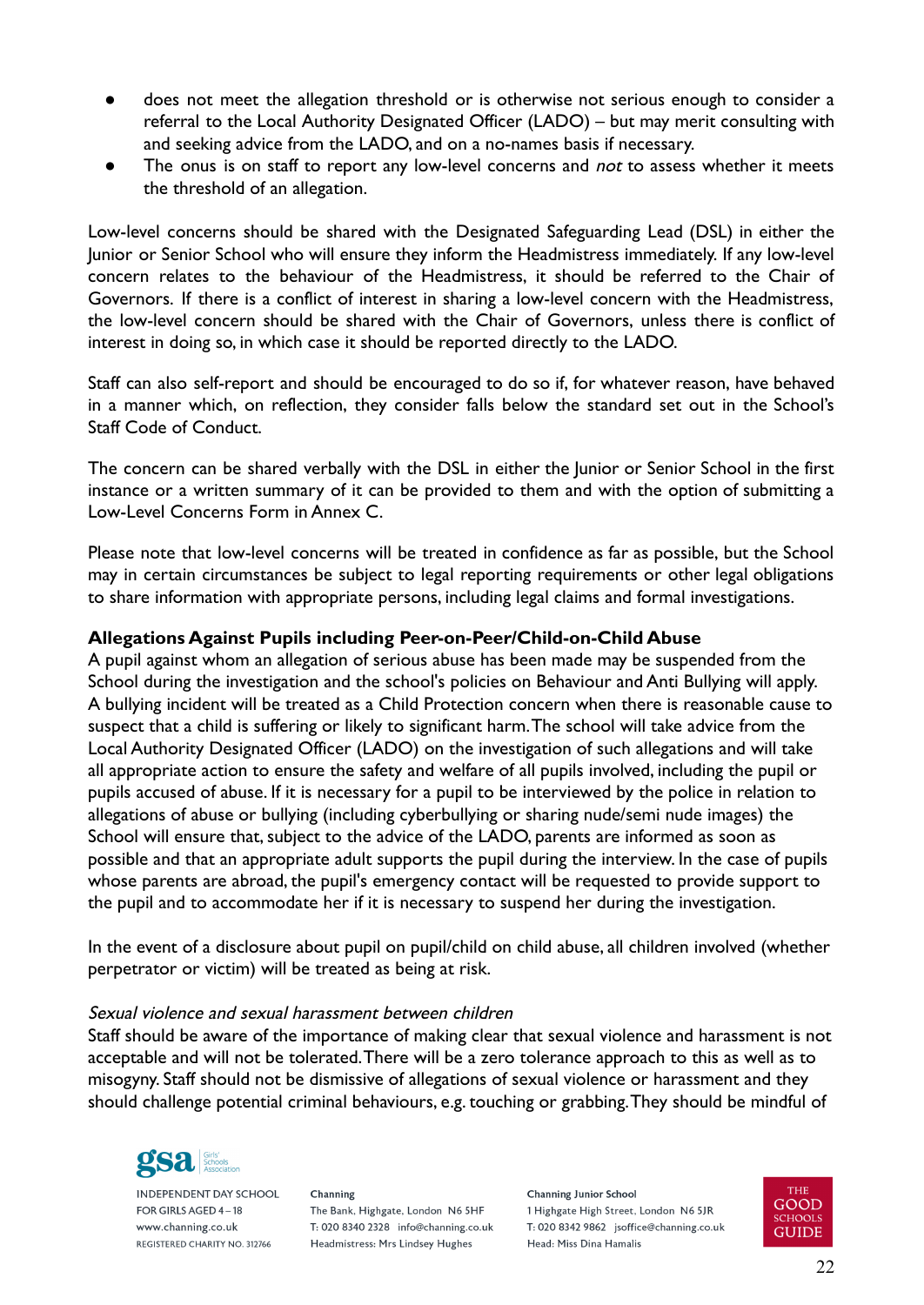identifying concerns and be mindful that this includes adult students, ie. 18 years old. It is important that staff are aware that sexual violence and harassment does happen and that children can abuse their peers in this way in any context.All incidents of peer-on-peer abuse involving children younger than 10, should be reported to the Police (where appropriate).All staff, especially the DSL, should take a contextual safeguarding approach to incidents and ensure that appropriate support systems are in place for all involved. Staff should be mindful of the advice contains within Sexual Violence and Sexual harrassment (2021): Sexual [violence and sexual harassment between](https://assets.publishing.service.gov.uk/government/uploads/system/uploads/attachment_data/file/999239/SVSH_2021.pdf) [children in schools and colleges](https://assets.publishing.service.gov.uk/government/uploads/system/uploads/attachment_data/file/999239/SVSH_2021.pdf)

# <span id="page-22-0"></span>**Safer Recruitment and Safe Practice**

# Safer Recruitment

The School is committed to safer recruitment and the school's Bursar's Department is responsible for implementing the relevant recruitment and vetting checks, as well as maintaining the Safer Recruitment Policy and setting safer recruitment procedures.

All offers of appointment should be conditional until satisfactory completion of the mandatory pre-employment checks.We must:

- verify a candidate's identity, it is important to be sure that the person is who they claim to be, this includes being aware of the potential for individuals changing their name. Best practice is checking the name on their birth certificate, where this is available.
- obtain (via the applicant) an enhanced DBS check (including children's barred list information, for those who will be engaging in regulated activity with children). Note that when using the DBS update service we still obtain the original physical certificate.
- obtain a separate children's barred list check if an individual will start work in regulated activity with children before the DBS certificate is available.
- verify the candidate's mental and physical fitness to carry out their work responsibilities. A job applicant can be asked relevant questions about disability and health in order to establish whether they have the physical and mental capacity for the specific role.
- verify the person's right to work in the UK, including EU nationals. If there is uncertainty about whether an individual needs permission to work in the UK, then we follow advice on the GOV.UK website: [Checking a job applicant's right](https://www.gov.uk/check-job-applicant-right-to-work) to work - GOV.UK
- if the person has lived or worked outside the UK, make any further checks considered appropriate.
- verify professional qualifications, as appropriate.The Teaching Regulation Agency's (TRA) Employer Access Service is used to verify any award of Qualified Teacher Status (QTS), and the completion of teacher induction or probation.
- In addition:
	- check that a person taking up a management position is not subject to a section 128 direction made by the Secretary of State;
	- ensure that an applicant to be employed to carry out teaching work is not subject to a prohibition order issued by the Secretary of State for prohibition checks or any sanction or restriction imposed (that remains current) by the GTCE before its abolition in March 2012;
	- before employing a person to carry out teaching work in relation to children, take reasonable steps to establish whether that person is subject to a prohibition order issued by the Secretary of State.
	- all schools and colleges providing childcare must ensure that appropriate checks are



**INDEPENDENT DAY SCHOOL** FOR GIRLS AGED 4-18 www.channing.co.uk REGISTERED CHARITY NO. 312766

Channing The Bank, Highgate, London N6 5HF T: 020 8340 2328 info@channing.co.uk Headmistress: Mrs Lindsey Hughes

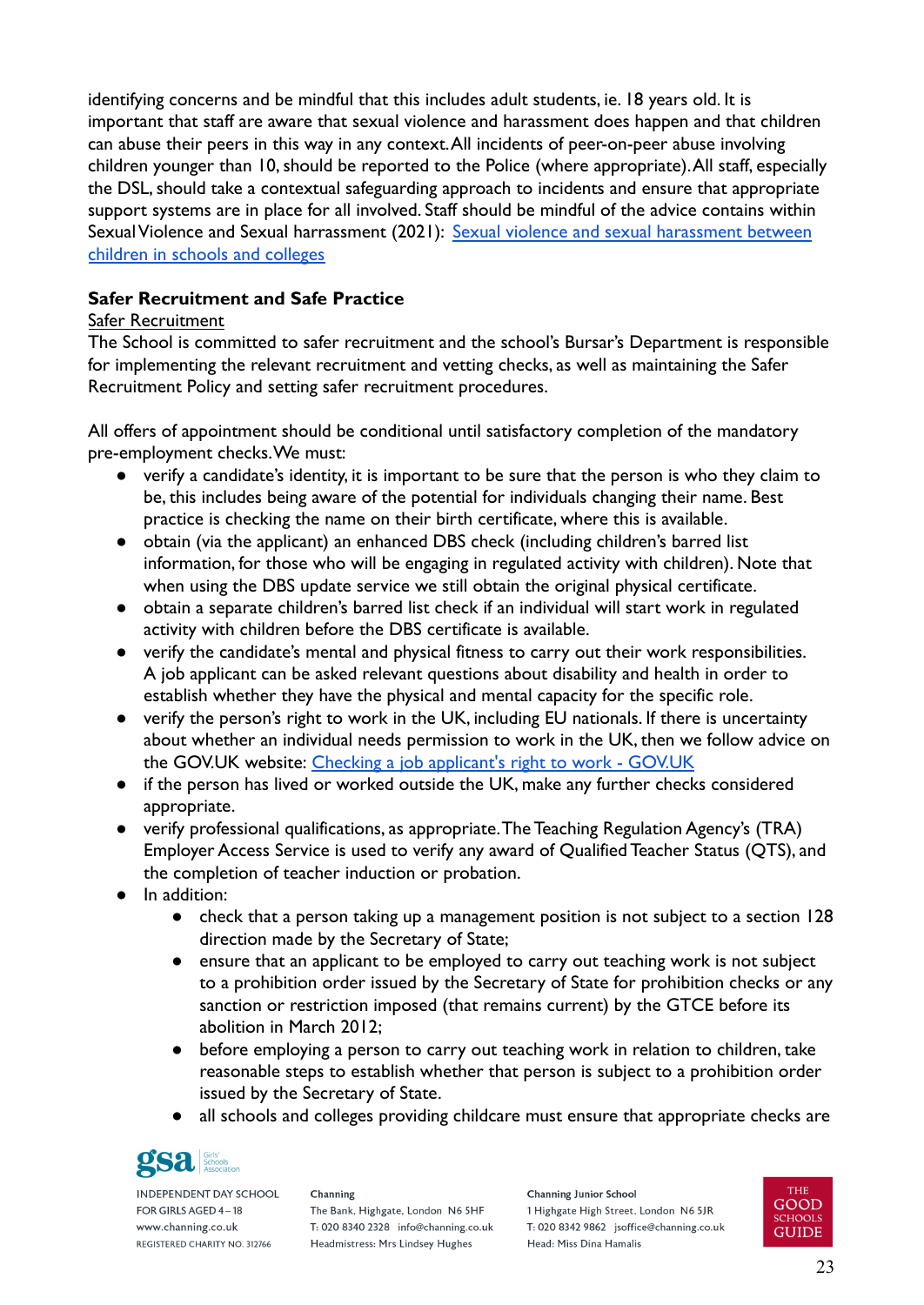carried out to ensure that individuals employed to work in Reception classes, or in wraparound care for children up to the age of 8, are not disqualified from working in these settings under the 2018 Childcare Disqualification Regulations.

Safeguarding Children and Safer Recruitment in Education (2020) outlines Safer Recruitment processes in education settings.At least one member of staff on every recruitment panel has undertaken training in Safer Recruitment.

Safer Recruitment processes aim to:

- Deter potential abusers by setting high standards of practice and recruitment.
- Reject inappropriate candidates at the application and interview stages.
- Prevent abuse to children by developing robust policies and agreeing on safe practice.

Practice Guidance on the recruitment and selection of staff has been produced by the London Borough of Haringey.

Child Protection checks, including the EEA, and procedures apply to all staff including those employed by other organisations working with the school's pupils and also parent volunteers.

The school does not allow anyone whose suitability has not been checked to have unsupervised contact with children.When a new member of staff starts work before a disclosure is available, the school will ensure that the person is appropriately supervised at all times until checks are completed satisfactorily. For the EYFS, the school will obtain an Enhanced Disclosure for every person over 16 who works directly with children, who lives on the premises or who works on the premises when children are present.

# Full details can be found in the Safer Recruitment Policy.

New members of staff are asked to read and understand the Code of Conduct in the Staff Handbook.

# <span id="page-23-0"></span>**Safe Practice**

To meet and maintain our responsibilities towards children, the School agrees on the following standards of good practice:

- Treating all children with respect.
- Setting a good example by conducting ourselves appropriately.
- Encouraging positive and safe behaviour.
- Being alert to changes in children's behaviour.
- Recognising challenging behaviour may be a sign of abuse.

o Reading, understanding and implementing all the school's safeguarding policy and guidance documents including the Staff Code of Conduct,Anti Bullying Policy, Behaviour and Sanctions Policy, Equal Opportunities Policy, First Aid Policy, Fire and ICT related policies.

- Asking a child's permission before doing anything for them of a physical nature (except when there is an urgent need). See Intimate Care Policy.
- Maintaining appropriate standards of conversation and interaction with and between children and avoiding inappropriate sexualised or derogatory language.



**INDEPENDENT DAY SCHOOL** FOR GIRLS AGED 4-18 www.channing.co.uk REGISTERED CHARITY NO. 312766

Channing The Bank, Highgate, London N6 5HF T: 020 8340 2328 info@channing.co.uk Headmistress: Mrs Lindsey Hughes

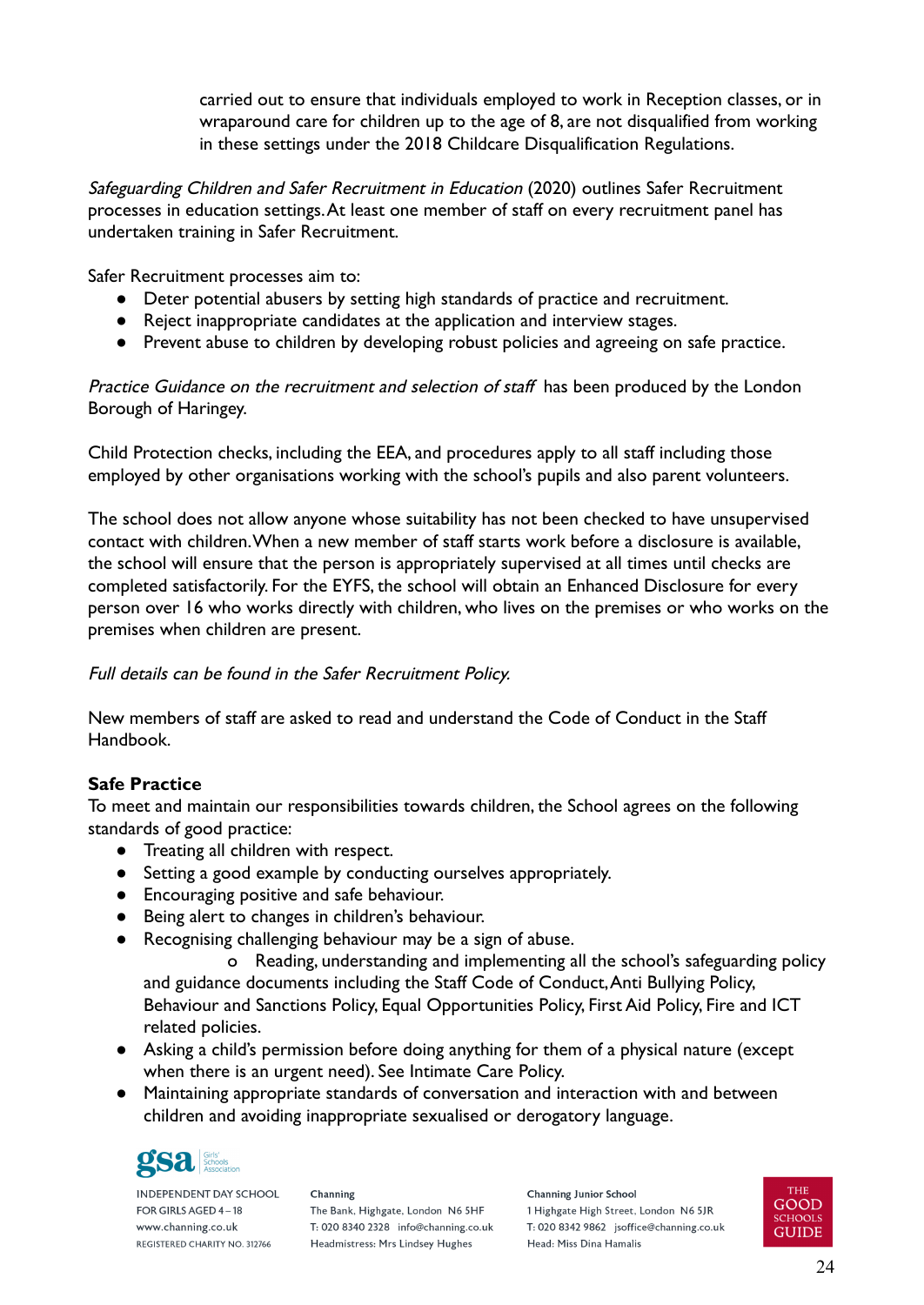Being aware that inappropriate behaviour towards children is unacceptable and that conduct towards all children must always be beyond reproach.

### <span id="page-24-0"></span>**Staff Code Conduct**

In order to protect children, young people and members of staff, we encourage staff to follow our professional Staff Code of Conduct.This covers appropriate dress, the use of appropriate boundaries, social contact outside setting (including on social networking sites), the receiving and giving of gifts and favouritism, and the safe use of technology.

All staff, including visiting staff, need to be particularly mindful of:

- Being alone with a child/young person.
- Physical contact/restraint.
- Social contact outside setting/appropriate boundaries.
- Gifts and favouritism.
- Behaviour management.
- Physical, sporting, coaching.
- One-to-one tuition.
- Safe use of technology (Security/Internet/mobile phones/digital images of children, etc). See the Staff ICT Acceptable Use and E Safety Policy.
- Appropriate use of social networking sites.
- It is an offence for a teacher to have sexual relations with a pupil under the age of 18.

Appropriate and safe staff conduct is supported by the following policies:

- <http://www.haringeylscb.org/allegations-against-staff>
- **Recruitment, Selection and Disclosure Policy**
- Disability & Equality Scheme Accessibility Policy
- **Staff Code of Conduct**

# <span id="page-24-1"></span>**Force, Restraint and Positive Handling**

The law forbids a teacher or other members of staff from using any degree of physical contact that is deliberately intended to punish a pupil, or that is primarily intended to cause pain, injury or humiliation.

Staff are permitted to use reasonable force to control or restrain pupils under certain circumstances, especially those with SEND or with medical conditions. In some circumstances, teachers and authorised members of staff can restrain pupils in order to protect them and others.

Any concerns or allegations that a member of staff may have acted inappropriately should be brought to the DSL who will inform that Headmistress immediately.They in turn, will contact the Local Authority Designated Officer (LADO).

#### Visitors

No visitors, including contractors, tradespeople or workmen, are allowed to wander around the premises unaccompanied when children and young people are present.

Staff should be alert to strangers frequently waiting outside a venue with no apparent purpose. Children should only be collected by their parents/carers unless written notification has been



**INDEPENDENT DAY SCHOOL** FOR GIRLS AGED 4-18 www.channing.co.uk REGISTERED CHARITY NO. 312766

Channing The Bank, Highgate, London N6 5HF T: 020 8340 2328 info@channing.co.uk Headmistress: Mrs Lindsey Hughes

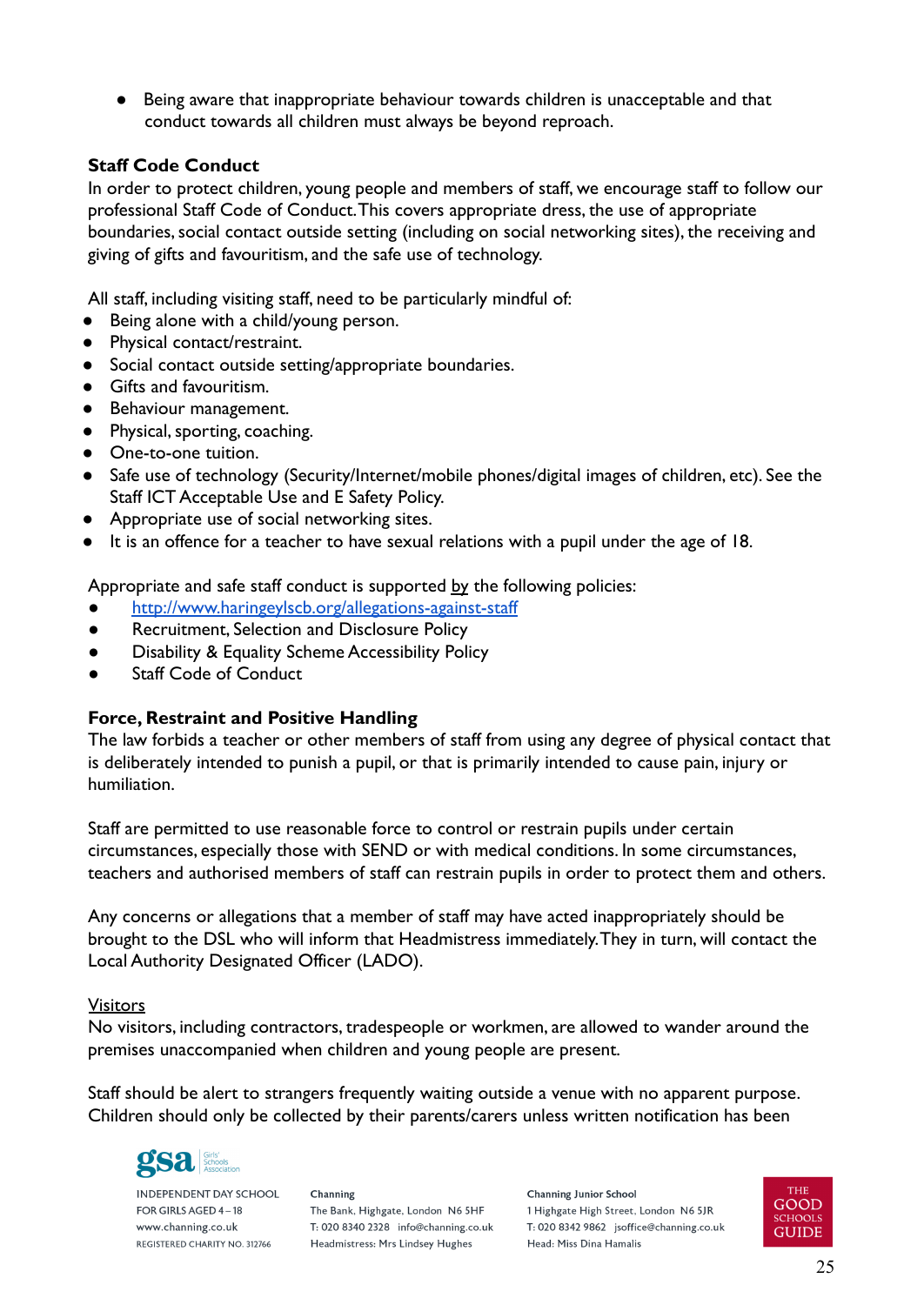received in advance.

#### <span id="page-25-0"></span>**Secure Premises**

The School takes all practicable steps to ensure that the premises are as secure as circumstances permit.

All staff have a photo ID badge, which must be clearly displayed at all times whilst they are on the school premises.They should sign in on arrival and departure.

All visitors must sign in on arrival and on departure in the School Office.Visitors are escorted by a member of staff at all times whilst on the premises.

# <span id="page-25-1"></span>**Extended School Activities and Educational Visits**

The School's educational visits procedures are set out in a separate document. See Educational Visits Policy.

When School activities are provided by and managed by the School, our own Safeguarding and Child Protection procedures apply.Where other organisations provide services or activities on our site, the member of the School's staff responsible for arranging the service or activity will check that the providers have appropriate procedures in place, including relevant risk assessments and recruitment procedures.

When our children attend off-site activities, including school trips abroad, we check to ensure that effective safeguarding and child protection arrangements are in place.All staff on these trips are bound by the school's Educational Visits Policy when arranging and organising off-site trips.

When children stay with host families abroad or in the UK, the School works with partner schools or agencies to ensure that assurances are given about the suitability of host families and teaching staff prior to a visit or stay taking place and the necessary checks are carried out.

# <span id="page-25-2"></span>**Missing and Not Collected Child**

The School will inform the Local Authority of any pupil who fails to attend school regularly without explanation or has been absent without the school's permission for a continuous period of 10 school days or more.

All staff are informed of the separate procedures to be used for searching for, and if necessary, reporting, any pupil missing from school.The procedure involves the requirement to record any incident, the action taken and the reasons given by the pupil for being missing. See Missing Child Policy.

If a parent or carer is not present to collect a pupil at the end of the school day we must follow the Pupil Not Collected from School Policy.

Junior School

All children

● At collection time, check with the School Office whether a parent has made contact. If not,



**INDEPENDENT DAY SCHOOL** FOR GIRLS AGED 4-18 www.channing.co.uk REGISTERED CHARITY NO. 312766

Channing The Bank, Highgate, London N6 5HF T: 020 8340 2328 info@channing.co.uk Headmistress: Mrs Lindsey Hughes

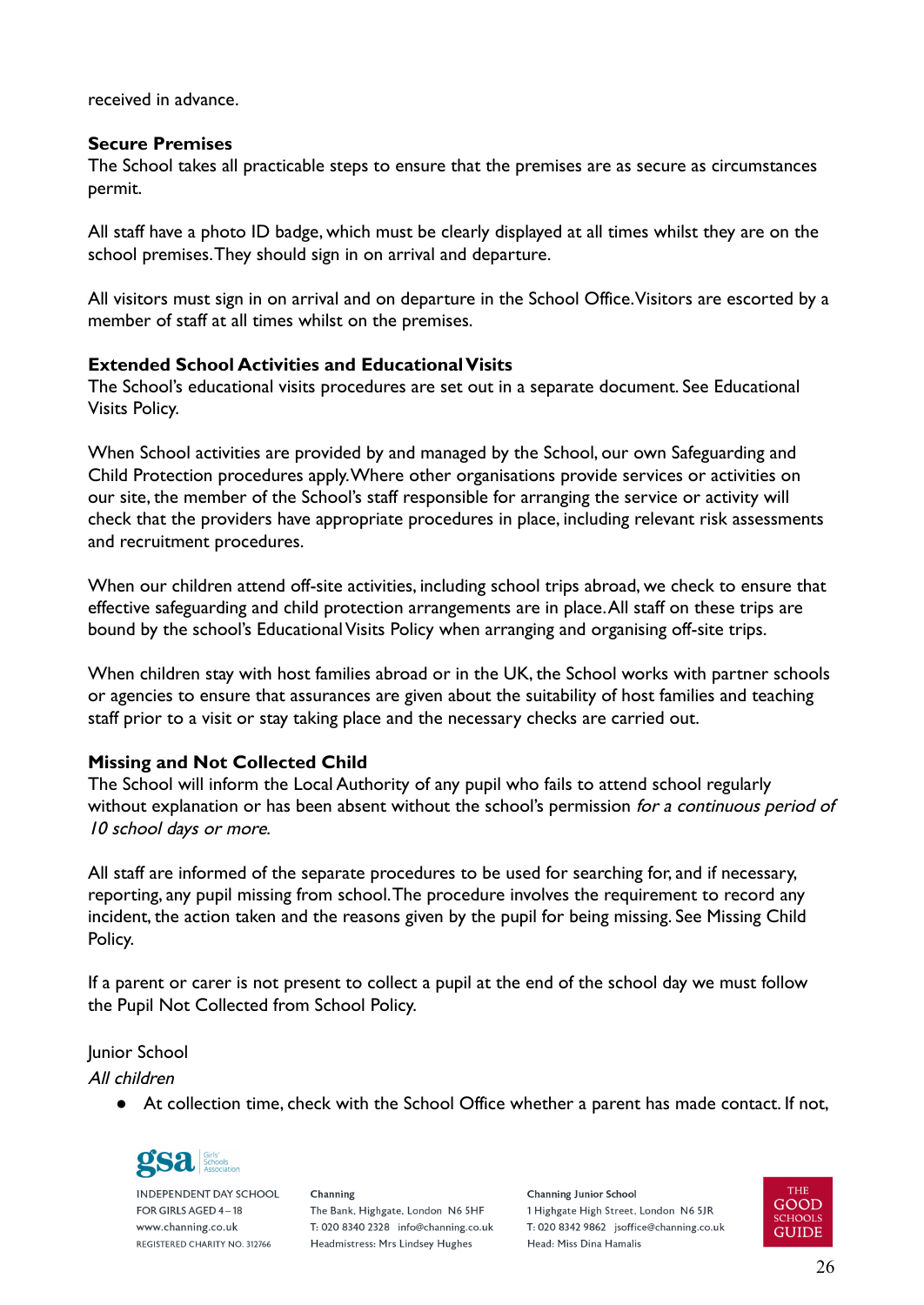the pupil can go to Mini Owls (supervised care).

# EY/KS1 children

- At 3.30pm (20 minutes after dismissal for Early Years, 10 minutes after dismissal for KS1) the School Office will try the emergency contacts and ask them to collect the pupil at 3.50pm (the end of Mini Owls) or sign them up for Late Owls (wrap around care provision).This will be 3.20pm on a Friday.
- The pupil may be taken home by another child's parent/carer but the school will need agreement from the parent/carer.

# KS2 children

- If a child has still not been collected at 3.50pm (15 minutes after dismissal for Years 3 & 4, 10 minutes after dismissal for Years 5 & 6) the office will try the emergency contacts and ask them to collect the pupil or sign them up for Late Owls.This will be at 3.30pm on a Friday.
- The pupil may be taken home by another child's parent/carer but the school will need agreement from the parent/carer.

# + 30 minutes (after the above times)

- Check with the pupil, where age appropriate, if they have any additional contacts with whom they could go.
- The school will try to identify an alternative arrangement for a pupil in line with the parents/carers recorded wishes. Older brothers and sisters can be acceptable carers depending on their competence.An older pupil who expects to be collected on a particular day but often goes home independently can, after reasonable enquiries (is there anyone at home, phone call to alternative adult), be permitted to make their way home.
- A message should be sent via email and/or on the contact numbers setting out the school's actions.

# + 45 minutes (after the above times)

- Should the responsible adult arrive during this period, a member of SMT should seek an explanation for the delay. Depending on the explanation, a referral to social care should be discussed with them. Children should not be released to persons who are not competent because of alcohol or drugs.An immediate referral to the Police and Children's Social Care is indicated.
- If, after 45 minutes, it has not been possible to contact parents/carers or emergency contacts then the local Police could be informed of the situation.The Head of the Junior School/Designated Safeguarding Lead or Deputy Head/Deputy Designated Safeguarding Lead could also contact the Referral Team of the local Social Services Office to inform them of a possible problem.
- Inform the Police and Children's Social Care Team that you have an abandoned child at your School. Names, addresses and contacts will be shared with the Children's Social Care Team and the police will pass any useful information back to assist the School to locate



**INDEPENDENT DAY SCHOOL** FOR GIRLS AGED 4-18 www.channing.co.uk REGISTERED CHARITY NO. 312766

Channing The Bank, Highgate, London N6 5HF T: 020 8340 2328 info@channing.co.uk Headmistress: Mrs Lindsey Hughes

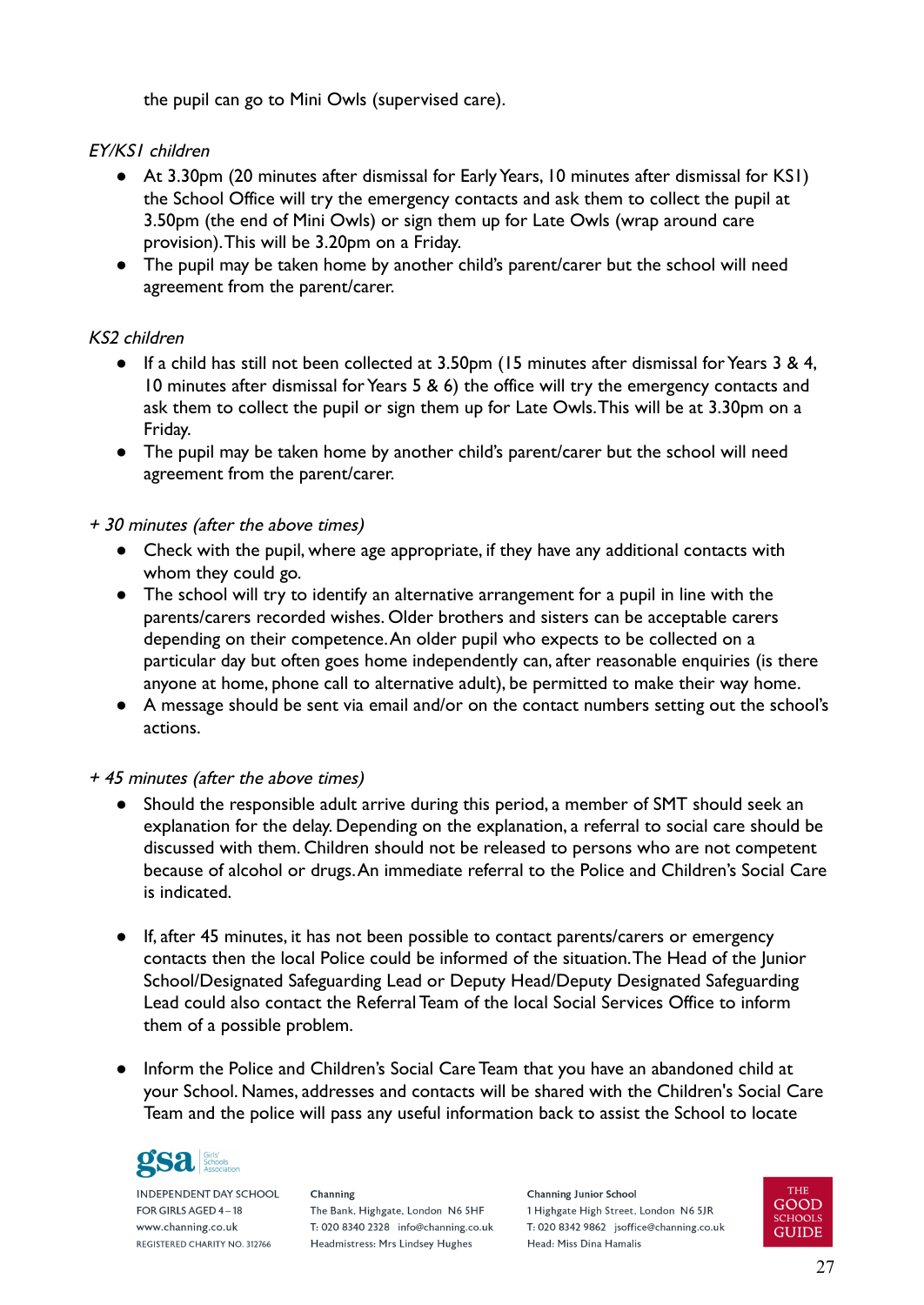parents/carers.

● The Children's Social Care Team, in liaison with School staff, will try to identify a placement with a person known to the child. If no placement can be identified, then the Social Worker and School staff member will place the child in a foster placement as they have been technically abandoned. Notice of actions will then be left at the family home by the Social Worker/school staff member. Police and Emergency Duty Team to be advised of the outcome.

### + 24 hours

● A record of actions should be made by all agencies.The School recording should be passed to the Designated Safeguarding Lead and social care staff will seek to see the parents.

#### <span id="page-27-0"></span>**Use of Mobile Phones and Cameras in the EYFS and Whole School**

To meet the requirement of the EYFS Framework, the School is required to have a policy with regard to the use of mobile phones and cameras.The use of mobile phones is strictly forbidden in our Reception classes.

Staff are advised to use School mobile phones and School iPad cameras during the school day.

Some pupils in Y5 and Y6 in the Junior School who walk home, bring mobile phones to school; these phones must be handed into their Form Teacher at the start of each day and the pupils then collect them as they leave the school. Senior School pupils must keep their phones in their lockers and they should be turned off and not visible during the school day.The pupils should adhere to the Pupils' Acceptable Use and E-safety policy. Sixth formers may use their mobile devices freely in the Sixth Form Centre.

School cameras and mobile devices may be used for 'purposeful educational activity'.The use of cameras will be monitored using the School's digital agreement and E-safety Policies. Storage, use and management of all data in all forms will comply with all aspects of data protection and all safeguarding guidelines.

The school seeks parental consent for photographs and filming of pupils to be placed in publicity materials, for press reports or on our social media accounts and/or website. Families are respectfully advised that they DO NOT have permission to film or take photographs of other people's children, nor of members of staff. See Photography Policy.

#### <span id="page-27-1"></span>**Digital Safety**

Our pupils use mobile devices and computers. In order for them to keep themselves safe online and when accessing activities at School and for homework, they receive guidance on the safe use of the web (including anti bullying, taking consensual and non-consensual nude/semi nude images) through the Computing, PSHE and pastoral curricula and in assemblies. Cyberbullying is treated as seriously as any other type of bullying.The School also runs workshops and hosts talks regarding Digital Safety for parents.

Suitable filtering is reviewed to keep pupils safe from terrorist and extremist material when accessing the internet in school.



**INDEPENDENT DAY SCHOOL** FOR GIRLS AGED 4-18 www.channing.co.uk REGISTERED CHARITY NO. 312766

Channing The Bank, Highgate, London N6 5HF T: 020 8340 2328 info@channing.co.uk Headmistress: Mrs Lindsey Hughes

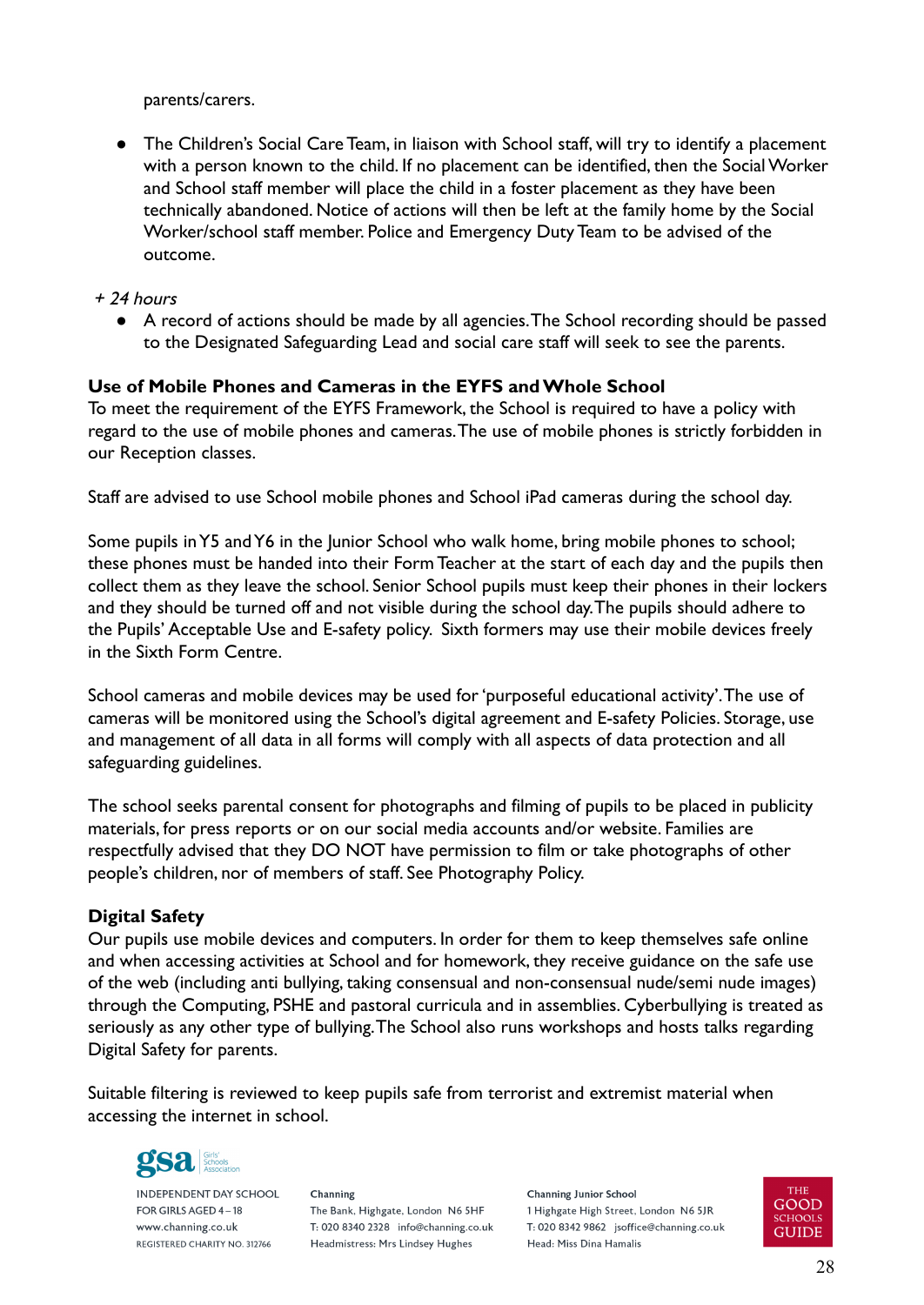We are mindful that many pupils have unlimited or unrestricted access to the internet via mobile phone networks (3G, 4G and 5G) which some may abuse to harass their peers, share indecent images consensually and non-consensually and view and share pornography and other harmful content.

The breadth of issues classified within online safety is considerable, but can be categorised into three areas of risk:

- content: being exposed to illegal, inappropriate or harmful material
- contact: being subjected to harmful online interaction with other users
- conduct: personal online behaviour that increases the likelihood of, or causes, harm

The School will implement our ICT Acceptable Use Policies and provide online/digital safety education to promote the safe use of electronic equipment and the internet, so that (at an age appropriate level) pupils have a better understanding of the risks posed by adults or young people who use the internet to bully, groom, abuse or radicalise other people.

The procedures for safe online use are set out in other School policies, specifically the Pupils' ICT Acceptable Use Policy and the Online Safety Policy. For the avoidance of doubt, the School has adequate filtering systems to keep pupils safe when accessing the internet at school, is aware of the risks posed by the internet and technology for pupils, educates pupils, staff and parents about the safe use of technology and has mechanisms in place to enable staff to identify pupils who may be at risk of harm and to intervene appropriately or escalate such cases.

The school makes online safety an integral part of safeguarding by explicitly teaching pupils how to keep safe online in PSHE lessons and across the curriculum, working with external agencies and the Police, and through assemblies and Form Time.

The School expects all Senior School pupils to have read, and adhere to the Pupils' ICT Acceptable Use Policy, including returning a signed agreement.The school expects all parents to have read the Pupils' ICT Acceptable Use Policy, and to have given written permission for their child to access the internet at school. In the Junior School, staff teach pupils the E-safety rules as devised by pupils and the Computing Coordinator.

The School will do all it reasonably can to limit pupils' exposure to the above risks when using the School's ICT systems by having in place a filtering system to safeguard pupils from potentially harmful and inappropriate material online without "over blocking" or imposing unreasonable restrictions as to what pupils can be taught through online teaching.The School's network provider retains all browsing data which can be searched by username, website, etc.The School has systems in place whereby browsing data will be periodically reviewed. In the event of concerns being reported a user's browsing history can be investigated.

The School is mindful of the advice contained within Teaching Digital safety in schools.

# <span id="page-28-0"></span>**Supporting School Provision**

Many other aspects of School provision support the aims of this policy. Schools play an important role in making children and young people aware both of behaviour towards them that is not



**INDEPENDENT DAY SCHOOL** FOR GIRLS AGED 4-18 www.channing.co.uk REGISTERED CHARITY NO. 312766

Channing The Bank, Highgate, London N6 5HF T: 020 8340 2328 info@channing.co.uk Headmistress: Mrs Lindsey Hughes

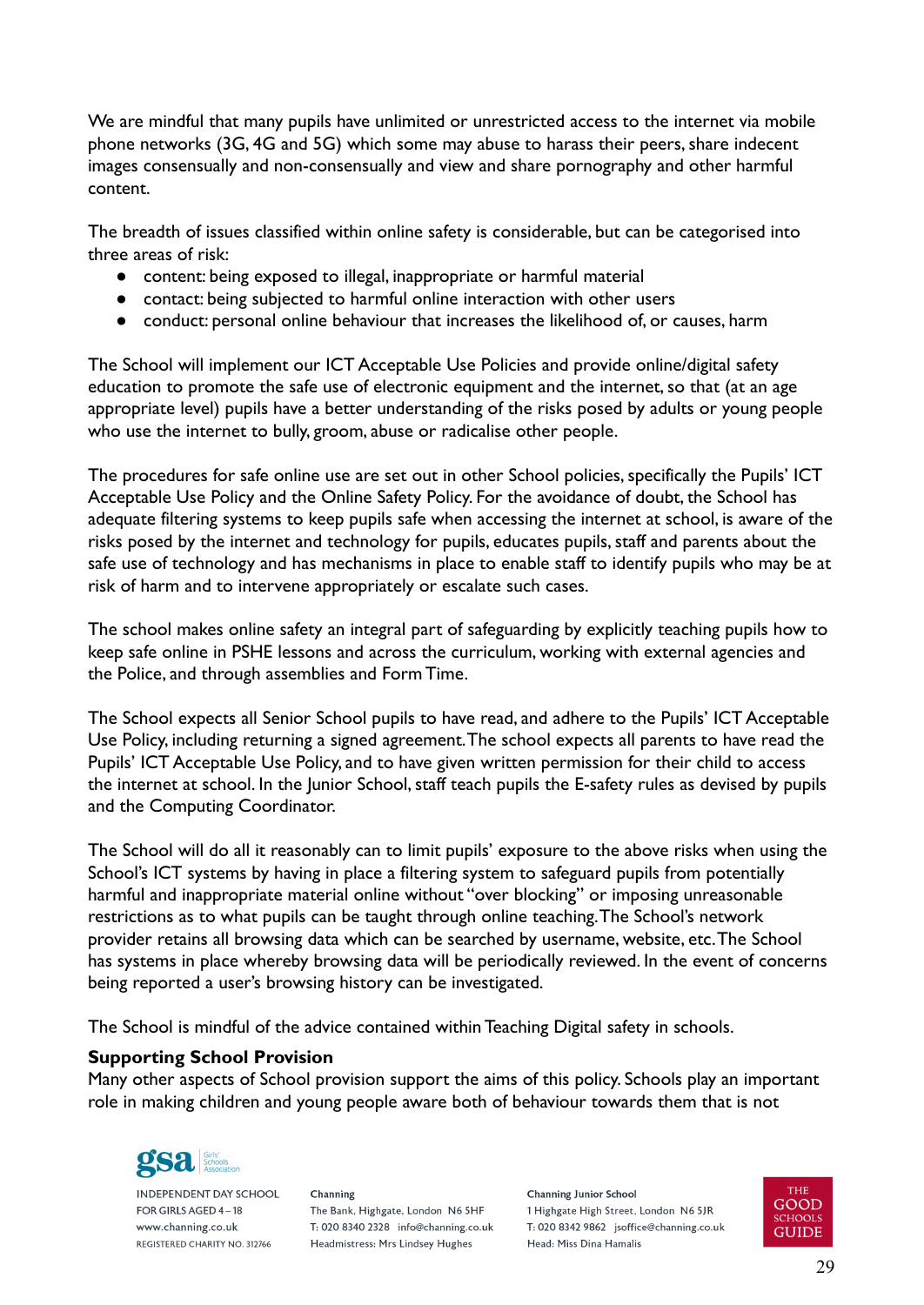acceptable (See Behaviour Policy), and of how they can help keep themselves safe.

The Behaviour Policy and the *Channing Promise* state clearly the kind of behaviour expected for pupils who are members of the Channing community.

The framework for Personal, Social, Health and Economic Education (PSHE) provides opportunities for children and young people to learn about keeping safe. PSHE and other curriculum materials provide resources that enable schools to tackle issues regarding healthy relationships, including domestic violence, bullying, cyber bullying, nude/semi-nude images, abuse and cyber safety. Discussions about personal safety and keeping safe can reinforce the message that any kind of violence is unacceptable, let children and young people know that it is acceptable to talk about their own problems, and signpost sources of help. Pupils are given the information to avoid situations and persons, including over the internet and mobile technology, which or who could lead them into harm.

The School is determined that no kind of bullying, including banter and cyber bullying, will be tolerated.The Anti Bullying Policy can be found on the intranet and the website.The School acknowledges that to allow or condone bullying may lead to consideration under Safeguarding and Child Protection procedures. If there is a concern that a child is at risk of serious harm, the School's Safeguarding and Child Protection procedures will be followed.

It is also vitally important to be mindful of Relationships and Sex Education and Health Education and safeguarding implications of consent, grooming and unhealthy family relationships.

We are committed to providing appropriate advice and support for our pupils when the need arises. Referrals can be made to the School Counsellors, School Nurses or external agencies such as Open Door, Child & Adolescent Health Services (CAMHS) or Focus on Families (in liaison with the DSLs).The pastoral teams, led by experienced pastoral leaders provide daily advice, support and guidance to pupils and all pupils should feel able to approach staff members.

Other aspects of provision that support this policy are:

- Social and Emotional Aspects of Learning (SEAL)
- The Citizenship Curriculum
- Sexual Health Initiatives
- School Nurse checks

# <span id="page-29-0"></span>**Whistleblowing Policy**

The School's whistleblowing policy is there to ensure that members of staff are confident that they can raise any matter with the School that concerns them in the knowledge that it will be taken seriously, treated as confidential and that no action will be taken against them. Staff are encouraged to report suspected wrongdoing as soon as possible, in the knowledge that their concerns will be taken seriously and investigated as appropriate, and that their confidentiality will be respected.The policy provides staff with guidance as to how to raise those concerns and seeks to reassure staff that they should raise genuine concerns in good faith without fear of reprisals, even if they turn out to be mistaken. Staff can also go directly to the Local Authority if they wish to report a concern.



**INDEPENDENT DAY SCHOOL** FOR GIRLS AGED 4-18 www.channing.co.uk REGISTERED CHARITY NO. 312766

Channing The Bank, Highgate, London N6 5HF T: 020 8340 2328 info@channing.co.uk Headmistress: Mrs Lindsey Hughes

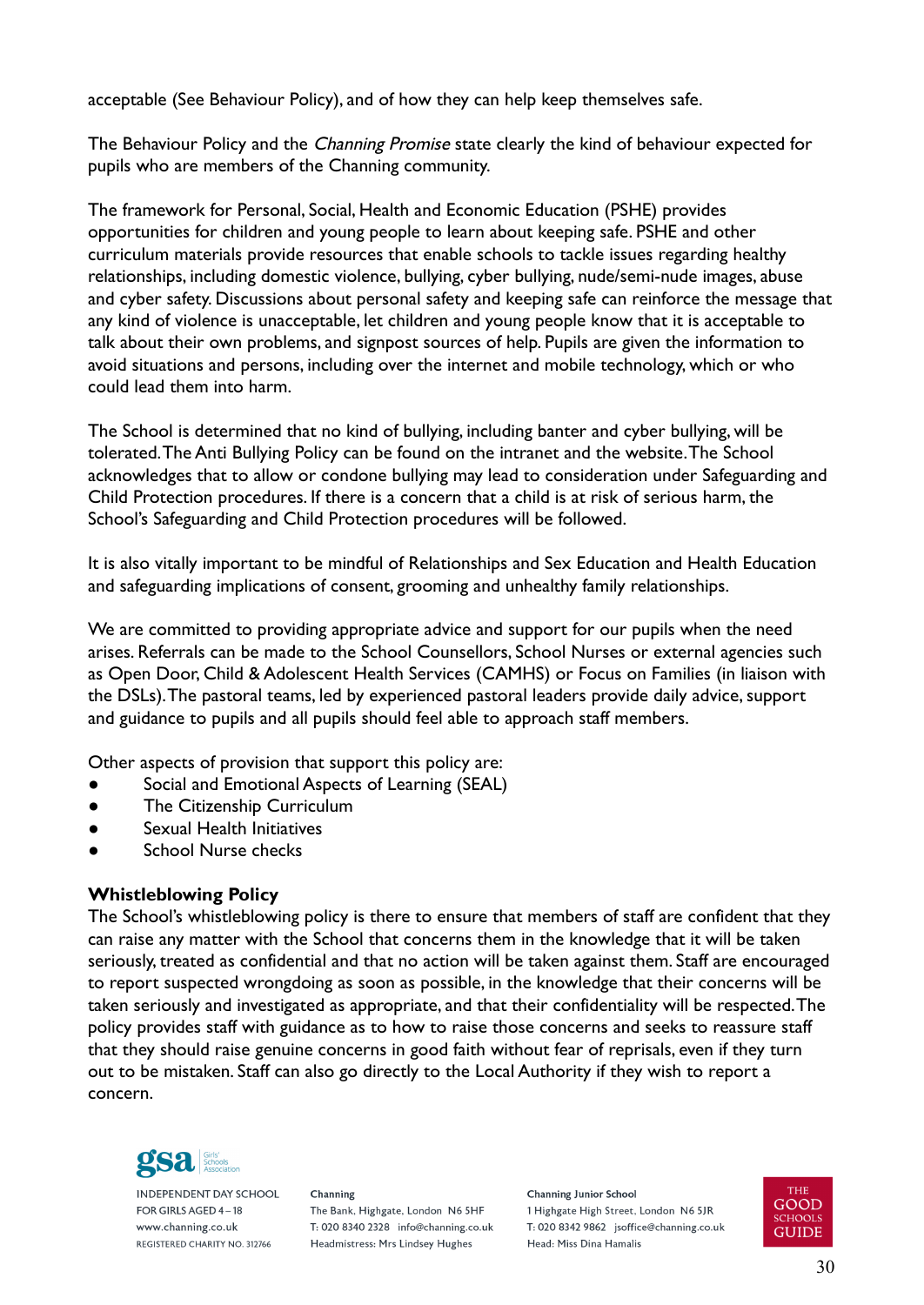# <span id="page-30-0"></span>**Confidentiality and Sharing Information**

All staff will understand that Safeguarding and Child Protection issues warrant a high level of confidentiality, not only out of respect for the child and staff involved, but also because the release of information into the public domain might compromise evidence.

Staff should only discuss concerns with the DSLs, Headmistress Chair of Governors or external safeguarding body.That person will then decide who else needs to have the information and they will disseminate it on a 'need-to-know' basis.

The School will cooperate with Police and Children's Social care to ensure that all relevant information is shared for the purposes of child protection investigations under Section 467 of the Children Act 1989 in accordance with the requirements of Working Together to Safeguard Children (2019).

Where allegations have been made against staff, the school will consult with the LADO and, where appropriate, the Police and Children's Social care, to agree what information should be disclosed and to whom.

#### <span id="page-30-1"></span>**Safeguarding and Child Protection Training & Induction**

The School will ensure that all staff understand the Safeguarding and Child Protection Policy and procedures and ensure that all staff have up-to-date knowledge of safeguarding issues.Training will be provided at least annually in line with the Local Safeguarding Children's Partnership (LSCP) advice to include Prevent, mental health, digital safety and cyberbullying. Part 1 of KCSIE must be read and understood by all staff.Additionally,Annex B is read and understood to all Senior Leaders and staff that work directly with children and young people. See [Keeping children safe in](https://www.gov.uk/government/publications/keeping-children-safe-in-education--2) [education \(2021\)](https://www.gov.uk/government/publications/keeping-children-safe-in-education--2). Staff are also briefed when there are updates during the school year and/or if the School has reviewed its practice.

This is to enable staff to identify signs of possible abuse and neglect at the earliest opportunity and respond in a timely and appropriate way.These may include:

- Significant changes in children's behaviour.
- Deterioration in children's general well being.
- Unexplained bruising, marks or signs of possible abuse or neglect.
- Children's comments that give cause for concern.
- Any reasons to suspect neglect or abuse outside the setting, for example, in the child's home.
- Inappropriate behaviour displayed by other members of staff, or any other person working with children. For example, inappropriate sexual comments, excessive one-to-one attention or inappropriate sharing of images.

The DSLs keep records of all staff's Child Protection training and issue reminders when training updates are required.The New Staff Induction and Early Careers Teachers (ECT) Programmes for new staff include a section on Safeguarding, as well as the Staff Code of Conduct which includes acceptable use of technologies, staff pupil relationships and communication, including social media and Whistleblowing procedures.These include issuing of the Safeguarding and Child Protection Policy as well as Part 1 of KCSIE has been issued to all teaching staff.



**INDEPENDENT DAY SCHOOL** FOR GIRLS AGED 4-18 www.channing.co.uk REGISTERED CHARITY NO. 312766

Channing The Bank, Highgate, London N6 5HF T: 020 8340 2328 info@channing.co.uk Headmistress: Mrs Lindsey Hughes

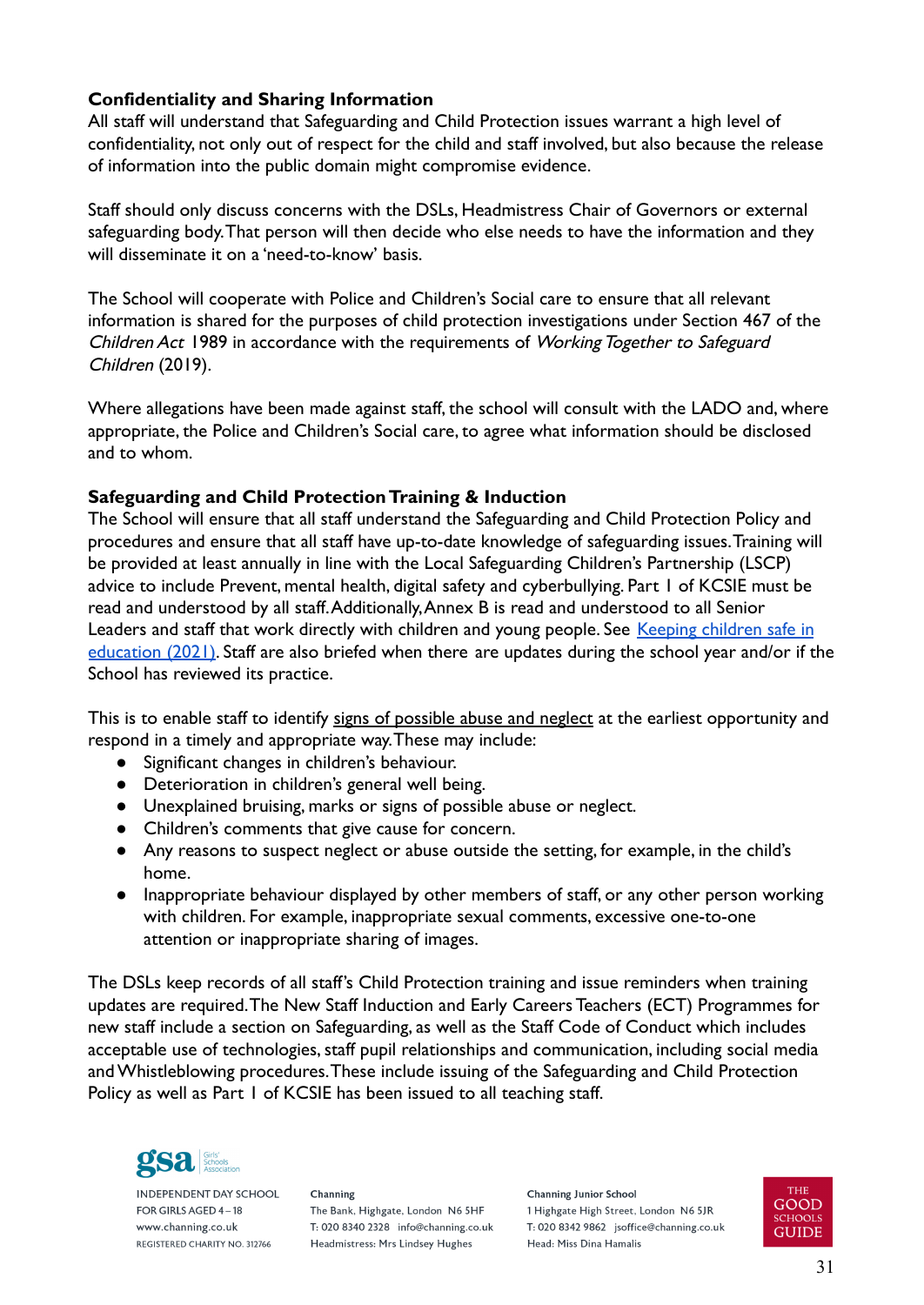Aspects covered during the Level 1 training: Definitions of Child Protection;Types of Abuse and Maltreatment; Every Child Matters Agenda; Child Development; Making Disclosures; Responding Appropriately; Staff Roles in the Protection of Children; Safeguarding Oneself and Other Adults; Working with other Agencies; Case Studies; Useful Links, Contacts and Materials.The course ended with a useful Question and Answer Session.

The DSLs receive updated Level 3 training every 2 years.The last training (Level 3) for the 2 DSLs and some of the Deputy DSLs as required was in June 2021.This was led by Graffham Consulting. Aspects covered during the Level 3 training were: Definitions of Child Protection;Types of Abuse and Protection; Every Child Matters Agenda; Role of the DSL and Obligations; Intro to Safer Recruitment; Fundamentals of Safeguarding Children; Multi Agency Working;When to Intervene; Intervention v Non intervention; Protocols and Strategies; PSHE; Successful Implementation; Further Training Opps; Useful Links, Contacts and Materials.The course ended with a useful Question and Answer Session.

#### Induction for New Staff

As part of the School's Induction programme, all staff are required to read and understand the School's Safeguarding and Child Protection Policy and KCSIE Part 1, and also KCSIE Annex B for leaders and those who will be working directly with children.Their training will include both policy and procedures, digital safety, the role and identity of the DSLs and Deputy DSLs, the policy and procedure for the Behaviour Policy for pupils (including measures to prevent bullying including cyberbullying, prejudice-based and discriminatory bullying), safeguarding response to children who go missing from education (CME) and the Staff Code of Conduct (including whistleblowing and acceptable use of IT, staff/pupil relationships, the Low Level Concerns Policy and communication including use of social media.

# <span id="page-31-0"></span>**Internal Procedures & Practice & Reporting to Governors**

The two DSLs in the Junior and Senior School have scheduled weekly meetings to discuss cases, reflect on practice, etc.They both update the Headmistress on any developments in cases involving the Police or Social Services on an ad hoc basis, in addition to the usual updates in their scheduled weekly meetings with the Headmistress.

In both the Junior and Senior School, the DSLs have weekly Safeguarding Meetings with the Deputy DSLs to discuss Child Protection, Child in Need and Early Help cases plus pupils/students about whom we have concerns/are monitoring.

Additionally, every half term, the DSLs co-chair whole school Safeguarding Committee Meetings focussing on current cases and to reflect on practice.

The DSLs have scheduled termly meetings with the Safeguarding Governors, in advance of the termly Board meetings, to discuss their draft report to Governors and to update on training, policy and practice in school.The DSLs submit a termly detailed and anonymised written Safeguarding report for full board Governors' meetings.They both attend the termly full Board meeting to speak about this and to other matters in their remits.



**INDEPENDENT DAY SCHOOL** FOR GIRLS AGED 4-18 www.channing.co.uk REGISTERED CHARITY NO. 312766

Channing The Bank, Highgate, London N6 5HF T: 020 8340 2328 info@channing.co.uk Headmistress: Mrs Lindsey Hughes

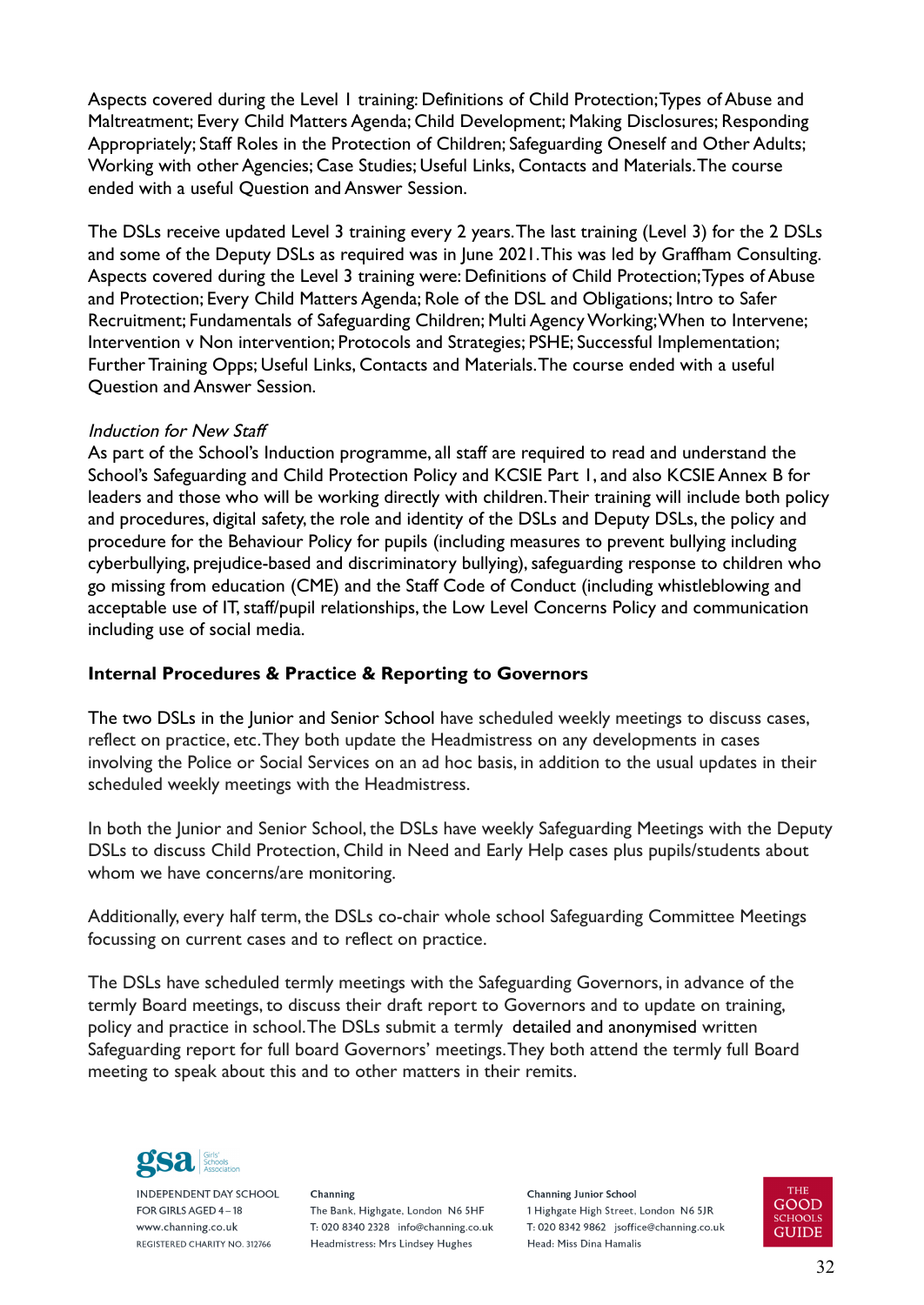The DSLs contact the Safeguarding Governors to report actions taken when the Police have to be called

# <span id="page-32-0"></span>**Implementation, Dissemination and Review Strategies**

The DSLs will ensure that this policy is reviewed at least annually and its procedures and implementation are updated and reviewed regularly, including provision for Looked After Children.

This policy (and associated procedures) is approved by the Board of Governors and is reviewed annually by the Governors, including effectiveness of procedures and implementation. Any deficiencies or weaknesses in arrangements are remedied without delay.

All children, young people and their families are made aware of the policy. It is important for families to be aware of actions staff may take if there are any concerns for a child or a young person's safety, and for them to understand that they might not be consulted before action is taken. Knowing about Child Protection procedures ahead of time helps parents to engage better in the process, meaning that change is more likely to take place.

Safeguarding awareness including safety is regularly addressed through the curriculum, PSHE, tutorials/ Form Times and assemblies. Safe practices to help children and young people adjust their behaviour in order to reduce risks are highlighted.

Copies of this policy and supporting materials are easily accessible on the staff intranet (Staff Handbook) and the Policy is accessible on the school website.

# <span id="page-32-1"></span>**Key Contacts**

- **JUNIOR SCHOOL:** DINA HAMALIS (DSL)
- **SENIOR SCHOOL:** FREDDIE MEIER (DSL)
- **CHAIR OF GOVERNORS:** MRS CINDY LESLIE
- **GOVERNORS WITH RESPONSIBILITY FOR SAFEGUARDING:** MRS JULIA BURNS, MR OLIVER DOMINIC

All of the above can be contacted on [safeguarding@channing.co.uk](mailto:safeguarding@channing.co.uk)

# **Children's Social Care - HARINGEY**

- Monday to Thursday 8.45am to 5pm; Friday 8.45am to 4.45pm Tel: 020 8489 4470
- Out of office hours, including weekends the Emergency Duty Team Tel: 020 8489 0000
- Child Safeguarding Simone Park 020 8489 4533
- First Response Service: 020 8489 4592 / 5652 / 5762 / 4582
- Haringey LADO 0208 489 2968
- Haringey's Designated Officers are:
	- Shauna McAllister (LADO Service Manager)
	- John Srivastava (LADO)
	- lado@haringey.gov.uk / [Sarah.Roberts@haringey.gov.uk](http://haringey.gov.uk/Sarah.Roberts@haringey.gov.uk)
- Haringey PREVENT Officer: [prevent@haringey.gov.uk](mailto:prevent@haringey.gov.uk)



**INDEPENDENT DAY SCHOOL** FOR GIRLS AGED 4-18 www.channing.co.uk REGISTERED CHARITY NO. 312766

Channing The Bank, Highgate, London N6 5HF T: 020 8340 2328 info@channing.co.uk Headmistress: Mrs Lindsey Hughes

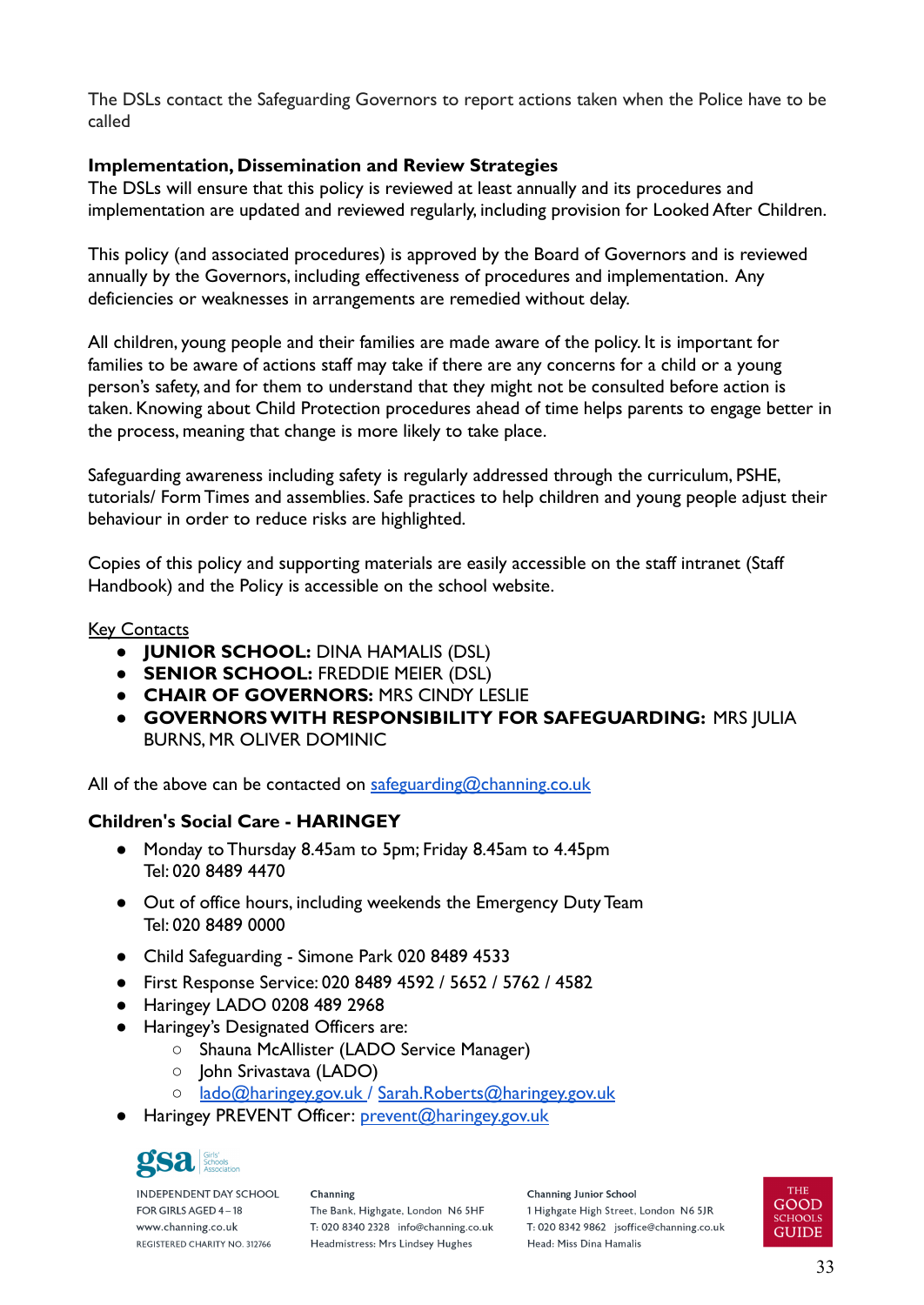Haringey Safer Schools Link Email: andy.woodyatt@met.pnn.police.uk

# **Children's Social Care – CAMDEN**

Children and Families Contact Service

- Phone: 020 7974 3317
- Email: [LBCMASHadmin@camden.gov.uk](mailto:LBCMASHadmin@camden.gov.uk)
- Out of office hours (after 5pm, weekends and bank holidays): 020 7974 4444
- Camden Prevent prevent@camden.gov.uk 020 7974 2010

# **Children's Social Care – BARNET**

● First Response Service: 020 8359 4066

# **Children's Social Care – ISLINGTON**

● First Response Service: 020 7527 7400

# **Children's Social Care – WESTMINSTER**

- First Response Service: 020 7641 4000
- Emergency Duty Team on 020 7641 2388

# **Disclosure and Barring Service (DBS)**

- $\bullet$  customerservices@dbs.gov.uk
- DBS helpline: 03000 200 190
- Barring address: **DBS** PO Box 3963 Royal Wootton Bassett SN4 4HF
- Disclosure address: DBS customer services PO Box 3961 Royal Wootton Bassett SN4 4HF

# **Teaching Regulation Agency (TRA)**

- Email: [misconduct.teacher@education.gov.uk](mailto:misconduct.teacher@education.gov.uk)
- Telephone: 020 7593 5393

# **National Society for the Protection of Children**

● 0808 800 5000

#### **Government Advice on Extremism**

- Email: [counter.extremism@education.gsi.gov.uk](mailto:counter.extremism@education.gsi.gov.uk)
- Telephone Helpline: 0207 340 7264

# **NSPCC Genital Mutilation Helpline**

- Email: [fgmhelp@nspcc.org.uk](mailto:fgmhelp@nspcc.org.uk)
- Telephone Helpline: 0800 028 3550



**INDEPENDENT DAY SCHOOL** FOR GIRLS AGED 4-18 www.channing.co.uk REGISTERED CHARITY NO. 312766

Channing The Bank, Highgate, London N6 5HF T: 020 8340 2328 info@channing.co.uk Headmistress: Mrs Lindsey Hughes

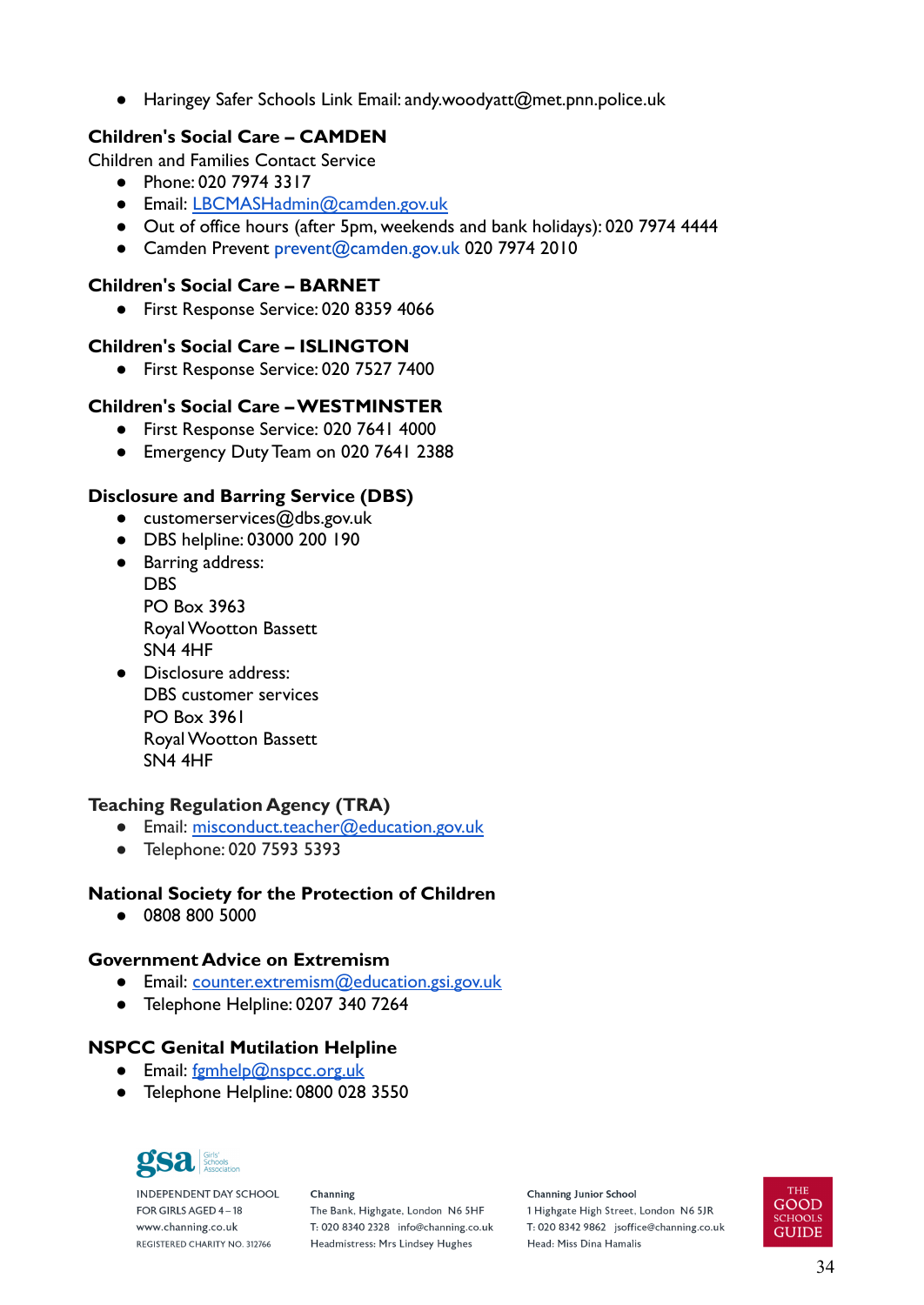# **Metropolitan Police Non Emergency Advice**: 101

#### <span id="page-34-0"></span>**Key Information**

- [KCSIE](https://assets.publishing.service.gov.uk/government/uploads/system/uploads/attachment_data/file/1014057/KCSIE_2021_September.pdf) 2021
- [Working Together to Safeguard Children 2018](https://assets.publishing.service.gov.uk/government/uploads/system/uploads/attachment_data/file/779401/Working_Together_to_Safeguard-Children.pdf)
- [Prevent duty guidance GOV.UK](https://www.gov.uk/government/publications/prevent-duty-guidance)
- [Sexual violence and sexual harassment between children in schools and colleges](https://assets.publishing.service.gov.uk/government/uploads/system/uploads/attachment_data/file/999239/SVSH_2021.pdf)
- [Child sexual exploitation](https://assets.publishing.service.gov.uk/government/uploads/system/uploads/attachment_data/file/591903/CSE_Guidance_Core_Document_13.02.2017.pdf)
- [Female genital mutilation GOV.UK](https://www.gov.uk/government/collections/female-genital-mutilation)
- [Preventing and tackling bullying](https://www.gov.uk/government/publications/preventing-and-tackling-bullying)
- [Domestic abuse: how to get help](https://www.gov.uk/guidance/domestic-violence-and-abuse)
- [Drugs: advice for schools GOV.UK](https://www.gov.uk/government/publications/drugs-advice-for-schools)
- [Fabricated or induced illness](https://www.gov.uk/government/publications/safeguarding-children-in-whom-illness-is-fabricated-or-induced)
- [Faith abuse](https://www.gov.uk/government/publications/national-action-plan-to-tackle-child-abuse-linked-to-faith-or-belief)
- [Forced Marriage](https://www.gov.uk/forced-marriage)
- [Gangs and youth violence](https://www.gov.uk/government/publications/advice-to-schools-and-colleges-on-gangs-and-youth-violence)
- [Violence against women and girls \(VAWG\)](https://www.gov.uk/government/policies/ending-violence-against-women-and-girls-in-the-uk)
- [Mental Health Strategy](https://www.gov.uk/government/publications/the-mental-health-strategy-for-england)
- [Children Act 1989: private fostering GOV.UK](https://www.gov.uk/government/publications/children-act-1989-private-fostering)
- [Radicalisation Channel & Prevent Guidance](https://www.gov.uk/government/publications/channel-guidance)
- [CEOP Sexting \(consensual and non-conceptual taking and sharing of nude images\)](http://ceop.police.uk)
- [Teenage Relationship Abuse 'This is abuse' campaign GOV.UK](https://www.gov.uk/government/collections/this-is-abuse-campaign)
- [Trafficking Guidance](https://www.gov.uk/government/publications/safeguarding-children-who-may-have-been-trafficked-practice-guidance)
- [National Police Chief's Council guidance](https://www.npcc.police.uk/documents/Children%20and%20Young%20people/When%20to%20call%20the%20police%20guidance%20for%20schools%20and%20colleges.pdf)
- [Mental health and behaviour in schools](https://www.gov.uk/government/publications/mental-health-and-behaviour-in-schools--2)
- [Searching, screening and confiscation](https://www.gov.uk/government/publications/searching-screening-and-confiscation)
- [Sharing nudes and semi-nudes: advice for education settings working with children and](https://www.gov.uk/government/publications/sharing-nudes-and-semi-nudes-advice-for-education-settings-working-with-children-and-young-people/sharing-nudes-and-semi-nudes-advice-for-education-settings-working-with-children-and-young-people) [young people](https://www.gov.uk/government/publications/sharing-nudes-and-semi-nudes-advice-for-education-settings-working-with-children-and-young-people/sharing-nudes-and-semi-nudes-advice-for-education-settings-working-with-children-and-young-people)
- [UK Council for Internet Safety](https://ineqe.com/2021/01/13/ukcis/)

The following corresponding documents are available in the Staff Handbook on the intranet:

- Low Level Concerns Policy
- Dangerous and Illegal Substances Policy
- Personal Social Health & Economic Education (PSHE) Policy
- Relationships and Sex Education (RSE) Policy
- Anti-Bullying Policy
- Behaviour, Misbehaviour and Exclusions Policy
- Complaints Policy
- Staff Code of Conduct
- Drugs Education and Prevention Policy
- Pupil Not Collected From School Policy
- First Aid Policy
- Discipline and Grievance Policy
- Recruitment, Selection, Disclosure Policy and Procedure
- Whistleblowing Policy
- Acceptable Use of IT Policy
- Online Safety Policy



**INDEPENDENT DAY SCHOOL** FOR GIRLS AGED 4-18 www.channing.co.uk REGISTERED CHARITY NO. 312766

Channing The Bank, Highgate, London N6 5HF T: 020 8340 2328 info@channing.co.uk Headmistress: Mrs Lindsey Hughes